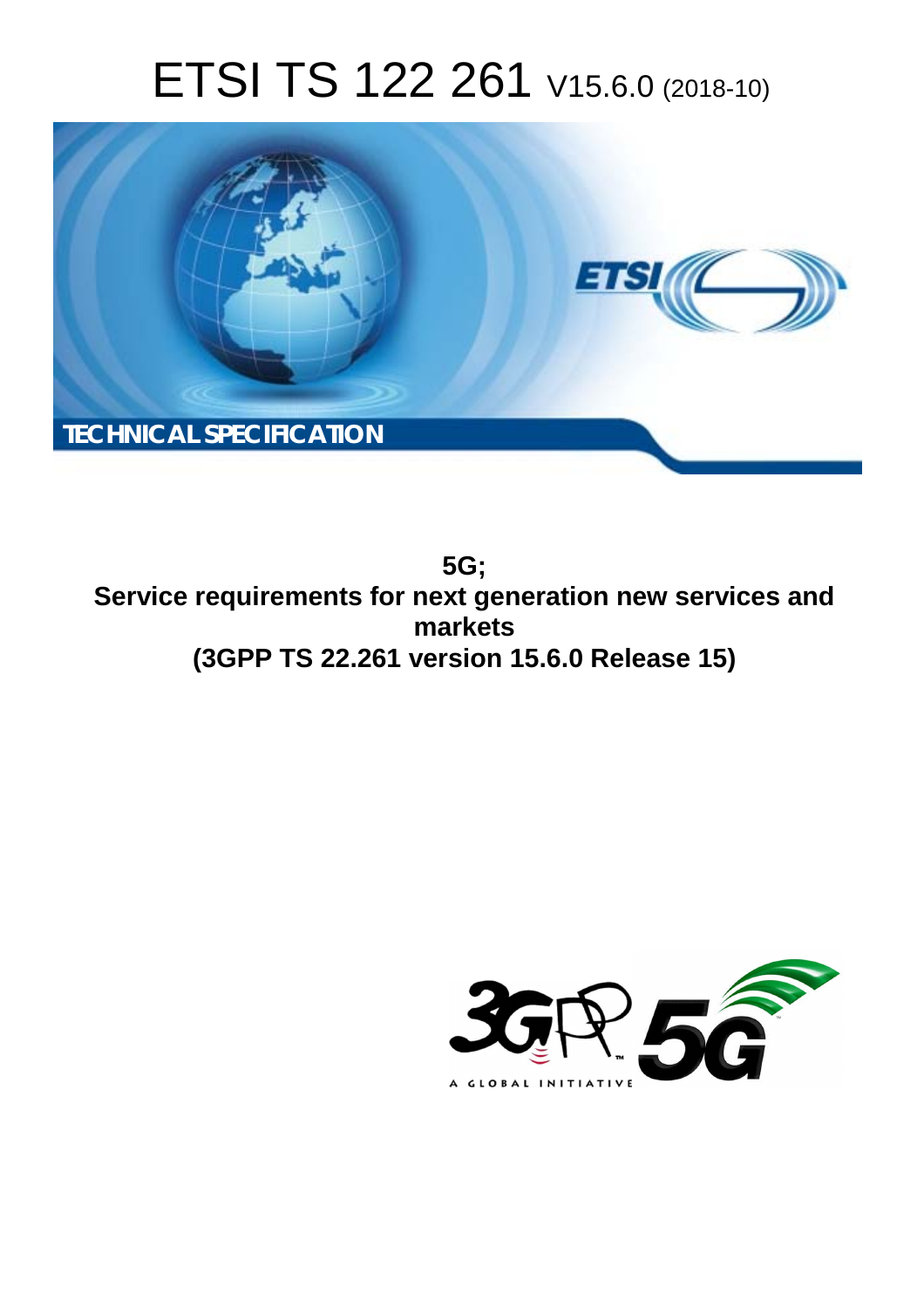Reference RTS/TSGS-0122261vf60

Keywords

 $5G$ 

#### *ETSI*

#### 650 Route des Lucioles F-06921 Sophia Antipolis Cedex - FRANCE

Tel.: +33 4 92 94 42 00 Fax: +33 4 93 65 47 16

Siret N° 348 623 562 00017 - NAF 742 C Association à but non lucratif enregistrée à la Sous-Préfecture de Grasse (06) N° 7803/88

#### *Important notice*

The present document can be downloaded from: <http://www.etsi.org/standards-search>

The present document may be made available in electronic versions and/or in print. The content of any electronic and/or print versions of the present document shall not be modified without the prior written authorization of ETSI. In case of any existing or perceived difference in contents between such versions and/or in print, the only prevailing document is the print of the Portable Document Format (PDF) version kept on a specific network drive within ETSI Secretariat.

Users of the present document should be aware that the document may be subject to revision or change of status. Information on the current status of this and other ETSI documents is available at <https://portal.etsi.org/TB/ETSIDeliverableStatus.aspx>

If you find errors in the present document, please send your comment to one of the following services: <https://portal.etsi.org/People/CommiteeSupportStaff.aspx>

#### *Copyright Notification*

No part may be reproduced or utilized in any form or by any means, electronic or mechanical, including photocopying and microfilm except as authorized by written permission of ETSI. The content of the PDF version shall not be modified without the written authorization of ETSI. The copyright and the foregoing restriction extend to reproduction in all media.

> © ETSI 2018. All rights reserved.

**DECT**TM, **PLUGTESTS**TM, **UMTS**TM and the ETSI logo are trademarks of ETSI registered for the benefit of its Members. **3GPP**TM and **LTE**TM are trademarks of ETSI registered for the benefit of its Members and of the 3GPP Organizational Partners. **oneM2M** logo is protected for the benefit of its Members.

**GSM**® and the GSM logo are trademarks registered and owned by the GSM Association.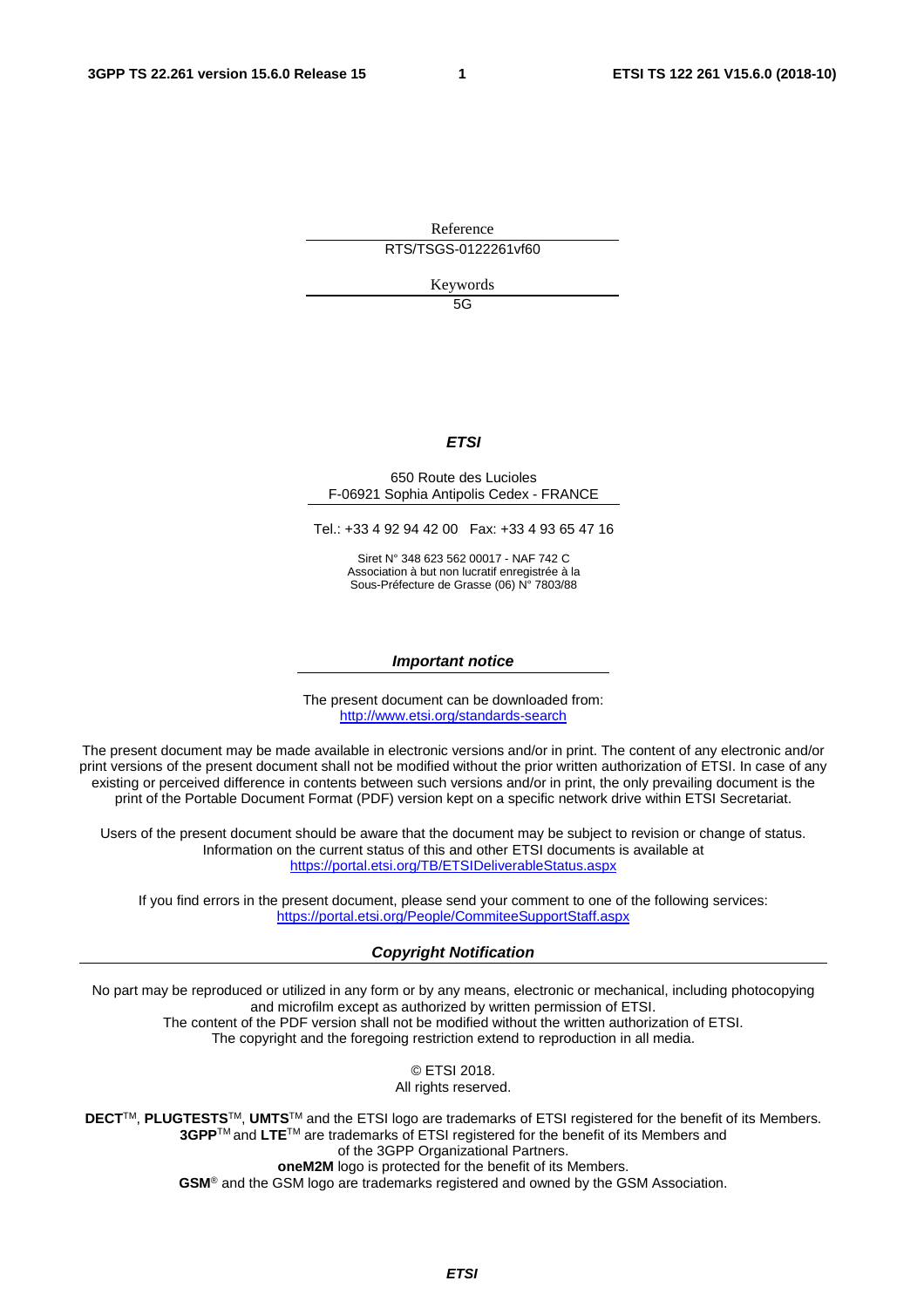## Intellectual Property Rights

#### Essential patents

IPRs essential or potentially essential to normative deliverables may have been declared to ETSI. The information pertaining to these essential IPRs, if any, is publicly available for **ETSI members and non-members**, and can be found in ETSI SR 000 314: *"Intellectual Property Rights (IPRs); Essential, or potentially Essential, IPRs notified to ETSI in respect of ETSI standards"*, which is available from the ETSI Secretariat. Latest updates are available on the ETSI Web server ([https://ipr.etsi.org/\)](https://ipr.etsi.org/).

Pursuant to the ETSI IPR Policy, no investigation, including IPR searches, has been carried out by ETSI. No guarantee can be given as to the existence of other IPRs not referenced in ETSI SR 000 314 (or the updates on the ETSI Web server) which are, or may be, or may become, essential to the present document.

#### **Trademarks**

The present document may include trademarks and/or tradenames which are asserted and/or registered by their owners. ETSI claims no ownership of these except for any which are indicated as being the property of ETSI, and conveys no right to use or reproduce any trademark and/or tradename. Mention of those trademarks in the present document does not constitute an endorsement by ETSI of products, services or organizations associated with those trademarks.

## Foreword

This Technical Specification (TS) has been produced by ETSI 3rd Generation Partnership Project (3GPP).

The present document may refer to technical specifications or reports using their 3GPP identities, UMTS identities or GSM identities. These should be interpreted as being references to the corresponding ETSI deliverables.

The cross reference between GSM, UMTS, 3GPP and ETSI identities can be found under [http://webapp.etsi.org/key/queryform.asp.](http://webapp.etsi.org/key/queryform.asp)

## Modal verbs terminology

In the present document "**shall**", "**shall not**", "**should**", "**should not**", "**may**", "**need not**", "**will**", "**will not**", "**can**" and "**cannot**" are to be interpreted as described in clause 3.2 of the [ETSI Drafting Rules](https://portal.etsi.org/Services/editHelp!/Howtostart/ETSIDraftingRules.aspx) (Verbal forms for the expression of provisions).

"**must**" and "**must not**" are **NOT** allowed in ETSI deliverables except when used in direct citation.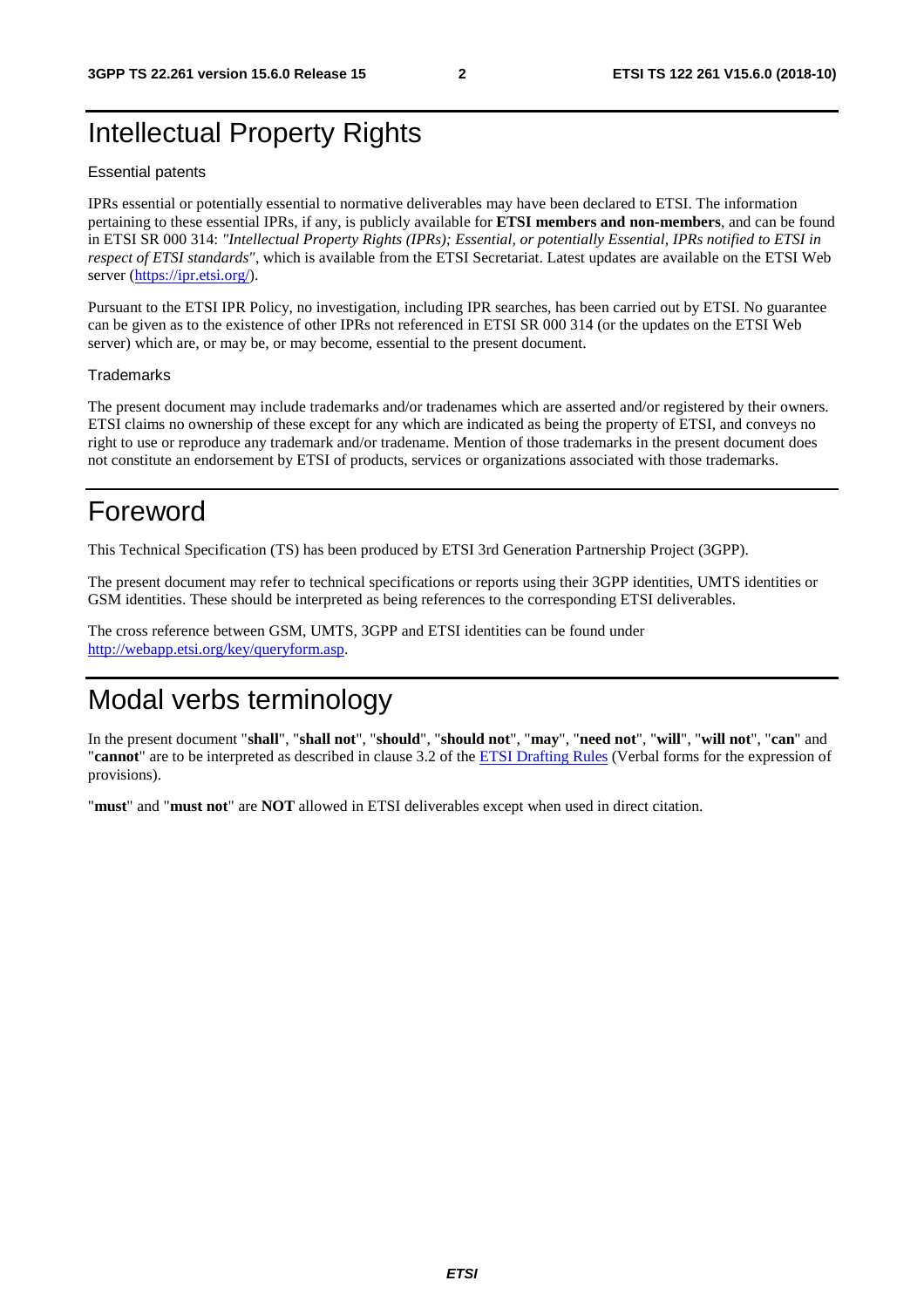## Contents

| 1                  |  |  |  |  |
|--------------------|--|--|--|--|
| 2                  |  |  |  |  |
| 3                  |  |  |  |  |
| 3.1                |  |  |  |  |
| 3.2                |  |  |  |  |
| $\overline{4}$     |  |  |  |  |
| 5                  |  |  |  |  |
| 5.1                |  |  |  |  |
| 5.1.1              |  |  |  |  |
| 5.1.2              |  |  |  |  |
| 5.1.2.1            |  |  |  |  |
| 5.1.2.2            |  |  |  |  |
| 5.1.2.3            |  |  |  |  |
| 6                  |  |  |  |  |
| 6.1                |  |  |  |  |
| 6.1.1              |  |  |  |  |
| 6.1.2              |  |  |  |  |
| 6.2                |  |  |  |  |
| 6.2.1              |  |  |  |  |
| 6.2.2              |  |  |  |  |
| 6.2.3              |  |  |  |  |
| 6.3                |  |  |  |  |
| 6.3.1              |  |  |  |  |
| 6.3.2              |  |  |  |  |
| 6.3.2.1            |  |  |  |  |
| 6.3.2.2            |  |  |  |  |
| 6.3.2.3            |  |  |  |  |
| 6.3.2.4            |  |  |  |  |
| 6.4                |  |  |  |  |
| 6.4.1              |  |  |  |  |
| 6.4.2              |  |  |  |  |
| 6.4.2.1<br>6.4.2.2 |  |  |  |  |
| 6.4.2.3            |  |  |  |  |
| 6.4.2.4            |  |  |  |  |
| 6.5                |  |  |  |  |
| 6.5.1              |  |  |  |  |
| 6.5.2              |  |  |  |  |
| 6.6                |  |  |  |  |
| 6.6.1              |  |  |  |  |
| 6.6.2              |  |  |  |  |
| 6.7                |  |  |  |  |
| 6.7.1              |  |  |  |  |
| 6.7.2              |  |  |  |  |
| 6.8                |  |  |  |  |
| 6.9                |  |  |  |  |
| 6.9.1              |  |  |  |  |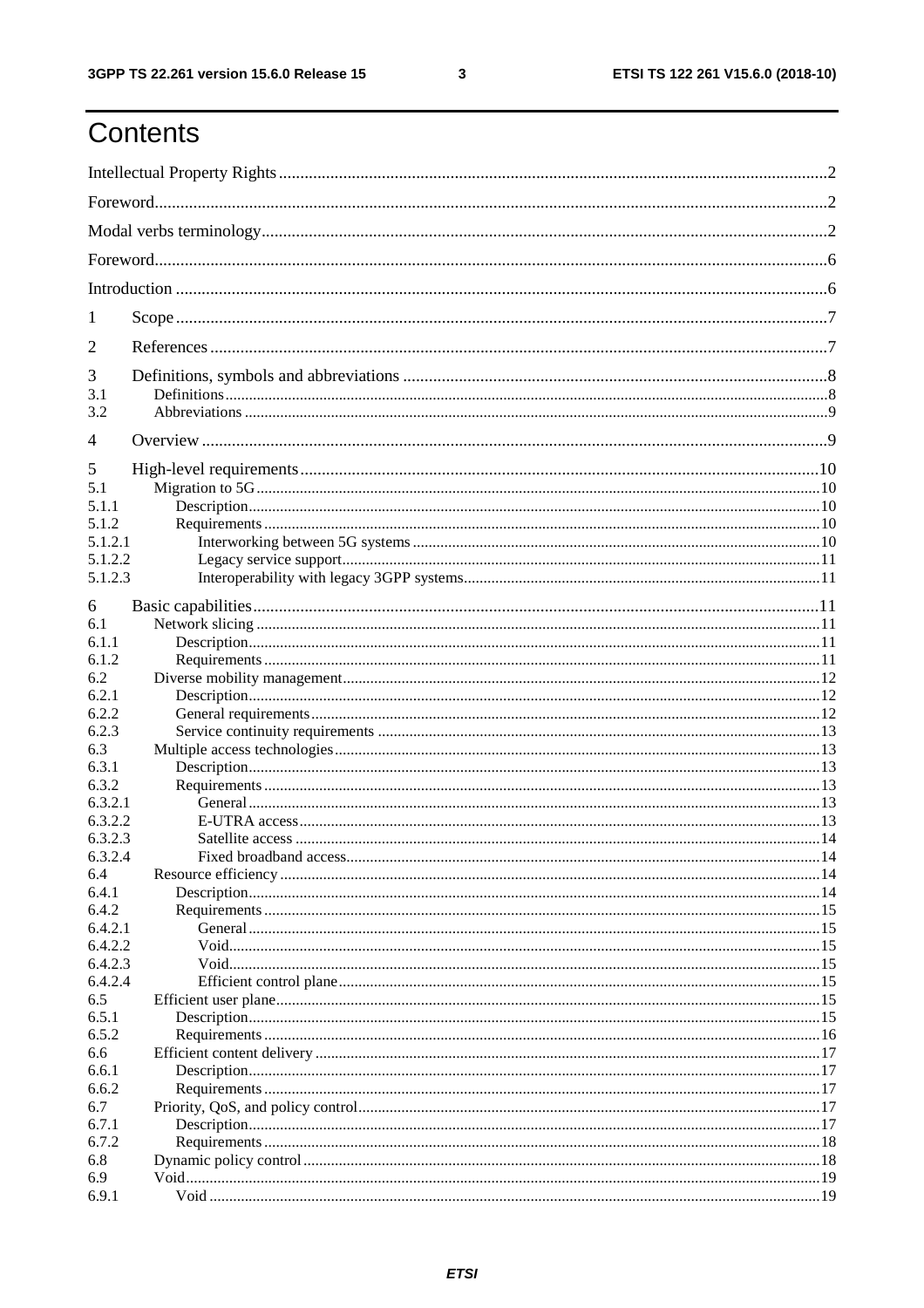$\overline{\mathbf{4}}$ 

| 6.9.2    |  |
|----------|--|
| 6.10     |  |
| 6.10.1   |  |
| 6.10.2   |  |
| 6.11     |  |
| 6.11.1   |  |
| 6.11.2   |  |
| 6.12     |  |
| 6.12.1   |  |
| 6.12.2   |  |
| 6.13     |  |
|          |  |
| 6.13.1   |  |
| 6.13.2   |  |
| 6.14     |  |
| 6.14.1   |  |
| 6.14.2   |  |
| 6.15     |  |
| 6.15.1   |  |
| 6.15.2   |  |
| 6.16     |  |
| 6.16.1   |  |
| 6.16.2   |  |
| 6.17     |  |
| 6.17.1   |  |
| 6.17.2   |  |
| 6.18     |  |
| 6.18.1   |  |
| 6.18.2   |  |
| 6.19     |  |
| 6.19.1   |  |
| 6.19.2   |  |
| 6.20     |  |
| 6.20.1   |  |
| 6.20.2   |  |
| 6.21     |  |
| 6.21.1   |  |
| 6.21.2   |  |
| 6.22.2.1 |  |
| 6.22.2.2 |  |
| 6.22.2.3 |  |
|          |  |
| 7        |  |
| 7.1      |  |
| 7.2      |  |
| 7.2.1    |  |
| 7.2.2    |  |
| 7.2.3    |  |
| 7.3      |  |
| 7.3.1    |  |
| 7.3.2    |  |
|          |  |
| 8        |  |
| 8.1      |  |
| 8.2      |  |
| 8.3      |  |
| 8.4      |  |
| 8.5      |  |
| 8.6      |  |
| 8.7      |  |
| 8.8      |  |
|          |  |
| 9        |  |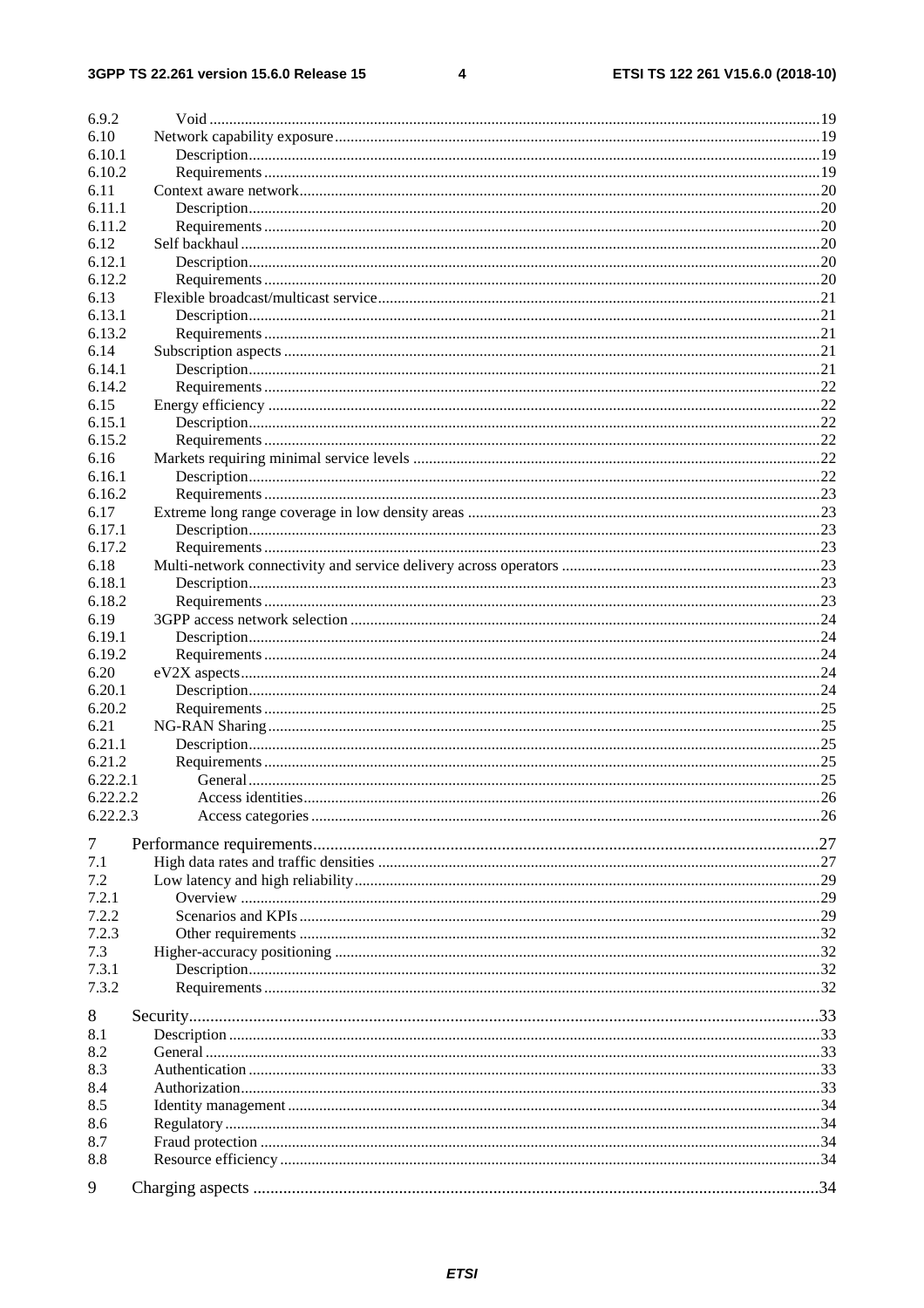$5\phantom{a}$ 

|         | <b>Annex A (informative):</b> | Latency needs to support example use cases from vertical industries36 |  |
|---------|-------------------------------|-----------------------------------------------------------------------|--|
|         | <b>Annex B (informative):</b> | Positioning accuracy needs to support example use cases from          |  |
|         | <b>Annex C</b> (informative): | Relation of communication service availability and reliability 38     |  |
|         | <b>Annex D</b> (informative): | Low-latency and high-reliability communication use cases41            |  |
| D.1     |                               |                                                                       |  |
| D.1.1   |                               |                                                                       |  |
| D.1.2   |                               |                                                                       |  |
| D.2     |                               |                                                                       |  |
| D.2.1   |                               |                                                                       |  |
| D.2.2   |                               |                                                                       |  |
| D.3     |                               |                                                                       |  |
| D.3.1   |                               |                                                                       |  |
| D.3.2   |                               |                                                                       |  |
| D.3.3   |                               |                                                                       |  |
| D.4     |                               |                                                                       |  |
| D.4.1   |                               |                                                                       |  |
| D.4.1.1 |                               |                                                                       |  |
| D.4.1.2 |                               |                                                                       |  |
| D.4.2   |                               |                                                                       |  |
| D.4.2.1 |                               |                                                                       |  |
| D.4.2.2 |                               |                                                                       |  |
| D.5     |                               |                                                                       |  |
| D.5.1   |                               |                                                                       |  |
|         |                               |                                                                       |  |
| E.1     | <b>Annex E</b> (informative): |                                                                       |  |
|         |                               |                                                                       |  |
|         | <b>Annex F</b> (informative): |                                                                       |  |
|         |                               |                                                                       |  |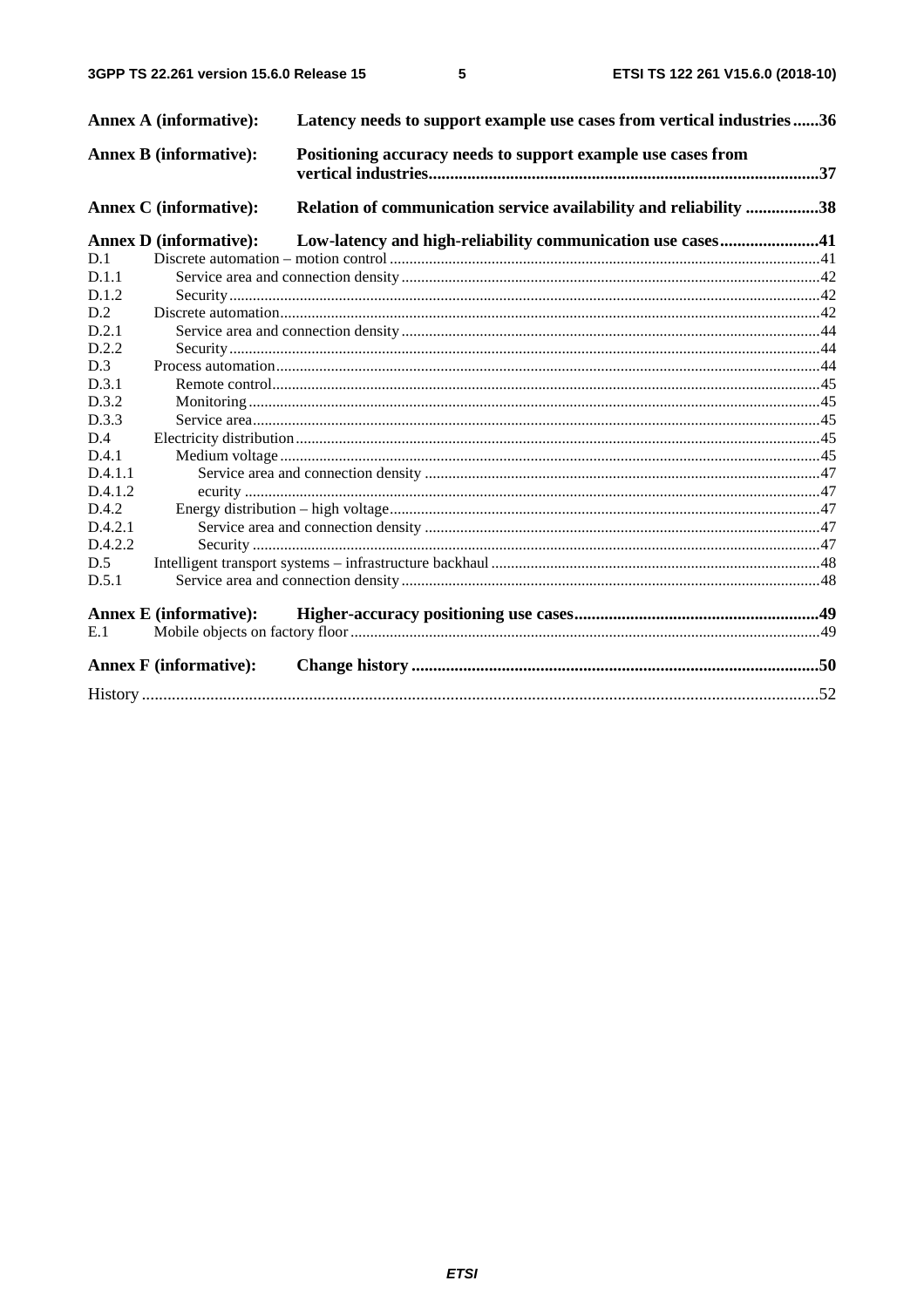## Foreword

This Technical Specification has been produced by the 3rd Generation Partnership Project (3GPP).

The contents of the present document are subject to continuing work within the TSG and may change following formal TSG approval. Should the TSG modify the contents of the present document, it will be re-released by the TSG with an identifying change of release date and an increase in version number as follows:

Version x.y.z

where:

- x the first digit:
	- 1 presented to TSG for information;
	- 2 presented to TSG for approval;
	- 3 or greater indicates TSG approved document under change control.
- y the second digit is incremented for all changes of substance, i.e. technical enhancements, corrections, updates, etc.
- z the third digit is incremented when editorial only changes have been incorporated in the document.

## Introduction

The need to support different kinds of UEs (e.g., for the Internet of Things (IoT)), services, and technologies is driving the technology revolution to a high-performance and highly efficient 3GPP system. The drivers include IoT, Virtual Reality (VR), industrial control, ubiquitous on-demand coverage, as well as the opportunity to meet customized market needs. These drivers require enhancements to the devices, services, and technologies well established by 3GPP. The key objective with the 5G system is to be able to support new deployment scenarios to address diverse market segments.

This document compiles requirements that define a 5G system.

The 5G system is characterised, for example, by:

- Support for multiple access technologies
- Scalable and customizable network
- Advanced Key Performance Indicators (KPIs) (e.g., availability, latency, reliability, user experienced data rates, area traffic capacity)
- Flexibility and programmability (e.g., network slicing, diverse mobility management, Network Function Virtualization)
- Resource efficiency (both user plane and control plane)
- Seamless mobility in densely populated and heterogeneous environment
- Support for real time and non-real time multimedia services and applications with advanced Quality of Experience (QoE)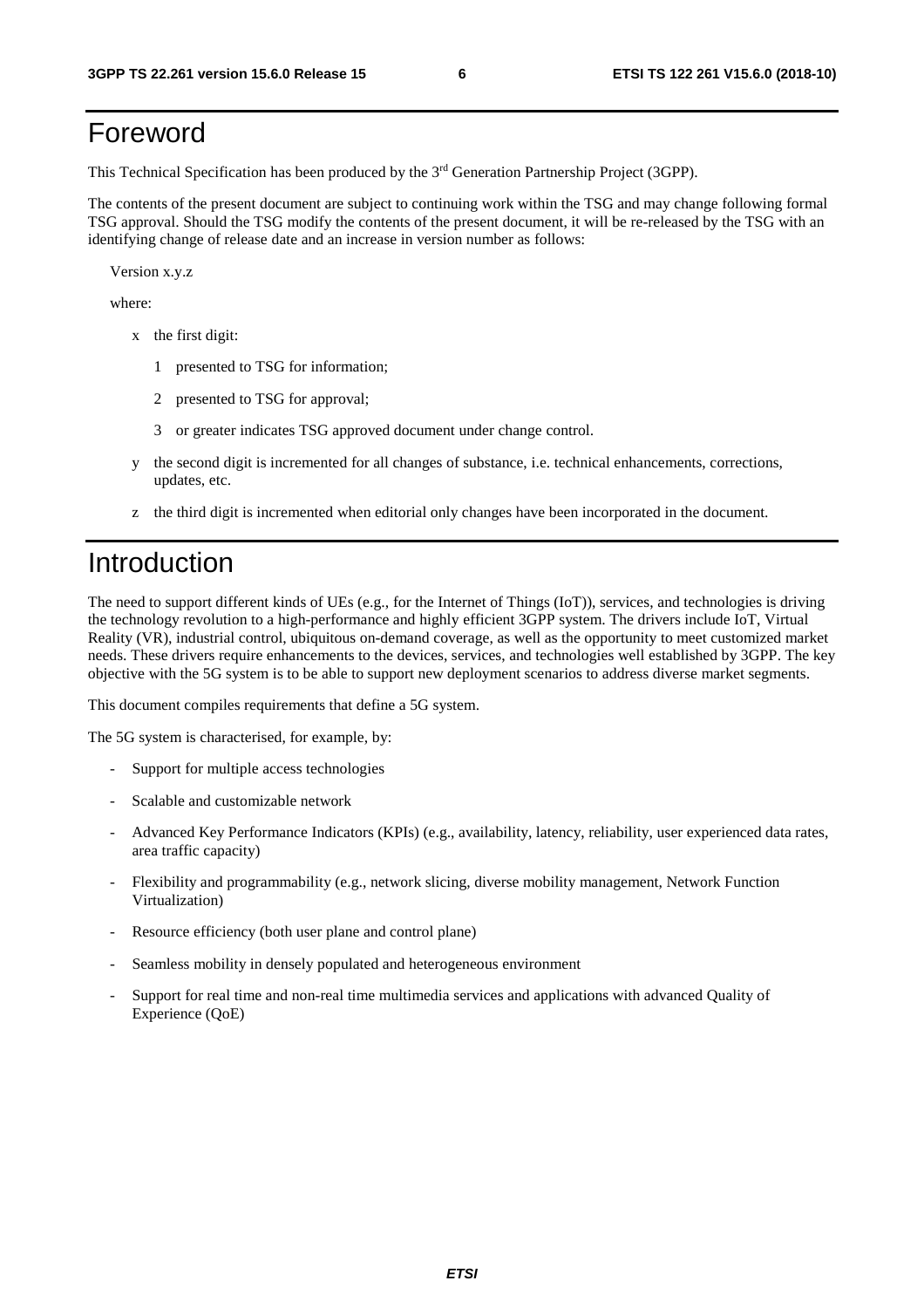## 1 Scope

The present document describes the service and operational requirements for a 5G system, including a UE, NG-RAN, and 5G Core network. Requirements for a 5G E-UTRA-NR Dual Connectivity in E-UTRAN connected to EPC are found in TS 22.278 [5].

## 2 References

The following documents contain provisions which, through reference in this text, constitute provisions of the present document.

- References are either specific (identified by date of publication, edition number, version number, etc.) or non-specific.
- For a specific reference, subsequent revisions do not apply.
- For a non-specific reference, the latest version applies. In the case of a reference to a 3GPP document (including a GSM document), a non-specific reference implicitly refers to the latest version of that document *in the same Release as the present document*.
- [1] 3GPP TR 21.905: "Vocabulary for 3GPP Specifications".
- [2] NGMN 5G White Paper v1.0, February 2015.
- [3] 3GPP TS 22.011: "Service accessibility".
- [4] NGMN, "Perspectives on Vertical Industries and Implications for 5G, v2.0", September 2016.
- [5] 3GPP TS 22.278: "Service requirements for the Evolved Packet System (EPS)".
- [6] 3GPP TS 22.101: "Service aspects; Service principles".
- [7] 3GPP TS 22.146: "Multimedia Broadcast/Multicast Service (MBMS)".
- [8] 3GPP TS 22.246: "Multimedia Broadcast/Multicast Service (MBMS) user services".
- [9] 3GPP TS 22.186: "Enhancement of 3GPP support for V2X scenarios".
- [10] NGMN, "Recommendations for NGMN KPIs and Requirements for 5G", June 2016
- [11] 3GPP TS 22.115: "Service aspects; Charging and billing".
- [12] Communication network dependability engineering. IEC 61907:2009.
- [13] Soriano, R., Alberto, M., Collazo, J., Gonzales, I., Kupzo, F., Moreno, L., & Lorenzo, J. OpenNode. Open Architecture for Secondary Nodes of the Electricity Smartgrid. In Proceedings CIRED 2011 21st International Conference on Electricity Distribution, CD1. June 2011.
- [14] North American Electric Reliability Council. Frequently Asked Questions (FAQs) Cyber Security Standards CIP–002–1 through CIP–009–1. Available: http://www.nerc.com/docs/standards/sar/Revised\_CIP-002-009\_FAQs\_06Mar06.pdf. 2006.
- [15] McTaggart, Craig, et al. "Improvements in power system integrity protection schemes." Developments in Power System Protection (DPSP 2010). Managing the Change, 10th IET International Conference on. IET, 2010.
- [16] IEEE Power Engineering Society Power System Relaying Committee System Protection Subcommittee Working Group C-6. Wide Area Protection and Emergency Control.
- [17] Begovic, Miroslav, et al. "Wide-area protection and emergency control." Proceedings of the IEEE 93.5, pp. 876-891, 2005.
- [18] 3GPP TR 38.913: "Study on scenarios and requirements for next generation access technologies".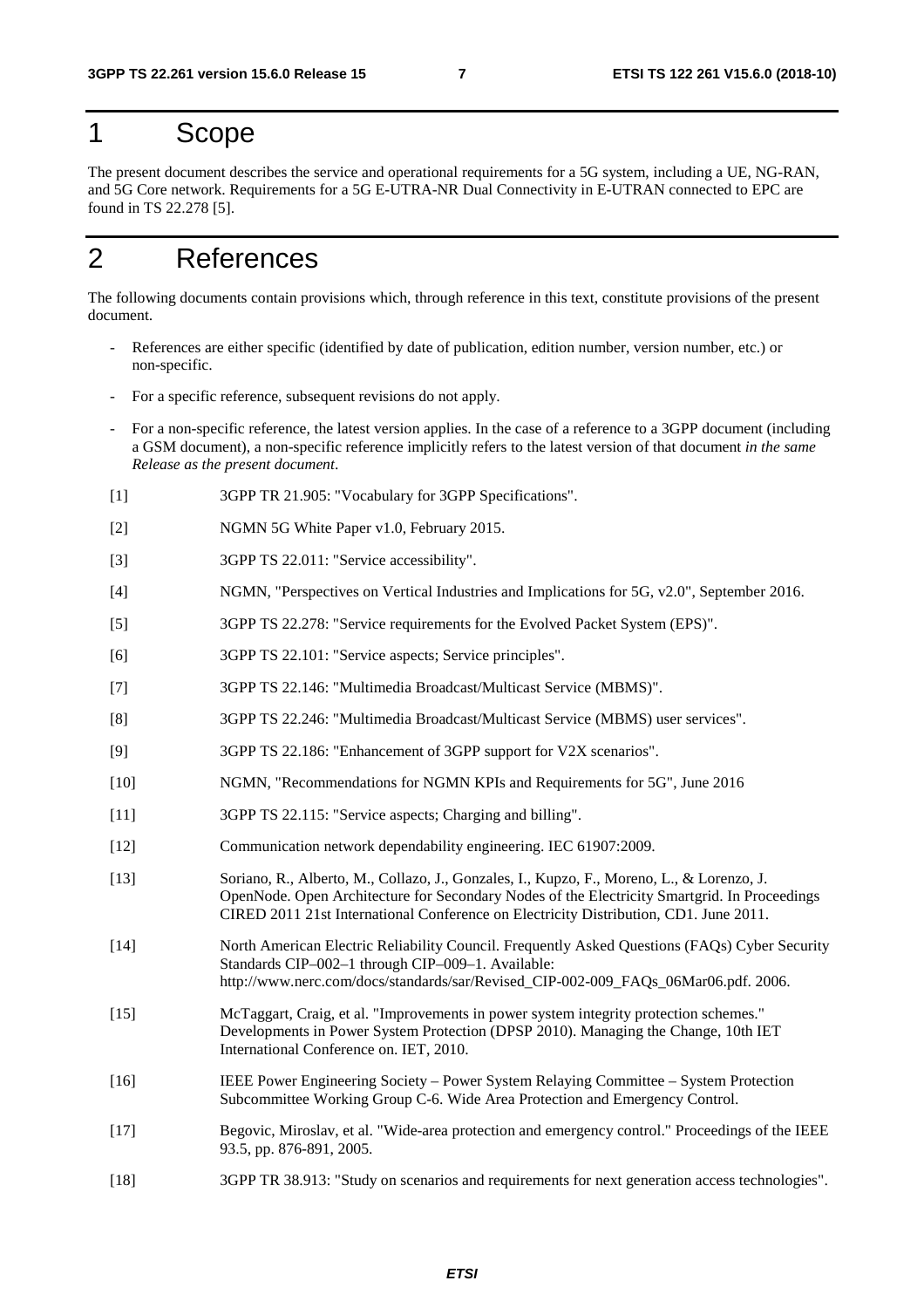## 3 Definitions, symbols and abbreviations

### 3.1 Definitions

For the purposes of the present document, the terms and definitions given in 3GPP TR 21.905 [1] and the following apply. A term defined in the present document takes precedence over the definition of the same term, if any, in 3GPP TR 21.905 [1].

**active communication:** a UE is in active communication when it has one or more connections established. A UE may have any combination of PS connections (e.g., PDP contexts, active PDN connections).

**activity factor:** percentage value of the amount of simultaneous active UEs to the total number of UEs where active means the UEs are exchanging data with the network.

**area traffic capacity:** total traffic throughput served per geographic area.

**communication service availability**: percentage value of the amount of time the end-to-end communication service is delivered according to an agreed QoS, divided by the amount of time the system is expected to deliver the end-to-end service according to the specification in a specific area.

NOTE 1: The end point in "end-to-end" is assumed to be the communication service interface.

**direct network connection:** one mode of network connection, where there is no relay UE between a UE and the 5G network.

**end-to-end latency:** the time that takes to transfer a given piece of information from a source to a destination, measured at the communication interface, from the moment it is transmitted by the source to the moment it is successfully received at the destination.

**Hosted Service:** a service containing the operator's own application(s) and/or trusted 3<sup>rd</sup> party application(s) in the Service Hosting Environment, which can be accessed by the user.

**IoT device:** a type of UE which is dedicated for a set of specific use cases or services and which is allowed to make use of certain features restricted to this type of UEs.

NOTE 3: An IoT device may be optimized for the specific needs of services and application being executed (e.g., smart home/city, smart utilities, e-Health and smart wearables). Some IoT devices are not intended for human type communications.

**network slice:** a set of network functions and corresponding resources necessary to provide the required telecommunication services and network capabilities.

**NG-RAN:** a radio access network connecting to the 5G core network which uses NR, E-UTRA, or both.

**NR:** the new 5G radio access technology.

**priority service:** a service that requires priority treatment based on regional/national or operator policies.

**private network:** an isolated network deployment that does not interact with a public network.

**reliability**: in the context of network layer packet transmissions, percentage value of the amount of sent network layer packets successfully delivered to a given system entity within the time constraint required by the targeted service, divided by the total number of sent network layer packets.

**satellite access:** direct connectivity between the UE and the satellite.

**service area:** geographic region where a 3GPP communication service is accessible.

NOTE 4: The service area can be indoors.

NOTE 5: For some deployments, e.g., in process industry, the vertical dimension of the service area can be considerable.

**service continuity:** the uninterrupted user experience of a service that is using an active communication when a UE undergoes an access change without, as far as possible, the user noticing the change.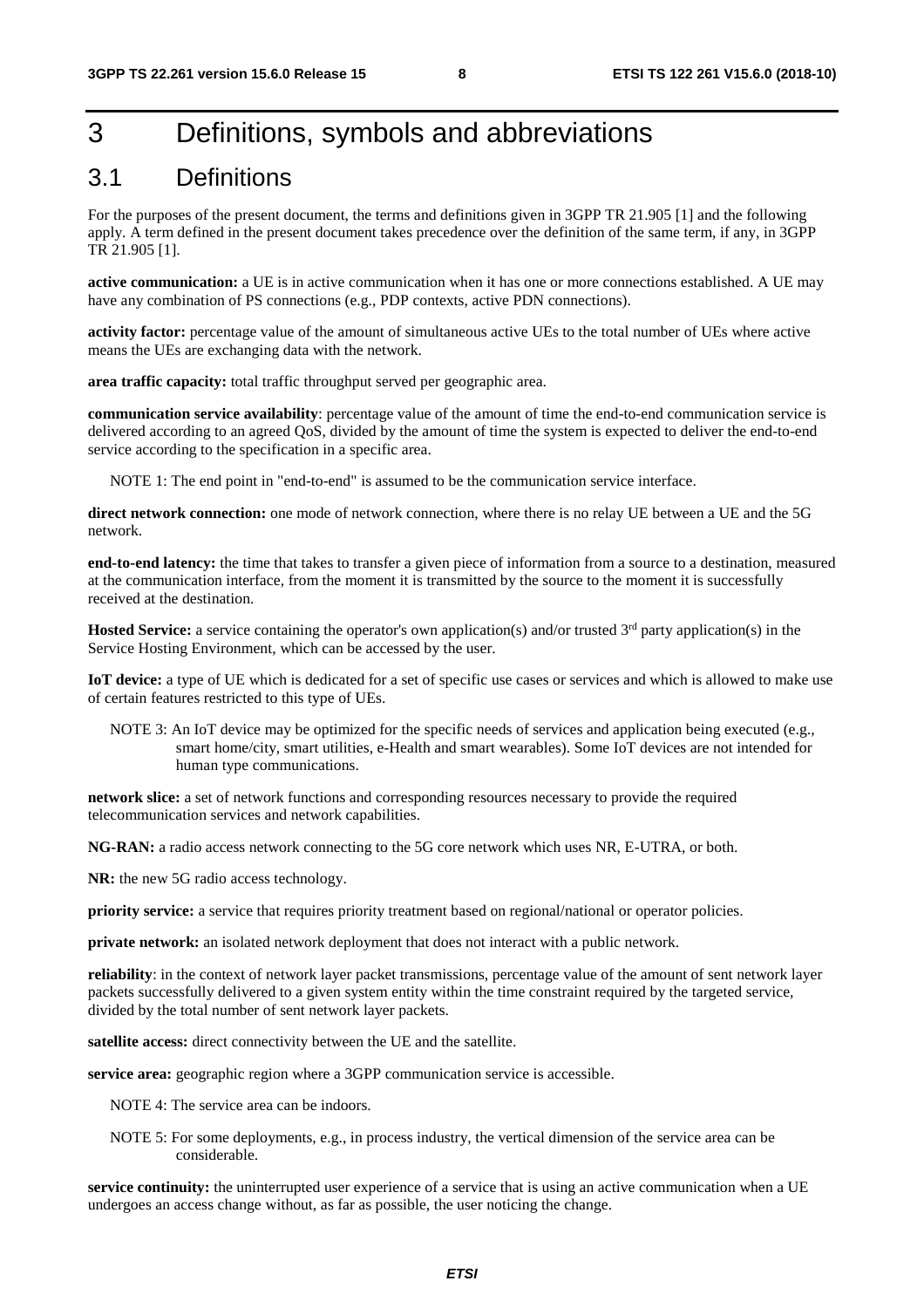- NOTE 6: In particular service continuity encompasses the possibility that after a change the user experience is maintained by a different telecommunication service (e.g., tele- or bearer service) than before the change.
- NOTE 7: Examples of access changes include the following. For EPS: CS/PS domain change. For EPS and 5G: radio access change.

**Service Hosting Environment:** the environment, located inside of 5G network and fully controlled by the operator, where Hosted Services are offered from.

**survival time:** the time that an application consuming a communication service may continue without an anticipated message.

**User Equipment:** An equipment that allows a user access to network services via 3GPP and/or non-3GPP accesses.

**user experienced data rate:** the minimum data rate required to achieve a sufficient quality experience, with the exception of scenario for broadcast like services where the given value is the maximum that is needed.

**wireless backhaul:** a link which provides an interconnection between 5G network nodes and/or transport network using 5G radio access technology**.** 

### 3.2 Abbreviations

For the purposes of the present document, the abbreviations given in 3GPP TR 21.905 [1] and the following apply. An abbreviation defined in the present document takes precedence over the definition of the same abbreviation, if any, in 3GPP TR 21.905 [1].

| 3D          | Three Dimensional                               |
|-------------|-------------------------------------------------|
| 5G          | <b>Fifth Generation</b>                         |
| AR          | <b>Augmented Reality</b>                        |
| A/S         | Actuator/sensor                                 |
| E2E         | End to End                                      |
| eFMSS       | Enhancement to Flexible Mobile Service Steering |
| <b>FMSS</b> | <b>Flexible Mobile Service Steering</b>         |
| <b>ICP</b>  | <b>Internet Content Provider</b>                |
| ID          | <b>Identification</b>                           |
| <b>IOPS</b> | Isolated E-UTRAN Operation for Public Safety    |
| <b>ToT</b>  | Internet of Things                              |
| <b>KPI</b>  | Key Performance Indicator                       |
| <b>MBB</b>  | Mobile BroadBand                                |
| MIoT        | Massive Internet of Things                      |
| <b>MNO</b>  | Mobile Network Operator                         |
| <b>MPS</b>  | Multimedia Priority Service                     |
| <b>MVNO</b> | Mobile Virtual Network Operator                 |
| <b>NGMN</b> | <b>Next Generation Mobile Networks</b>          |
| QoE         | <b>Quality of Experience</b>                    |
| <b>SEES</b> | Service Exposure and Enablement Support         |
| SST         | Slice/Service Type                              |
| <b>UAV</b>  | <b>Unmanned Aerial Vehicle</b>                  |
| UHD         | Ultra High Definition                           |
| VR.         | Virtual Reality                                 |
|             |                                                 |

### 4 Overview

Unlike previous 3GPP systems that attempted to provide a 'one size fits all' system, the 5G system is expected to be able to provide optimized support for a variety of different services, different traffic loads, and different end user communities. Various industry white papers, most notably, the NGMN 5G White Paper [2], describe a multi-faceted 5G system capable of simultaneously supporting multiple combinations of reliability, latency, throughput, positioning, and availability. This technology revolution is achievable with the introduction of new technologies, both in access and the core, such as flexible, scalable assignment of network resources. In addition to increased flexibility and optimization, a 5G system needs to support stringent KPIs for latency, reliability, throughput, etc. Enhancements in the air interface contribute to meeting these KPIs as do enhancements in the core network, such as network slicing, in-network caching and hosting services closer to the end points.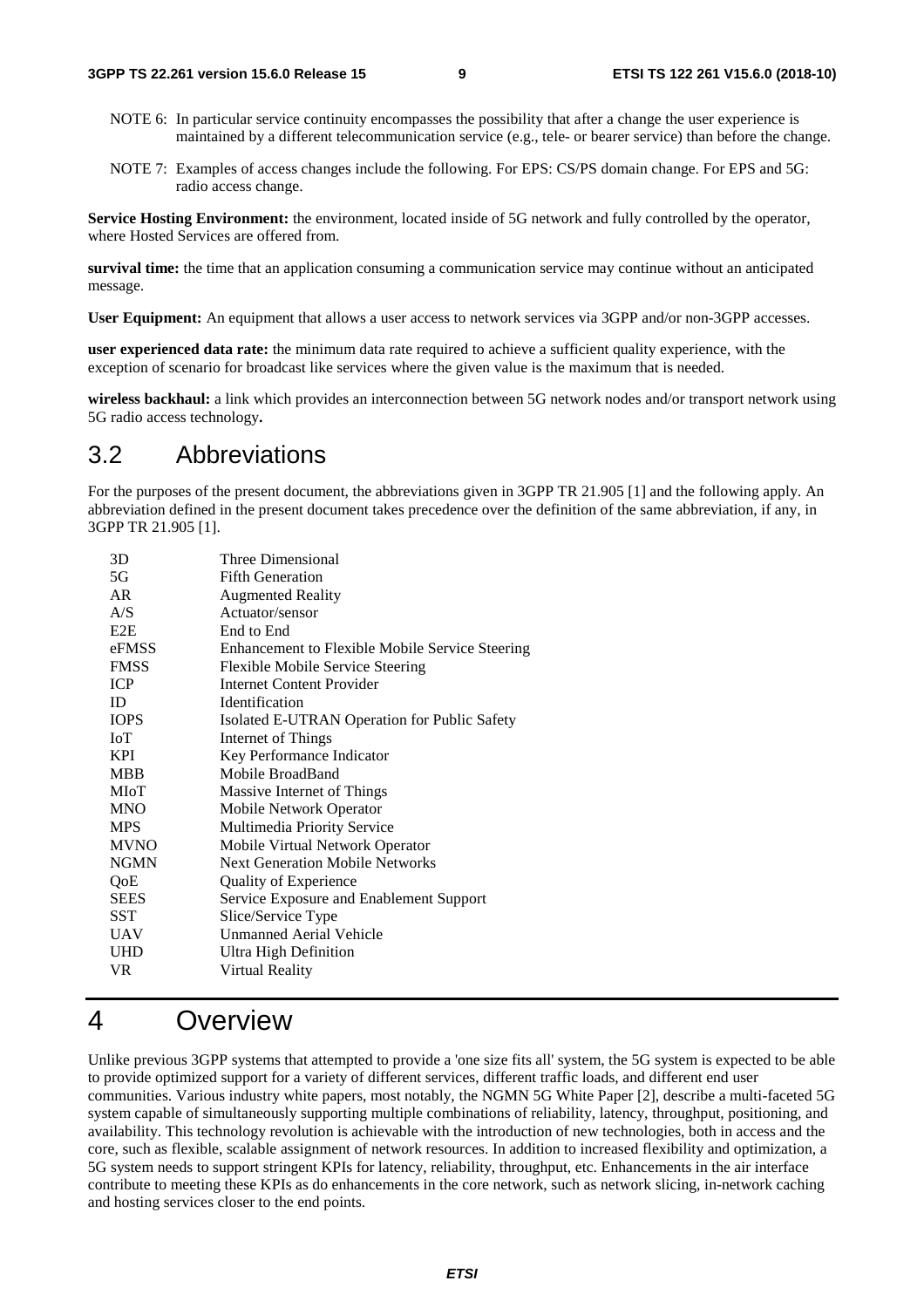A 5G system also supports new business models such as those for IoT and enterprise managed networks. Drivers for the 5G KPIs include services such as Unmanned Aerial Vehicle (UAV) control, Augmented Reality (AR), and factory automation. Network flexibility enhancements support self-contained enterprise networks, installed and maintained by network operators while being managed by the enterprise. Enhanced connection modes and evolved security facilitate support of massive IoT, expected to include tens of millions of UEs sending and receiving data over the 5G network.

Flexible network operations are the mainstay of the 5G system. The capabilities to provide this flexibility include network slicing, network capability exposure, scalability, and diverse mobility. Other network operations requirements address the necessary control and data plane resource efficiencies, as well as network configurations that optimize service delivery by minimizing routing between end users and application servers. Enhanced charging and security mechanisms handle new types of UEs connecting to the network in different ways.

Mobile Broadband (MBB) enhancements aim to meet a number of new KPIs. These pertain to high data rates, high user density, high user mobility, highly variable data rates, deployment, and coverage. High data rates are driven by the increasing use of data for services such as streaming (e.g., video, music, and user generated content), interactive services (e.g., AR), and IoT. These services come with stringent requirements for user experienced data rates as well as associated requirements for latency to meet service requirements. Additionally, increased coverage in densely populated areas such as sports arenas, urban areas, and transportation hubs has become essential for pedestrians and users in urban vehicles. New KPIs on traffic and connection density enable both the transport of high volumes of data traffic per area (traffic density) and transport of data for a high number of connections (e.g., UE density or connection density). Many UEs are expected to support a variety of services which exchange either a very large (e.g., streaming video) or very small (e.g., data burst) amount of data. The 5G system will handle this variability in a resource efficient manner. All of these cases introduce new deployment requirements for indoor and outdoor, local area connectivity, high user density, wide area connectivity, and UEs travelling at high speeds.

Another aspect of 5G KPIs includes requirements for various combinations of latency and reliability, as well as higher accuracy for positioning. These KPIs are driven by support for both commercial and public safety services. On the commercial side, industrial control, industrial automation, UAV control, and AR are examples of those services. Services such as UAV control will require more precise positioning information that includes altitude, speed, and direction, in addition to horizontal coordinates.

Support for Massive Internet of Things (MIoT) brings many new requirements in addition to those for the enhanced KPIs. The expansion of connected things introduces a need for significant improvements in resource efficiency in all system components (e.g., UEs, IoT devices, radio, access network, core network).

The 5G system also aims to enhance its capability to meet KPIs that emerging V2X applications require. For these advanced applications, the requirements, such as data rate, reliability, latency, communication range and speed, are made more stringent.

## 5 High-level requirements

### 5.1 Migration to 5G

#### 5.1.1 Description

The 5G system supports most of the existing EPS services, in addition to many new services. The existing EPS services may be accessed using the new 5G access technologies even where the EPS specifications might indicate E-UTRA(N) only. Only new or changed service requirements for new or changed services are specified in this TS. The few EPS capabilities that are not supported by the 5G system are identified in clause 5.1.2.2 below.

#### 5.1.2 Requirements

#### 5.1.2.1 Interworking between 5G systems

The 5G system shall support a UE with a 5G subscription roaming into a 5G Visited Mobile Network which has a roaming agreement with the UE's 5G Home Mobile Network.

The 5G system shall enable a Visited Mobile Network to provide support for establishing home network provided data connectivity as well as visited network provided data connectivity.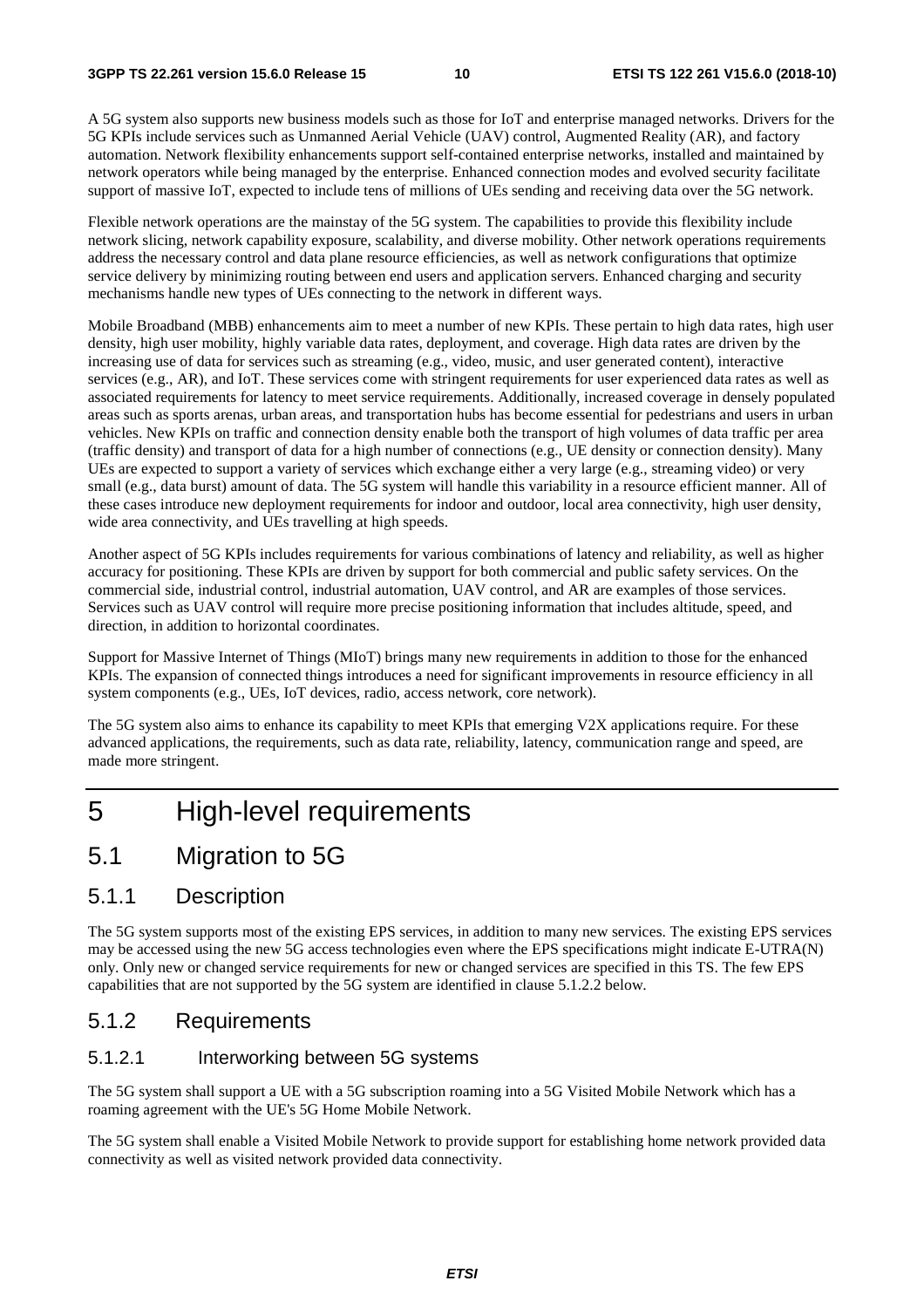The 5G system shall enable a Visited Mobile Network to provide support for services provided in the home network as well as provide services in the visited network. Whether a service is provided in the visited network or in the home network is determined on a service by service basis.

The 5G system shall provide a mechanism for a network operator to limit access to its services for a roaming UE, (e.g., based on roaming agreement).

The 5G system shall provide a mechanism for a network operator to direct a UE onto a partnership network for routing all or some of the UE user plane and associated control plane traffic over the partnership network, subject to an agreement between the operators.

#### 5.1.2.2 Legacy service support

The 5G system shall support all EPS capabilities (e.g., from TSs 22.011, 22.101, 22.278, 22.185, 22.071, 22.115, 22.153, 22.173) with the following exceptions:

- CS voice service continuity and/or fallback to GERAN or UTRAN,
- seamless handover between NG-RAN and GERAN,
- seamless handover between NG-RAN and UTRAN, and
- access to a 5G core network via GERAN or UTRAN.

#### 5.1.2.3 Interoperability with legacy 3GPP systems

The 5G system shall support mobility procedures between a 5G core network and an EPC with minimum impact to the user experience (e.g. QoS, QoE).

## 6 Basic capabilities

### 6.1 Network slicing

#### 6.1.1 Description

Network slicing allows the operator to provide customised networks. For example, there can be different requirements on functionality (e.g., priority, charging, policy control, security, and mobility), differences in performance requirements (e.g., latency, mobility, availability, reliability and data rates), or they can serve only specific users (e.g., MPS users, Public Safety users, corporate customers, roamers, or hosting an MVNO).

A network slice can provide the functionality of a complete network, including radio access network functions and core network functions (e.g., potentially from different vendors). One network can support one or several network slices.

#### 6.1.2 Requirements

The 5G system shall allow the operator to create, modify, and delete a network slice.

The 5G system shall allow the operator to define and update the set of services and capabilities supported in a network slice.

The 5G system shall allow the operator to configure the information which associates a UE to a network slice.

The 5G system shall allow the operator to configure the information which associates a service to a network slice.

The 5G system shall allow the operator to assign a UE to a network slice, to move a UE from one network slice to another, and to remove a UE from a network slice based on subscription, UE capabilities, the access technology being used by the UE, operator's policies and services provided by the network slice.

The 5G system shall support a mechanism for the VPLMN to assign a UE to a network slice with the needed services and authorised by the HPLMN, or to a default network slice.

The 5G system shall enable a UE to be simultaneously assigned to and access services from more than one network slice of one operator.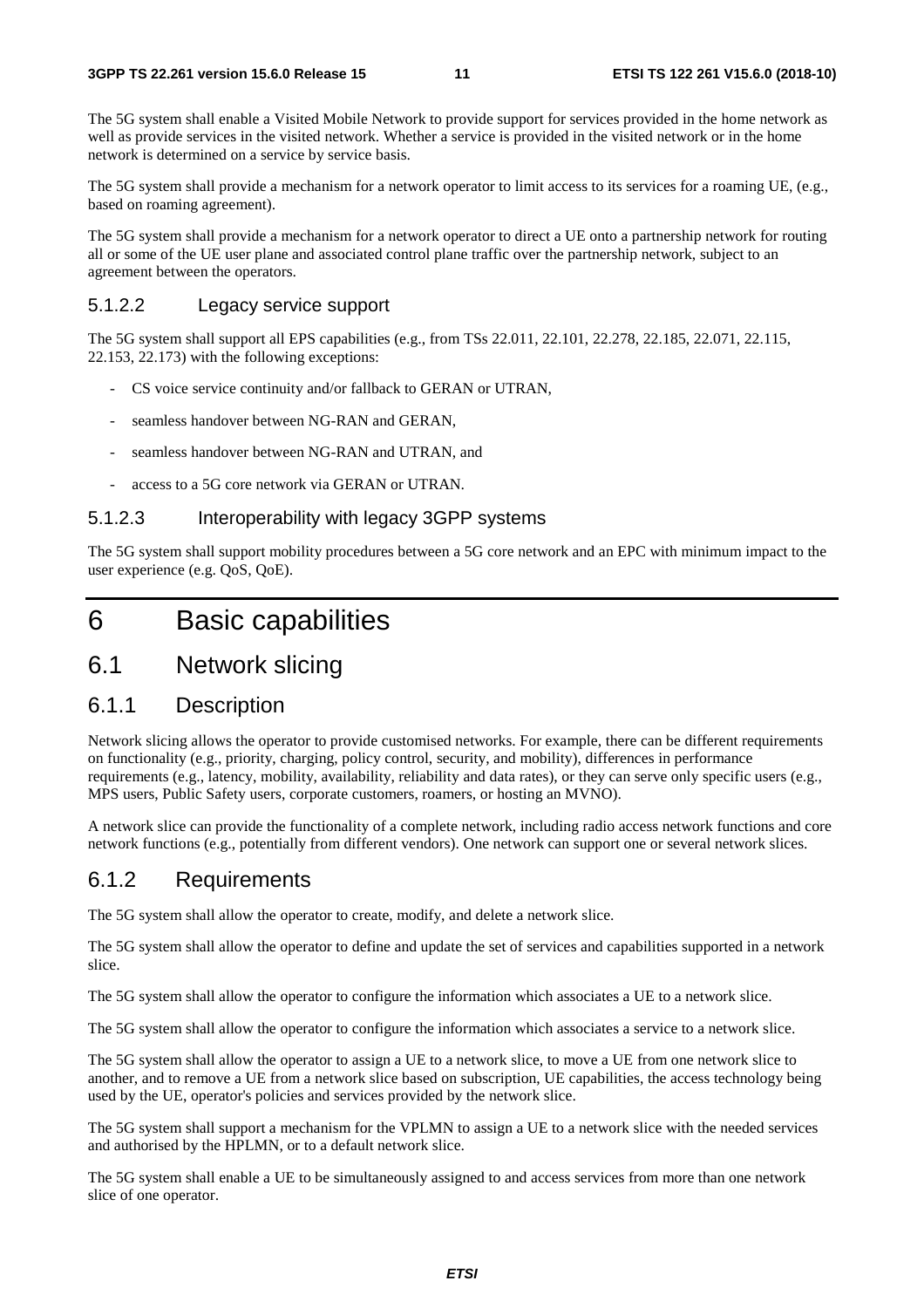Traffic and services in one network slice shall have no impact on traffic and services in other network slices in the same network.

Creation, modification, and deletion of a network slice shall have no or minimal impact on traffic and services in other network slices in the same network.

The 5G system shall support scaling of a network slice, i.e., adaptation of its capacity.

The 5G system shall enable the network operator to define a minimum available capacity for a network slice. Scaling of other network slices on the same network shall have no impact on the availability of the minimum capacity for that network slice.

The 5G system shall enable the network operator to define a maximum capacity for a network slice.

The 5G system shall enable the network operator to define a priority order between different network slices in case multiple network slices compete for resources on the same network.

The 5G system shall support means by which the operator can differentiate policy control, functionality and performance provided in different network slices.

The serving 5G network shall support providing connectivity to home and roaming users in the same network slice.

In shared 5G network configuration, each operator shall be able to apply all the requirements from this clause to their allocated network resources.

### 6.2 Diverse mobility management

#### 6.2.1 Description

A key feature of 5G is support for UEs with different mobility management needs. 5G will support UEs with a range of mobility management needs, including UEs that are

- stationary during their entire usable life (e.g., sensors embedded in infrastructure),
- stationary during active periods, but nomadic between activations (e.g., fixed access),
- mobile within a constrained and well-defined space (e.g., in a factory), and
- fully mobile.

Moreover, some applications require the network to ensure seamless mobility of a UE so that mobility is hidden from the application layer to avoid interruptions in service delivery while other applications have application specific means to ensure service continuity. But these other applications may still require the network to minimize interruption time to ensure that their application-specific means to ensure service continuity work effectively.

With the ever-increasing multimedia broadband data volumes, it is also important to enable the offloading of IP traffic from the 5G network onto traditional IP routing networks via an IP anchor node close to the network edge. As the UE moves, changing the IP anchor node may be needed in order to reduce the traffic load in the system, reduce end-to-end latency and provide a better user experience.

The flexible nature of a 5G system will support different mobility management methods that minimize signalling overhead and optimize access for these different types of UEs.

### 6.2.2 General requirements

The 5G network shall allow operators to optimize network behaviour (e.g., mobility management support) based on the mobility patterns (e.g., stationary, nomadic, spatially restricted mobility, full mobility) of a UE or group of UEs.

The 5G system shall enable operators to specify and modify the types of mobility support provided for a UE or group of UEs.

The 5G system shall optimize mobility management support for a UE or group of UEs that use only mobile originated communications.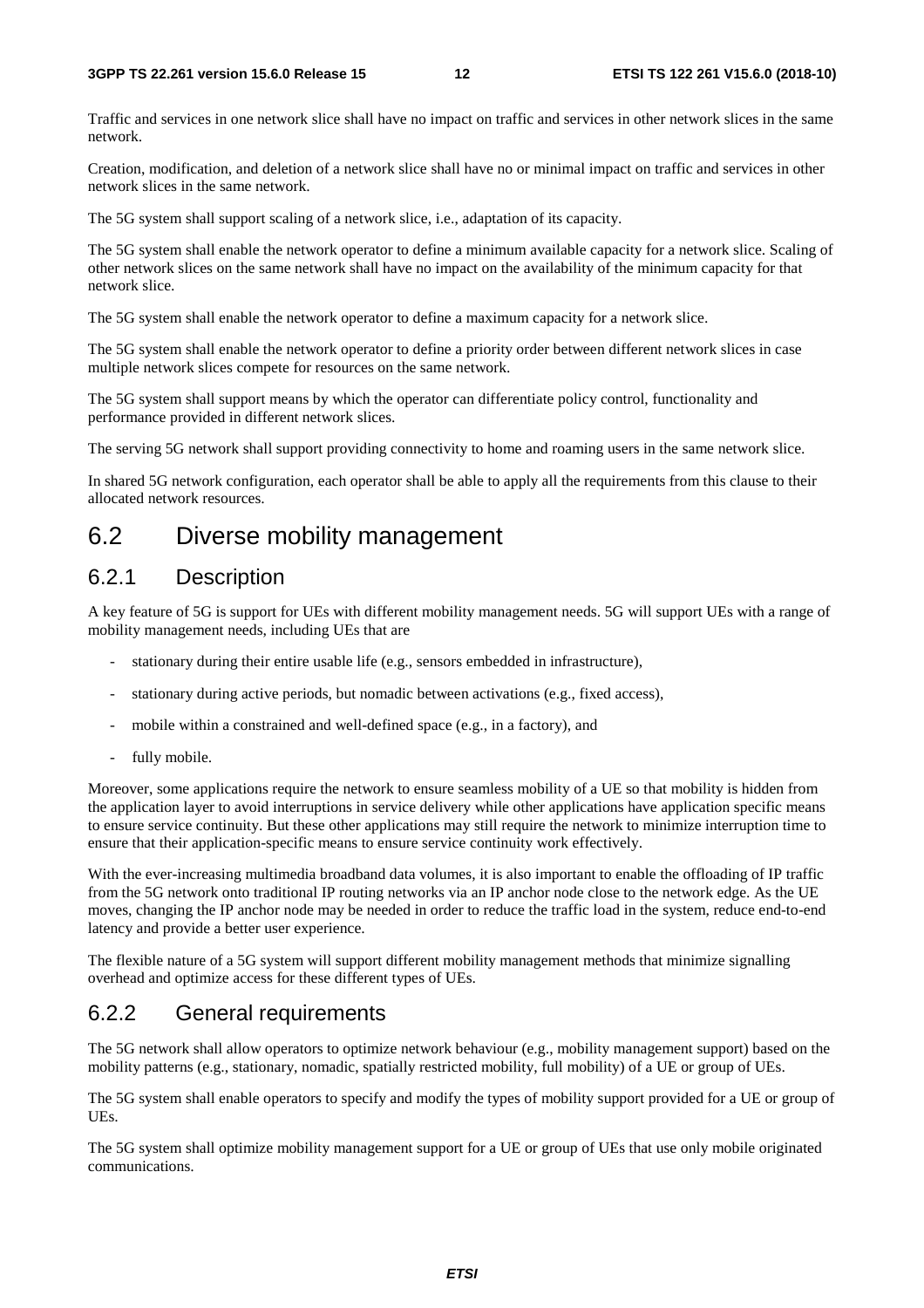### 6.2.3 Service continuity requirements

The 5G system shall enable packet loss to be minimized during inter- and/or intra- access technology changes for some or all connections associated with a UE.

For applications that require the same IP address during the lifetime of the session, the 5G system shall enable maintaining the IP address assigned to a UE when moving across different cells and access technologies for connections associated with a UE.

The 5G system shall enable minimizing impact to the user experience (e.g., minimization of interruption time) when changing the IP address and IP anchoring point for some or all connections associated with a UE.

### 6.3 Multiple access technologies

#### 6.3.1 Description

The 5G system will support 3GPP access technologies, including one or more NR and E-UTRA as well as non-3GPP access technologies. Interoperability among the various access technologies will be imperative. For optimization and resource efficiency, the 5G system will select the most appropriate 3GPP or non-3GPP access technology for a service, potentially allowing multiple access technologies to be used simultaneously for one or more services active on a UE. New technology such as satellite and wide area base stations will increase coverage and availability. This clause provides requirements for interworking with the various combinations of access technologies.

#### 6.3.2 Requirements

#### 6.3.2.1 General

Based on operator policy, the 5G system shall enable the UE to select, manage, and efficiently provision services over the 3GPP or non-3GPP access.

Based on operator policy, the 5G system shall support steering a UE to select certain 3GPP access network(s).

Based on operator policy, the 5G system shall be able to dynamically offload part of the traffic (e.g. from 3GPP RAT to non-3GPP access technology), taking into account traffic load and traffic type.

Based on operator policy, the 5G system shall be able to provide simultaneous data transmission via different access technologies, (e.g., NR, E-UTRA, non-3GPP), to access one or more 3GPP services.

When a UE is using two or more access technologies simultaneously, the 5G system shall be able to select between access technologies in use, taking into account e.g., service, traffic characteristics, radio characteristics, and UE's moving speed.

The 5G system shall be able to support data transmissions optimized for different access technologies (e.g., 3GPP, non-3GPP) for UEs that are simultaneously connected to the network via different accesses.

Based on operator policy, the 5G system shall be able to add or drop the various access connections for a UE during a session.

The 5G system shall be able to support mobility between the supported access networks (e.g., NG-RAN, WLAN, fixed broadband access network).

The 5G system shall support UEs with multiple radio and single radio capabilities.

The 5G system shall support dynamic and static network address allocation of a common network address to the UE over all supported access types.

The 5G system shall support a set of identities for a single user in order to provide a consistent set of policies and a single set of services across 3GPP and non-3GPP access types.

The 5G system shall support the capability to operate in licensed and/or unlicensed bands.

#### 6.3.2.2 E-UTRA access

The 5G system shall be able to support seamless handover between NR and E-UTRA.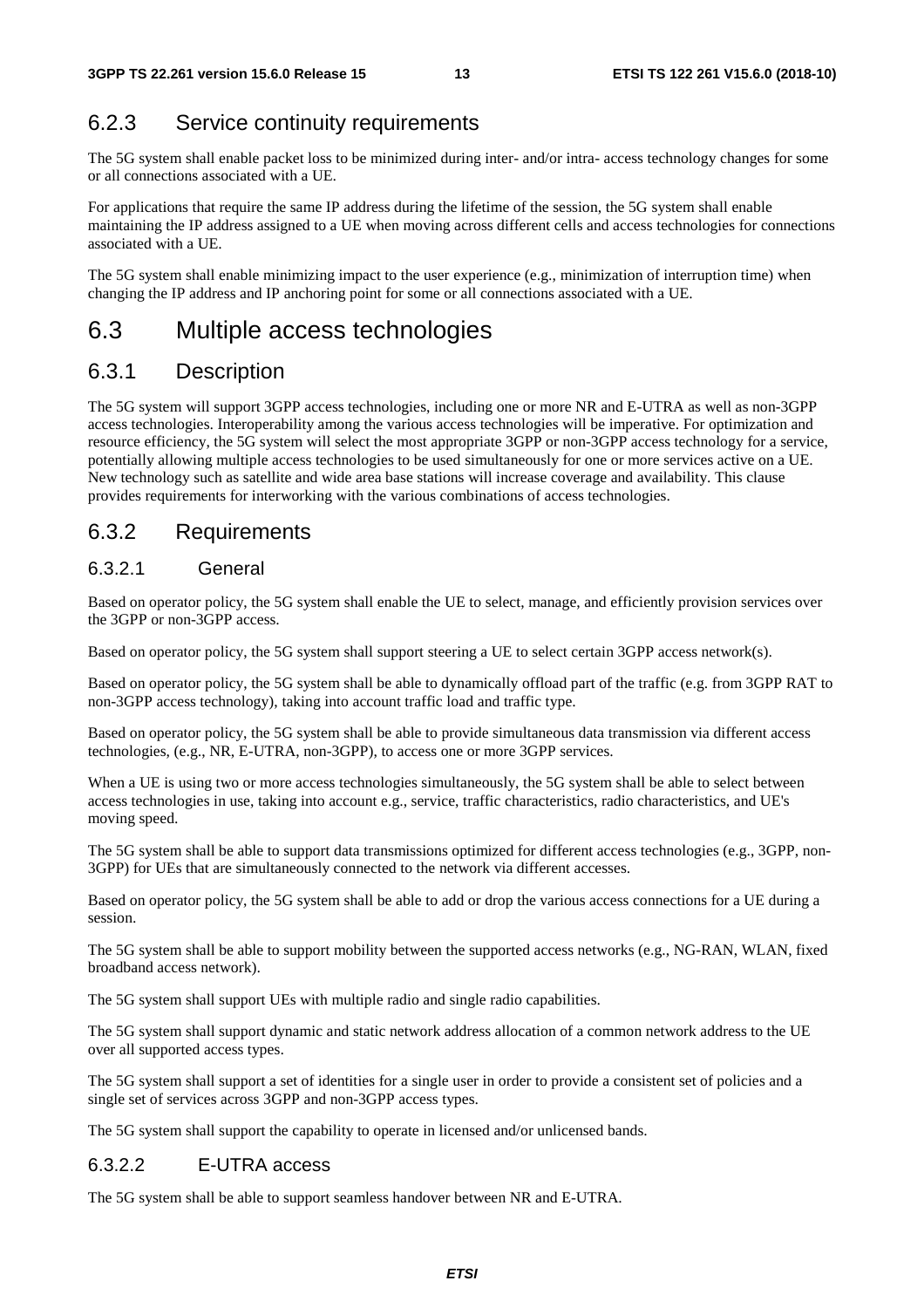The 5G system shall support UEs with dual radio capability (i.e., a UE that can transmit on NR and E-UTRA simultaneously) as well as UEs with single radio capability (i.e., a UE that cannot transmit on NR and E-UTRA simultaneously).

#### 6.3.2.3 Satellite access

The 5G system shall be able to provide services using satellite access.

The 5G system shall support service continuity between land based 5G access and satellite based access networks owned by the same operator or by an agreement between operators.

To provide services using satellite access, the air interface of the 5G system shall support a one-way latency of up to 280 ms.

#### 6.3.2.4 Fixed broadband access

The 5G system shall be able to efficiently support connectivity using fixed broadband access.

NOTE: The specification of fixed broadband access network is outside the scope of 3GPP.

The 5G system shall support use of a relay UE that supports multiple access types (e.g., 5G RAT, WLAN access, fixed broadband access).

The 5G system shall support use of a home base station that supports multiple access types (e.g., 5G RAT, WLAN access, fixed broadband access).

### 6.4 Resource efficiency

#### 6.4.1 Description

5G introduces the opportunity to design a system to be optimized for supporting diverse UEs and services. While support for IoT is provided by EPS, there is room for improvement in efficient resource utilization that can be designed into a 5G system whereas they are not easily retrofitted into an existing system. Some of the underlying principles of the potential service and network operation requirements associated with efficient configuration, deployment, and use of UEs in the 5G network include bulk provisioning, resource efficient access, optimization for UE originated data transfer, and efficiencies based on the reduced needs related to mobility management for stationary UEs and UEs with restricted range of movement.

As sensors and monitoring UEs are deployed more extensively, the need to support UEs that send data packages ranging in size from a small status update in a few bits to streaming video increases. A similar need exists for smart phones with widely varying amounts of data. Specifically, to support short data bursts, the network should be able to operate in a mode where there is no need for a lengthy and high overhead signalling procedure before and after small amounts of data are sent. The system will, as a result, avoid both a negative impact to battery life for the UE and wasting signalling resources.

For small form factor UEs it will be challenging to have more than 1 antenna due to the inability to get good isolation between multiple antennas. Thus these UEs need to meet the expected performance in a 5G network with only one antenna.

Cloud applications like cloud robotics perform computation in the network rather than in a UE, which requires the system to have high data rate in the uplink and very low round trip latency. Supposed that high density cloud robotics will be deployed in the future, the 5G system need to optimize the resource efficiency for such scenario.

Additional resource efficiencies will contribute to meeting the various KPIs defined for 5G. Control plane resource efficiencies can be achieved by optimizing and minimizing signalling overhead, particularly for small data transmissions. Mechanisms for minimizing user plane resources utilization include in-network caching and application in a Service Hosting Environment closer to the end user. These optimization efforts contribute to achieving lower latency and higher reliability.

Diverse mobility management related resource efficiencies are covered in clause 6.2.

Security related resource efficiencies are covered in clause 8.8.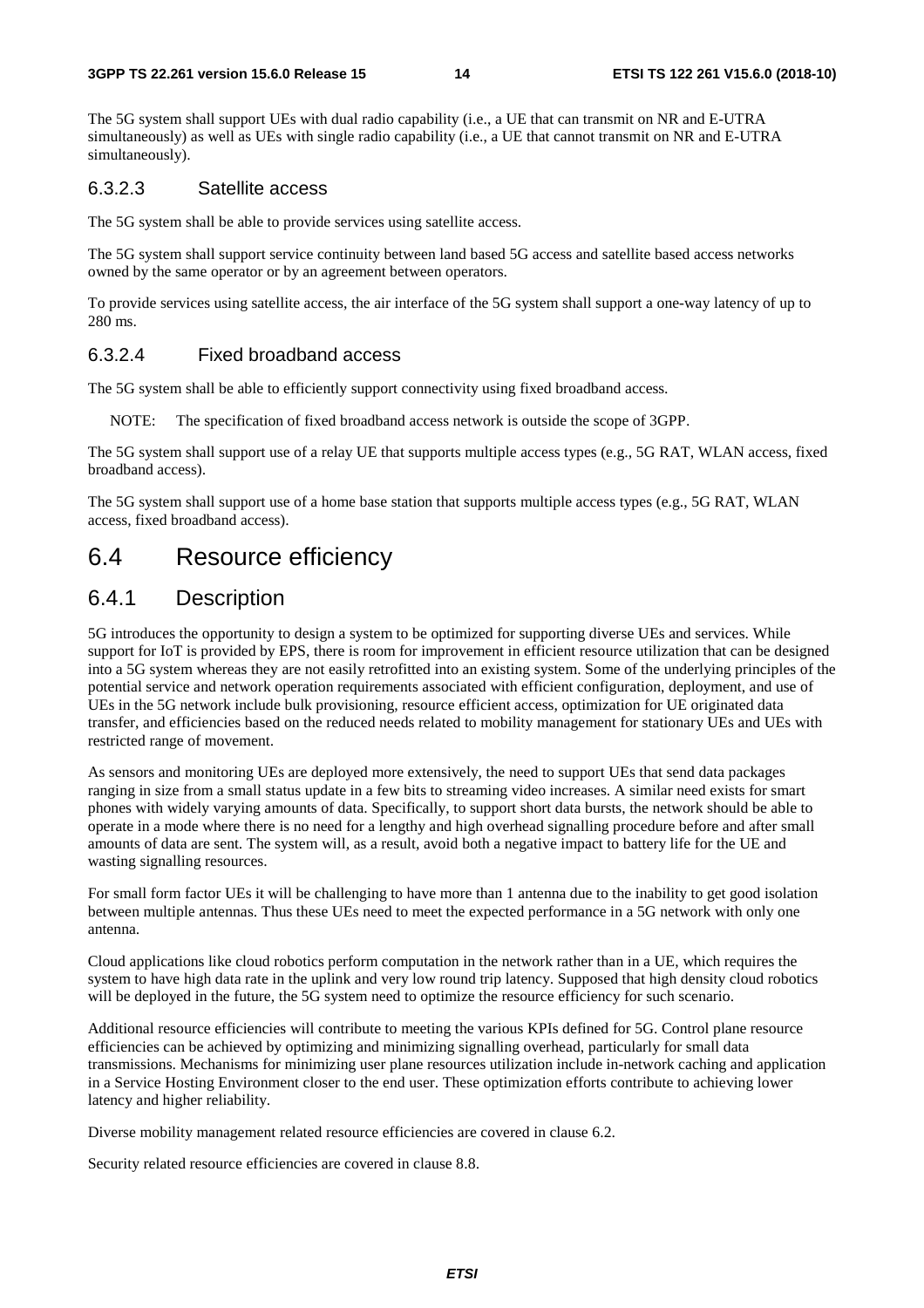#### 6.4.2 Requirements

#### 6.4.2.1 General

The 5G system shall minimize control and user plane resource usage for data transfer from send only UEs.

The 5G system shall minimize control and user plane resource usage for stationary UEs (e.g., lower signalling to user data resource usage ratio).

The 5G system shall optimize the resource use of the control plane and/or user plane for transfer of small data units.

The 5G system shall optimize the resource use of the control plane and/or user plane for transfer of continuous uplink data that requires both high data rate (e.g., 10 Mbps) and very low end-to-end latency (e.g., 1-10 ms).

The 5G network shall optimize the resource use of the control plane and/or user plane to support high density connections (e.g., 1 million connections per square kilometre) taking into account, for example, the following criteria:

- type of mobility support;
- communication pattern (e.g., send-only, frequent or infrequent);
- characteristics of payload (e.g., small or large size data payload);
- characteristics of application (e.g., provisioning operation, normal data transfer);
- UE location:
- timing pattern of data transfer (e.g., real time or non-delay sensitive).

The 5G system shall efficiently support service discovery mechanisms where UEs can discover, subject to access rights:

- status of other UEs (e.g., sound on/off);
- capabilities of other UEs (e.g., the UE is a relay UE) and/or;
- services provided by other UEs (e.g., the UE is a colour printer).

The 5G system shall be able to minimise the amount of wireless backhaul traffic (e.g., consolidating data transmissions to 1 larger rather than many smaller), when applicable (e.g., providing service in an area subject to power outages).

The 5G system shall support small form factor UEs with single antenna.

- NOTE: Small form factor UEs are typically expected to have the diagonal less than 1/5 of the lowest supported frequency wave length.
- 6.4.2.2 Void
- 6.4.2.3 Void

#### 6.4.2.4 Efficient control plane

The 5G system shall minimize the signalling that is required prior to user data transmission.

NOTE: The amount of signalling overhead may vary based on the amount of data to be transmitted, even for the same UE.

### 6.5 Efficient user plane

#### 6.5.1 Description

5G is designed to meet diverse services with different and enhanced performances (e.g., high throughput, low latency and massive connections) and data traffic model (e.g., IP data traffic, non-IP data traffic, short data bursts and high throughput data transmissions).

User plane should be more efficient for 5G to support differentiated requirements. On one hand, a Service Hosting Environment located inside of operator's network can offer Hosted Services closer to the end user to meet localization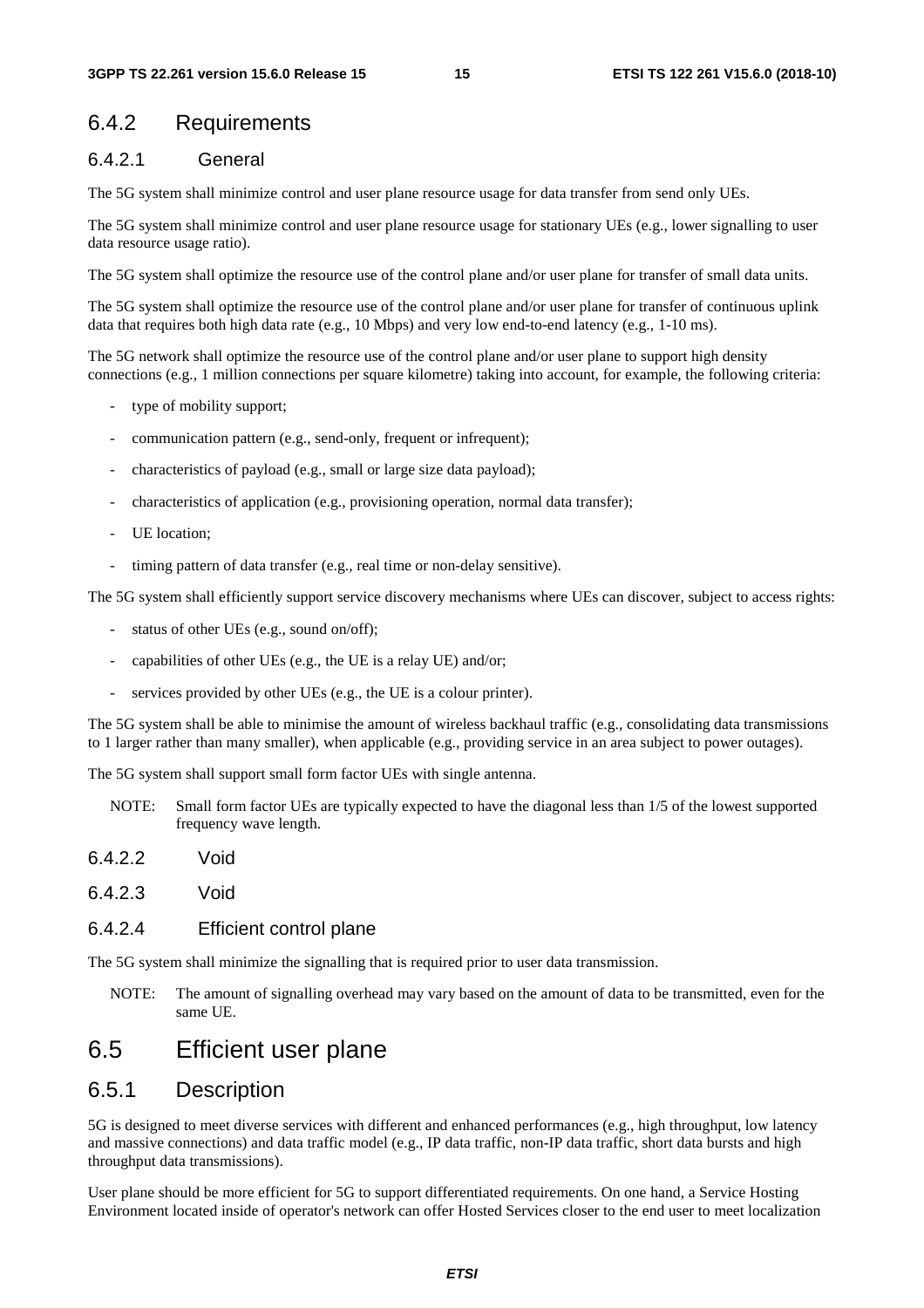requirement like low latency, low bandwidth pressure. These Hosted Services contain applications provided by operators and/or trusted 3rd parties. On the other hand, user plane paths can be selected or changed to improve the user experience or reduce the bandwidth pressure, when a UE or application changes location during an active communication.

#### 6.5.2 Requirements

Based on operator policy, application needs, or both, the 5G system shall support an efficient user plane path between UEs attached to the same network, modifying the path as needed when the UE moves during an active communication.

The 5G network shall enable a Service Hosting Environment provided by operator.

Based on operator policy, the 5G network shall be able to support routing of data traffic between a UE attached to the network and an application in a Service Hosting Environment for specific services, modifying the path as needed when the UE moves during an active communication.

Based on operator policy, application needs, or both, the 5G system shall support an efficient user plane path , modifying the path as needed when the UE moves or application changes location ,between a UE in an active communication and:

- an application in a Service Hosting Environment, or
- an application server located outside the operator's network.

The 5G network shall maintain user experience (e.g., QoS, QoE) when a UE in an active communication moves from a location served by a Service Hosting Environment to:

- another location served by a different Service Hosting Environment, or
- another location served by an application server located outside the operator's network, and vice versa.

The 5G network shall maintain user experience (e.g., QoS, QoE) when an application for a UE moves as follows:

- within a Service Hosting Environment, or
- from a Service Hosting Environment to another Service Hosting Environment, or
- from a Service Hosting Environment to an application server located place outside the operator's network, and vice versa.

The 5G network shall be able to interact with applications in a Service Hosting Environment for efficient network resource utilization and offloading data traffic to the Service Hosting Environment close to the UE's point of attachment to the access network.

The 5G network shall support configurations of the Service Hosting Environment in the network (e.g., access network, core network), that provide application access close to the UE's point of attachment to the access network.

The 5G system shall support mechanisms to enable a UE to access the closest Service Hosting Environment for a specific hosted application or service.

The 5G network shall enable instantiation of applications for a UE in a Service Hosting Environment close to the UE's point of attachment to the access network.

The 5G system shall be able to suspend or stop application instances in a Service Hosting Environment.

NOTE: Not all applications will always be available in all Service Hosting Environments. Therefore, it may be needed to instantiate an application at a Service Hosting Environment nearby for serving a particular UE.

Based on operator policy, the 5G system shall provide a mechanism such that one type of traffic (from a specific application or service) to/from a UE can be offloaded close to the UE's point of attachment to the access network, while not impacting other traffic type to/from that same UE.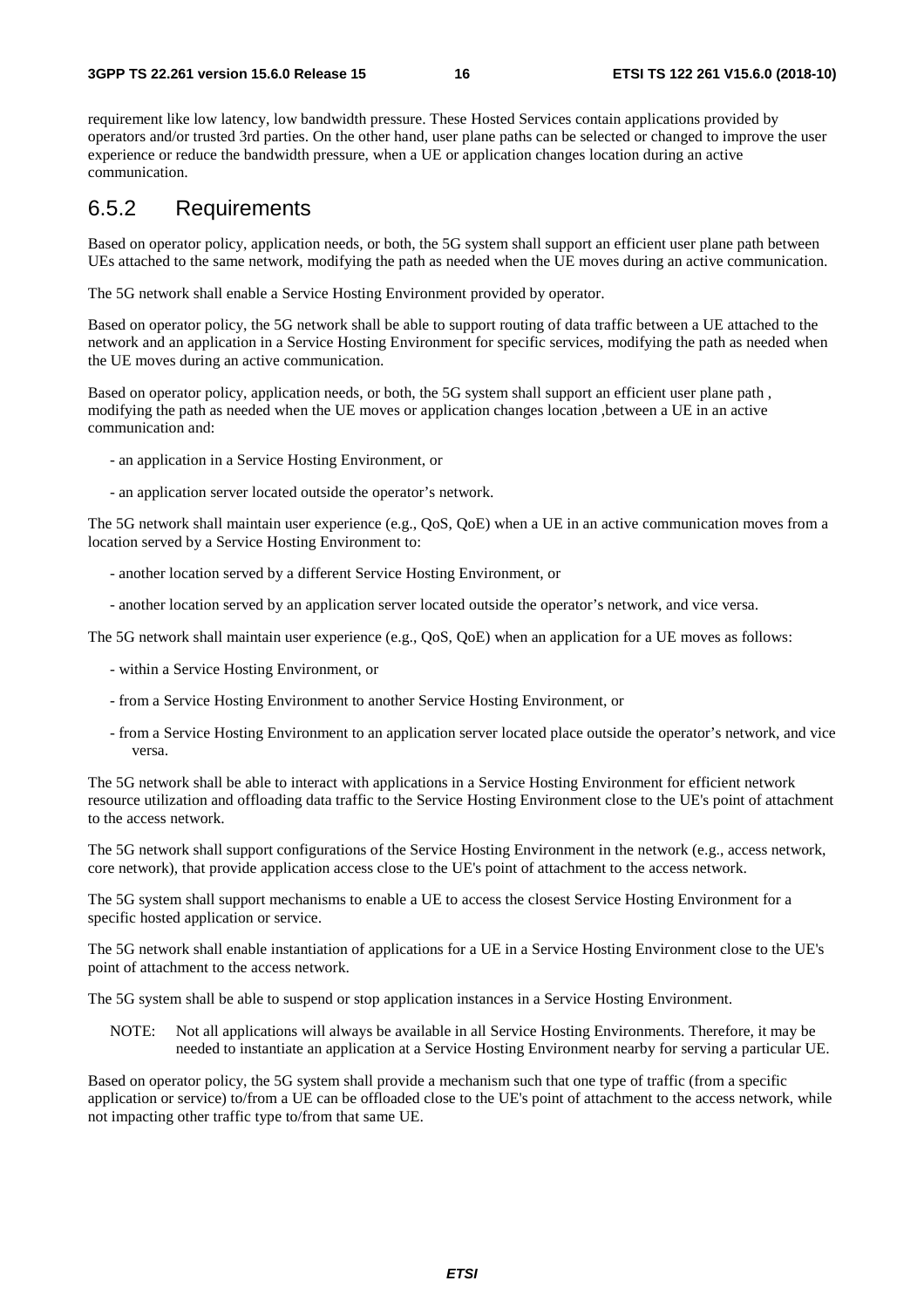## 6.6 Efficient content delivery

#### 6.6.1 Description

Video-based services (e.g., live streaming, VR) and personal data storage applications have been instrumental for the massive growth in mobile broadband traffic. Subject to service agreement between the operator and the content provider, the information of content and content itself can be aware by operator. In-network content caching provided by the operator, a  $3<sup>rd</sup>$  party or both, can improve user experience, reduce backhaul resource usage and utilize radio resource efficiently.

The operation of in-network caching includes flexible management of the location of the content cache within the network and efficient delivery of content to and from the appropriate content caching application. Examples of services are the delivery of popular video content from a content caching application via broadcast, and secure storage of a user's personal data or files using a distributed caching application. Such a service could also provide a student with a wireless backpack, where students can resume their work through the same or a different UE at any time, with very fast response times from the network.

### 6.6.2 Requirements

The 5G system shall enable efficient delivery of content from a content caching application under the control of the operator (e.g., a cache located close to the UE).

The 5G system shall support a content caching application in a UE under the control of the operator.

The 5G system shall support configurations of content caching applications in the network (e.g., access network, core network), that provide content close to the UE.

Based on operator policy, the 5G system shall support an efficient mechanism for selection of a content caching application (e.g., minimize utilization of radio, backhaul resources and/or application resource) for delivery of the cached content to the UE.

The 5G system shall support a mechanism for the operator to manage content distribution across content caching applications.

The 5G system shall support delivery of cached content from a content caching application via the broadcast/multicast service.

## 6.7 Priority, QoS, and policy control

### 6.7.1 Description

The 5G network will support many commercial services (e.g., medical) and regional or national regulatory services (e.g., MPS, Emergency, Public Safety) with requirements for priority treatment. Some of these services share common QoS characteristics such as latency and packet loss rate, but may have different priority requirements. For example, UAV control and air traffic control may have stringent latency and reliability requirements but not necessarily the same priority requirements. In addition, voice based services for MPS and Emergency share common QoS characteristics as applicable for normal public voice communications, yet may have different priority requirements. The 5G network will need to support mechanisms that enable the decoupling of the priority of a particular communication from the associated QoS characteristics such as latency and reliability to allow flexibility to support different priority services (that need to be configurable to meet operator needs, consistent with operator policies and corresponding national and regional regulatory policies).

The network needs to support flexible means to make priority decisions based on the state of the network (e.g., during disaster events and network congestion) recognizing that the priority needs may change during a crisis. The priority of any service may need to be different for a user of that service based on operational needs and regional or national regulations. Therefore, the 5G system should allow a flexible means to prioritise and enforce prioritisation among the services (e.g., MPS, Emergency, medical, Public Safety) and among the users of these services. The traffic prioritisation may be enforced by adjusting resource utilization or pre-empting lower priority traffic.

The network must offer a means to provide the required QoS (e.g., reliability, latency, and bandwidth) for a service and the ability to prioritize resources when necessary to meet the service requirements. Existing QoS and policy frameworks handle latency and improve reliability by traffic engineering. In order to support 5G service requirements, it is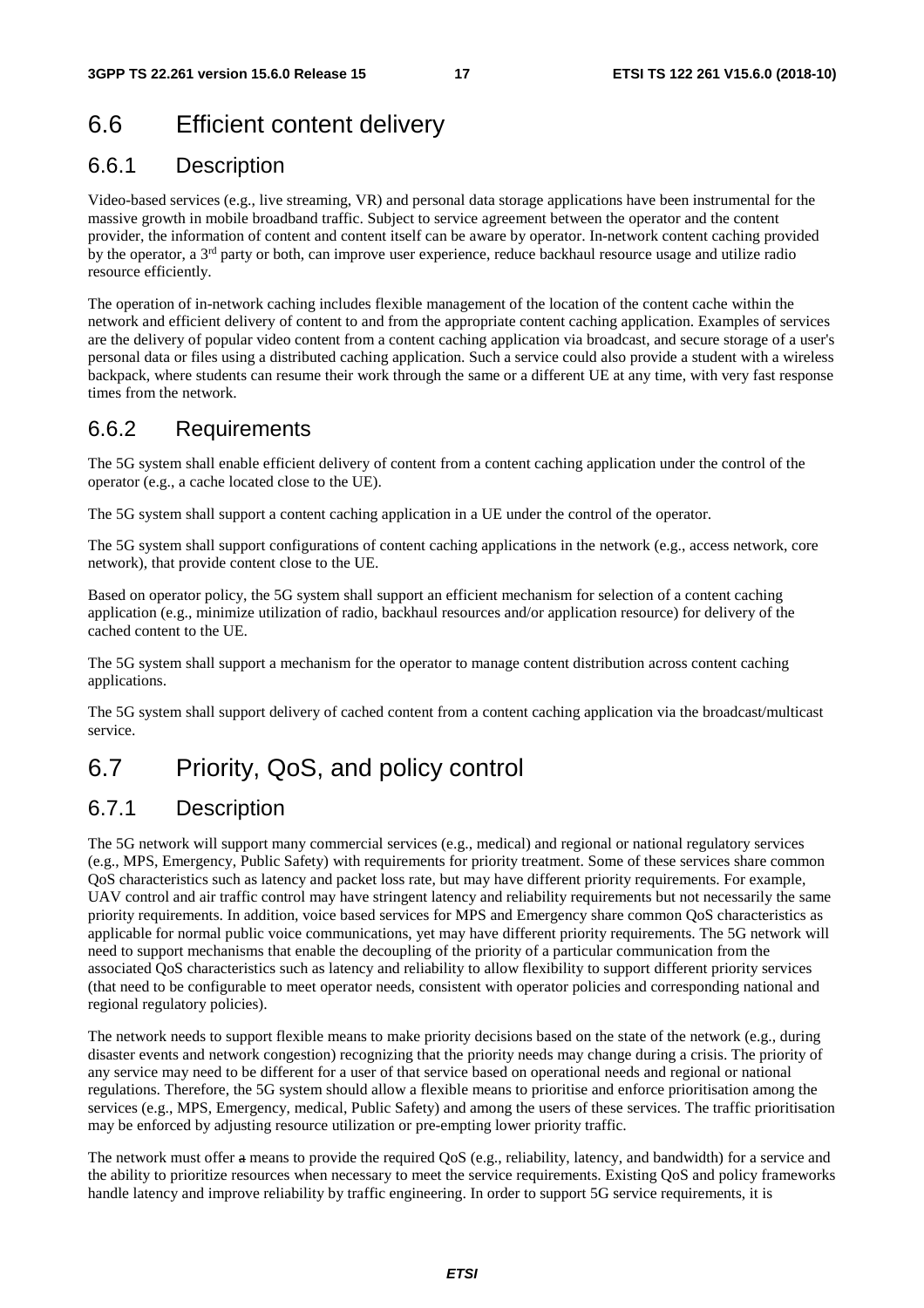necessary for the 5G network to offer QoS and policy control for reliable communication with latency required for a service and enable the resource adaptations as necessary.

Also, as 5G network is expected to operate in a heterogeneous environment with multiple access technologies, multiple types of UE, etc., it should support a harmonised QoS and policy framework that applies to multiple accesses.

Further, for QoS control in EPS only covers RAN and core network, but for 5G network E2E QoS (e.g., RAN, backhaul, core network, network to network interconnect) is needed to achieve the 5G user experience (e.g., ultra-low latency, ultra-high bandwidth).

#### 6.7.2 Requirements

The 5G system shall allow flexible mechanisms to establish and enforce priority policies among the different services (e.g., MPS, Emergency, medical, Public Safety) and users.

NOTE 1: Priority between different services is subject to regional or national regulatory and operator policies.

The 5G system shall be able to provide the required QoS (e.g., reliability, end-to-end latency, and bandwidth) for a service and support prioritization of resources when necessary for that service.

The 5G system shall allow decoupling of the priority of a particular communication from the associated QoS characteristics such as end-to-end latency and reliability.

The 5G system shall be able to support a harmonised QoS and policy framework applicable to multiple accesses.

The 5G system shall be able to support E2E (e.g., UE to UE) QoS for a service.

NOTE 2: E2E QoS needs to consider QoS in the access networks, backhaul, core network, and network to network interconnect.

The 5G system shall be able to support QoS for applications in a Service Hosting Environment.

### 6.8 Dynamic policy control

The 5G system shall support the creation and enforcement of prioritisation policy for users and traffic, during connection setup and when connected.

NOTE: Prioritisation, pre-emption, and precedence of critical traffic associated with certain priority services (e.g., MPS and Emergency) are subject to regional/national regulatory and operator policies.

The 5G system shall support optimised signalling for prioritised users and traffic where such signalling is prioritized over other signalling traffic.

Based on operator policy, the 5G system shall allow flexible means to create and enforce priority among the different service flows by authorized users.

Based on operator policy, the 5G system shall allow real-time, dynamic, secure and limited interaction with the QoS and policy framework for modification of the QoS and policy framework by authorized users.

Based on operator policy, the 5G system shall maintain a session when prioritization of that session changes in real time, provided that the new priority is above the threshold for maintaining the session.

Based on operator policy, the 5G system shall allow modifications by authorized users and context aware network functionality to the QoS and policy framework to have a variable duration.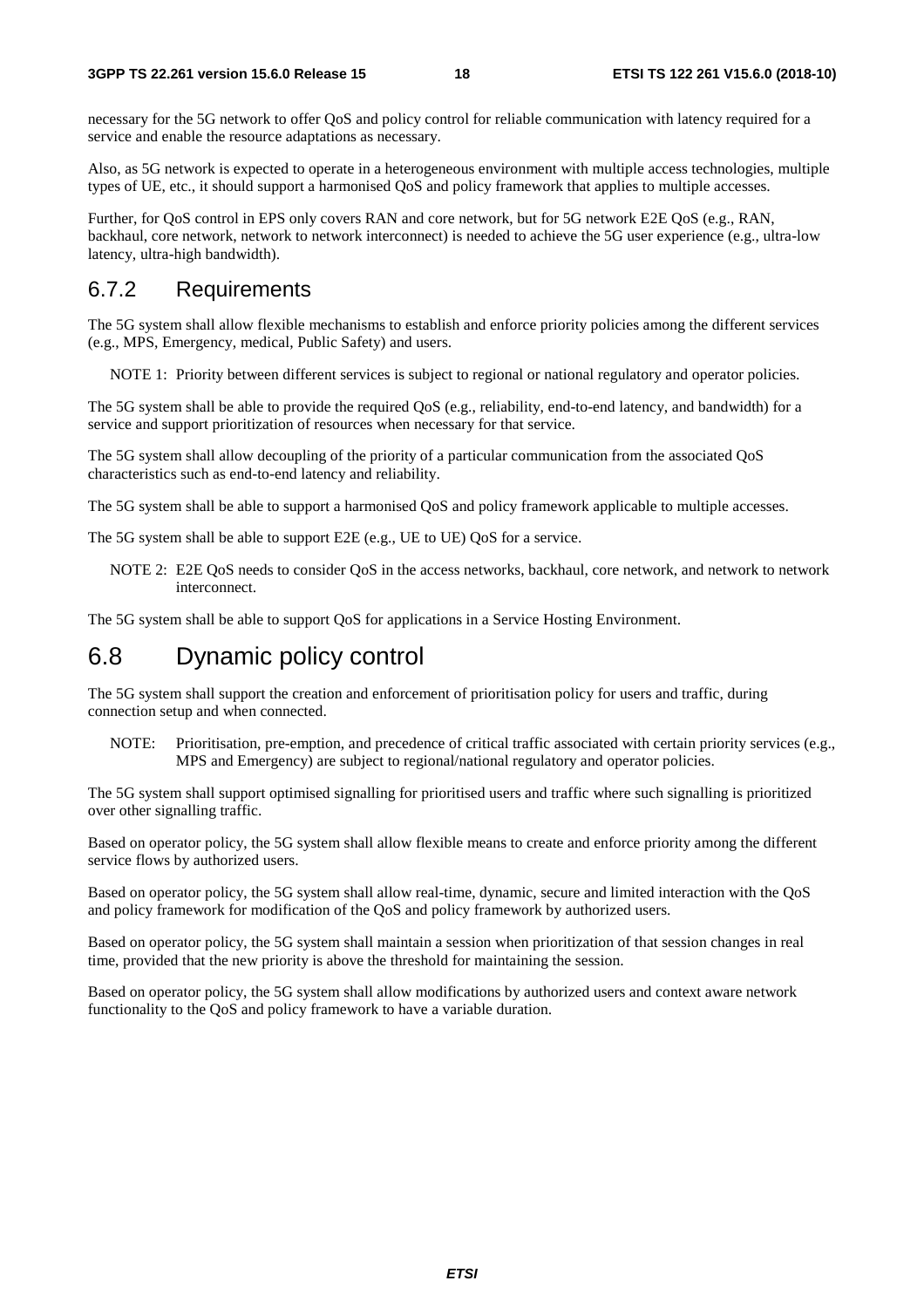- 6.9 Void
- 6.9.1 Void
- 6.9.2 Void
- 6.10 Network capability exposure

#### 6.10.1 Description

3GPP SEES and (e)FMSS features allow the operator to expose network capabilities e.g., QoS policy to 3rd party ISPs/ICPs. With the advent of 5G, new network capabilities need to be exposed to the  $3^{rd}$  party (e.g., to allow the  $3^{rd}$ party to customize a dedicated network slice for diverse use cases; to allow the 3<sup>rd</sup> party to manage a trusted 3<sup>rd</sup> party application in a Service Hosting Environment to improve user experience, and efficiently utilize backhaul and application resources).

Applications may be frugal at periods when resources are rare and can compensate and anticipate as much as they can if timely network status information is aware by application; otherwise. Applications may be disconnected in case of user mobility.

#### 6.10.2 Requirements

The following set of requirements complement the requirements listed in 3GPP TS 22.101 [6], clause 29.

Based on operator policy, a 5G network shall provide suitable APIs to allow a trusted  $3<sup>rd</sup>$  party to create, modify, and delete network slices used for the 3rd party.

Based on operator policy, the 5G network shall provide suitable APIs to allow a trusted  $3<sup>rd</sup>$  party to monitor the network slice used for the 3<sup>rd</sup> party.

Based on operator policy, the 5G network shall provide suitable APIs to allow a trusted  $3<sup>rd</sup>$  party to define and update the set of services and capabilities supported in a network slice used for the  $3<sup>rd</sup>$  party.

Based on operator policy, the 5G network shall provide suitable APIs to allow a trusted 3<sup>rd</sup> party to configure the information which associates a UE to a network slice used for the  $3<sup>rd</sup>$  party.

Based on operator policy, the 5G network shall provide suitable APIs to allow a trusted  $3<sup>rd</sup>$  party to configure the information which associates a service to a network slice used for the 3rd party.

Based on operator policy, the 5G network shall provide suitable APIs to allow a trusted  $3^{rd}$  party to assign a UE to a network slice used for the 3rd party, to move a UE from one network slice used for the 3rd party to another network slice used for the 3rd party, and to remove a UE from a network slice used for the 3rd party based on subscription, UE capabilities, and services provided by the network slice.

The 5G network shall provide a mechanism to expose broadcasting capabilities to trusted 3<sup>rd</sup> party broadcasters' management systems.

Based on operator policy, a 5G network shall provide suitable APIs to allow a trusted  $3<sup>rd</sup>$  party to manage this trusted  $3<sup>rd</sup>$ party owned application(s) in the operator's Service Hosting Environment.

Based on operator policy, the 5G network shall provide suitable APIs to allow a 3<sup>rd</sup> party to monitor this trusted 3<sup>rd</sup> party owned application(s) in the operator's Service Hosting Environment.

Based on operator policy, the 5G network shall provide suitable APIs to allow a trusted  $3<sup>rd</sup>$  party to scale a network slice used for the 3rd party, i.e., to adapt its capacity.

Based on operator policy, a 5G network shall provide suitable APIs to allow one type of traffic (from trusted 3rd party owned applications in the operator's Service Hosting Environment) to/from a UE to be offloaded to a Service Hosting Environment close to the UE's location.

Based on operator policy, the 5G network shall provide suitable APIs to allow a trusted 3<sup>rd</sup> party application to request appropriate QoE from the network.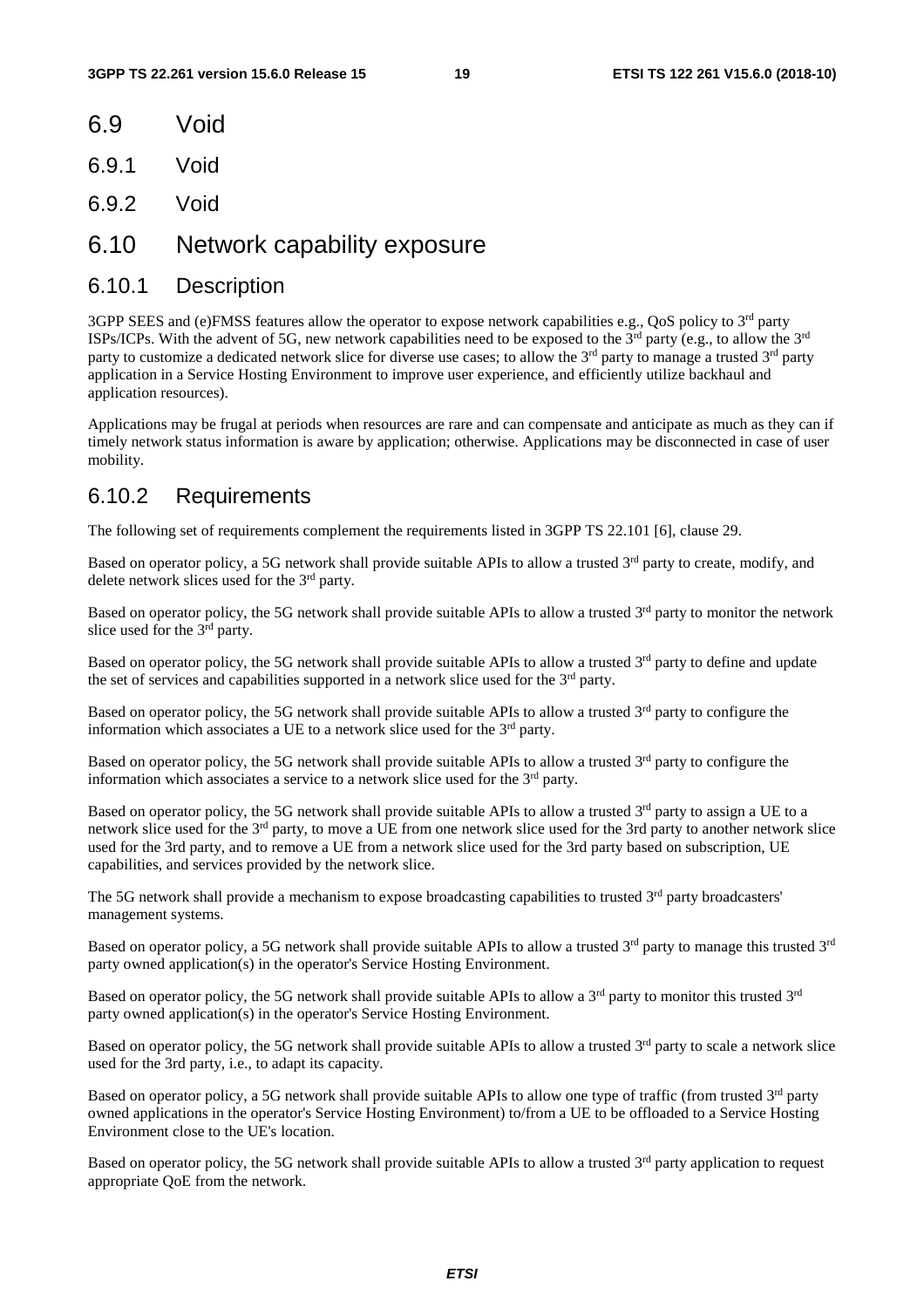## 6.11 Context aware network

### 6.11.1 Description

A variety of sensors such as accelerometer, gyroscope, magnetometer, barometer, proximity sensor, and GPS can be integrated in a UE. Also, different applications running on the UE can have different communication needs (e.g., different traffic time). In addition, a UE can support different access technologies such as NR, E-UTRA, WLAN access technology, and fixed broadband access technology. The information gathered by sensors, the utilized access technologies, the application context, and the application traffic characteristics can provide useful information to the applications installed in the UE and can also help the 5G system utilize resources in an efficient and optimized way.

### 6.11.2 Requirements

The 5G system shall support network resource utilization efficiently and network optimization based on system information, including:

- network conditions, such as network load and congestion information;
- information on served UEs such as access information (e.g., 3GPP access, non-3GPP access), cell type (e.g., macro cell, small cell), user experienced data rate;
- application's characteristics (e.g., expected traffic over time);
- information on prioritized communication such as user subscription profile and priority level, priority services (e.g., MPS, Emergency, and Public Safety), application used for priority communications (e.g., voice, video, and data) and traffic associated with priority communications (signalling and media);
- subject to user consent, enhanced traffic characteristic of UE (e.g., Mobility information (e.g., no mobility, nomadic, spatially restricted mobility, full mobility), location, sensor-level information (e.g., direction, speed, power status, display status, other sensor information installed in the UE), application-level information (e.g., foreground applications, running background application, and user settings).

The 5G system shall support mechanisms to collect system information for network optimization within an operator configured time scale.

### 6.12 Self backhaul

#### 6.12.1 Description

The increased density of access nodes needed to meet future performance objectives poses considerable challenges in deployment and management (e.g., backhaul availability, backhaul capacity and scalability). The use of wireless backhaul for such access nodes helps to address some of the challenges.

Wireless self-backhauling in the radio access network can enable simpler deployment and incremental rollout by reducing reliance on the availability of wired backhaul at each access node location. Network planning and installation efforts can be reduced by leveraging plug and play type features -- self-configuration, self-organizing, and selfoptimization.

#### 6.12.2 Requirements

The 5G network shall enable operators to support wireless self-backhaul using NR and E-UTRA.

The 5G network shall support flexible and efficient wireless self-backhaul for both indoor and outdoor scenarios.

The 5G network shall support flexible partitioning of radio resources between access and backhaul functions.

The 5G network shall support autonomous configuration of access and wireless self-backhaul functions.

The 5G network shall support multi-hop wireless self-backhauling.

NOTE 1: This is to enable flexible extension of range and coverage area.

The 5G network shall support autonomous adaptation on wireless self-backhaul network topologies to minimize service disruptions.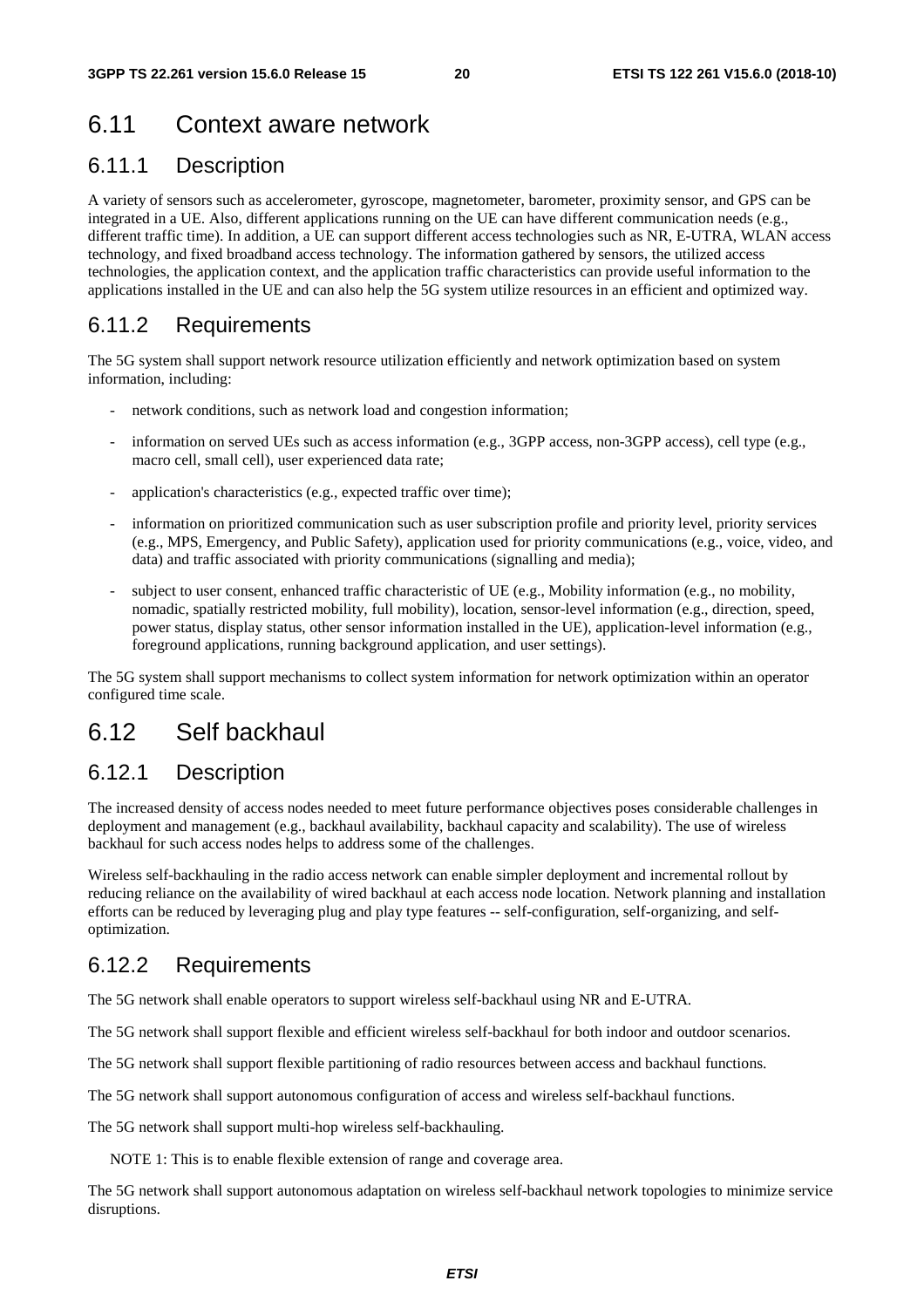The 5G network shall support topologically redundant connectivity on the wireless self-backhaul.

NOTE 2: This is to enhance reliability and capacity and reduce end-to-end latency.

### 6.13 Flexible broadcast/multicast service

#### 6.13.1 Description

The proliferation of video services, ad-hoc multicast/broadcast streams, software delivery over wireless, group communications and broadcast/multicast IoT applications have created a need for a flexible and dynamic allocation of radio resources between unicast and multicast services within the network as well as support for a stand-alone deployment of multicast/broadcast network. Moreover, enabling such a service over a network for a wide range of intersite distances between the radio base stations will enable a more efficient and effective delivery system for real-time and streaming multicast/broadcast content over wide geographic areas as well as in specific geographic areas spanning a limited number of base stations. A flexible multicast/broadcast service will allow the 5G system to efficiently deliver such services.

#### 6.13.2 Requirements

The following set of requirements complement the requirements listed in 3GPP TS 22.146 [7], TS 22.246 [8] and TS 22.101 [6], clause 32.

The 5G system shall support operation of downlink only broadcast/multicast over a specific geographic area (e.g., a cell sector, a cell or a group of cells).

The 5G system shall support operation of a downlink only broadcast/multicast system over a wide geographic area in a spectrally efficient manner for stationary and mobile UEs.

The 5G system shall enable the operator to reserve 0% to 100% of radio resources of one or more radio carriers for the delivery of broadcast/multicast content.

The 5G network shall allow the UE to receive content via a broadcast/multicast radio carrier while a concurrent data session is ongoing over another radio carrier.

The 5G system shall be able to support broadcast/multicast of UHD streaming video (e.g., 4K/8K UHD).

NOTE: Taking into account the bandwidth needs for different streaming video resolution.

The 5G network shall allow the operator to configure and broadcast multiple quality levels (i.e., video resolutions) of broadcast/multicast content for the same user service in a stand-alone 3GPP based broadcast/multicast system.

The 5G network shall support parallel transfer of multiple quality levels (i.e., video resolutions) of broadcast/multicast content for the same user service to the same UE taking into account e.g., UE capability, radio characteristics, application information.

The 5G system shall support parallel transfer of multiple multicast/broadcast user services to a UE.

The 5G system shall support a stand-alone multicast/broadcast network comprising of multiple cells with inter-site distances of up to 200 km.

### 6.14 Subscription aspects

#### 6.14.1 Description

With the Internet of Things, it is expected that the diversity of IoT devices (e.g., sensors, UAVs, smart flower pots) and the usage models will largely vary. Moreover, when the IoT device is manufactured, the deployment location and specific usage may not be known. Sometimes the IoT devices will be added to existing subscriptions, other times they may be part of a new subscription for the user. Sometimes the IoT devices may be leased. During their life cycle these IoT devices go through different stages, involving the change in ownership when the IoT device is deployed and possibly afterwards, the activation of the IoT device by the preferred operator, a possible change of operators, etc. These stages need to be managed securely and efficiently. A method of dynamic subscription generation and management is needed in addition to statically provisioned subscription. Once the subscription is established, subscription management becomes necessary, for example, to modify the subscription when the ownership of the IoT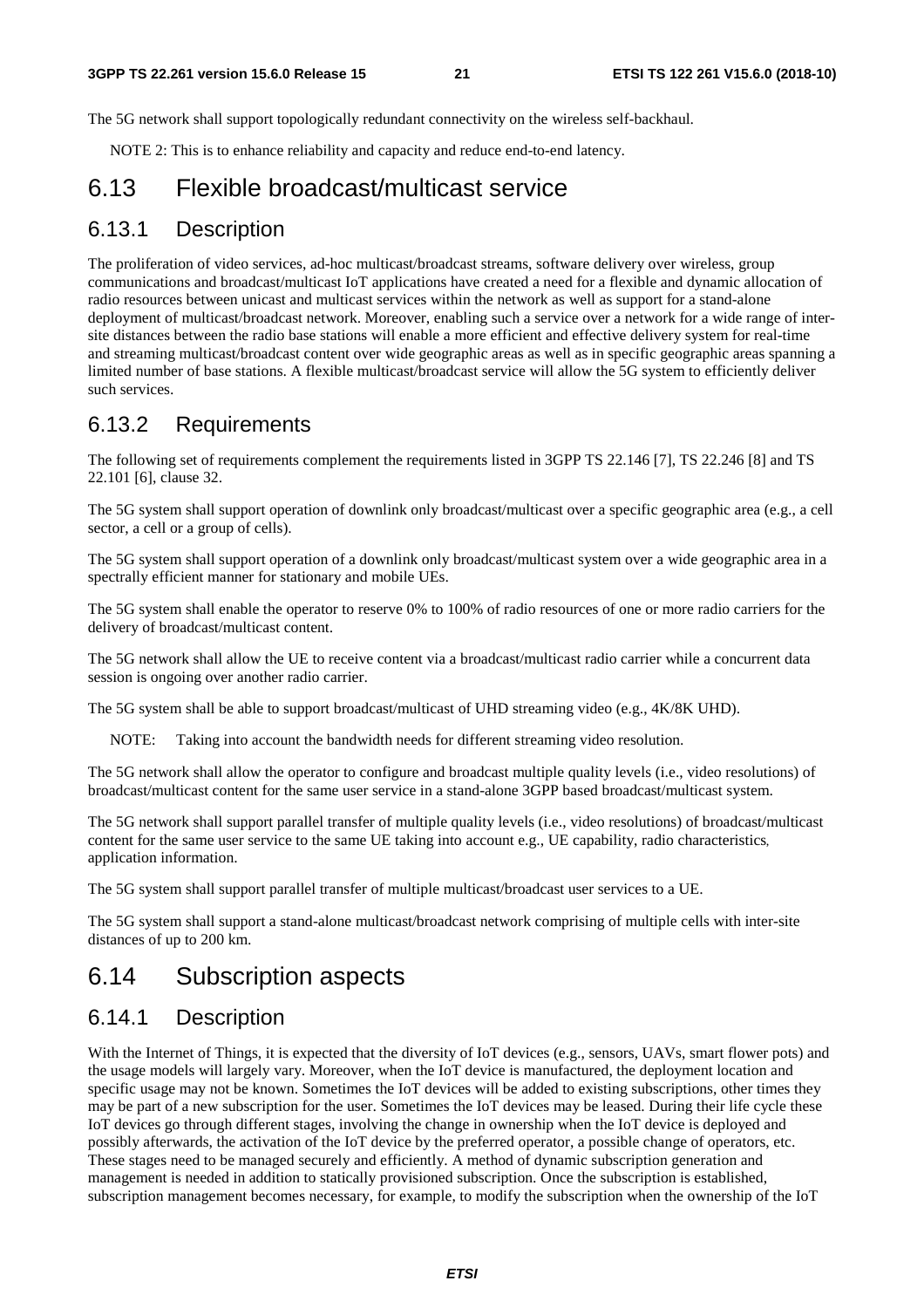device changes, to update or refresh credentials due to suspected leakage or theft of security keys or as a preventive measure.

The Internet of Things will also support various connectivity models: The IoT devices can connect with the network directly. In order to identify and manage the IoT devices, a subscription with the 5G network is needed, even if the access is done via non-3GPP access.

#### 6.14.2 Requirements

An IoT device which is able to access a 5G PLMN in direct network connection mode using a 3GPP RAT shall have a 3GPP subscription.

The 5G system shall allow the operator to identify a UE as an IoT device based on UE characteristics (e.g., identified by an equipment identifier or a range of equipment identifiers) or subscription or the combination of both.

The 5G system shall be able to provide mechanisms to change the association between a subscription and address/number of an IoT device (e.g., changing the owner and subscription information associated with the IoT device) within the same operator and in between different operators in an automated or manual way.

The 5G system shall be able to support identification of subscriptions independently of identification of IoT devices. Both identities shall be secure.

Based on operator policy, the 5G system shall support a mechanism to provision on-demand connectivity (e.g. IP connectivity for remote provisioning). This on-demand mechanism should enable means for a user to request on-thespot network connectivity while providing operators with identification and security tools for the provided connectivity.

The 5G system shall support a secure mechanism for a home operator to remotely provision the 3GPP credentials of a uniquely identifiable and verifiably secure IoT device.

### 6.15 Energy efficiency

#### 6.15.1 Description

Energy efficiency is a critical issue in 5G. The potential to deploy systems in areas without a reliable energy source requires new methods of managing energy consumption not only in the UEs but throughout all components of the 5G system.

Small form factor UEs also typically have a small battery and this not only puts constrains on general power optimization but also on how the energy is consumed. With smaller batteries it is more important to understand and follow the limitations for the both the maximum peak and continuous current drain.

#### 6.15.2 Requirements

The 5G access network shall support an energy saving mode with the following characteristics:

- the energy saving mode can be activated/deactivated either manually or automatically;
- service can be restricted to a group of users (e.g., public safety user, emergency callers).
- NOTE: When in energy saving mode the UE's and Access transmit power may be reduced or turned off (deep sleep mode), end-to-end latency and jitter may be increased with no impact on set of users or applications still allowed.

The 5G system shall support mechanisms to improve battery life for a UE over what is possible in EPS.

The 5G system shall support UEs using small rechargeable and single coin cell batteries (e.g., considering impact on maximum pulse and continuous current).

### 6.16 Markets requiring minimal service levels

#### 6.16.1 Description

A key aspect of 5G system flexibility is the ability to support both the very high end markets as well as very low end markets. Some systems will be deployed in areas where there are constraints on energy resources (e.g., sporadic access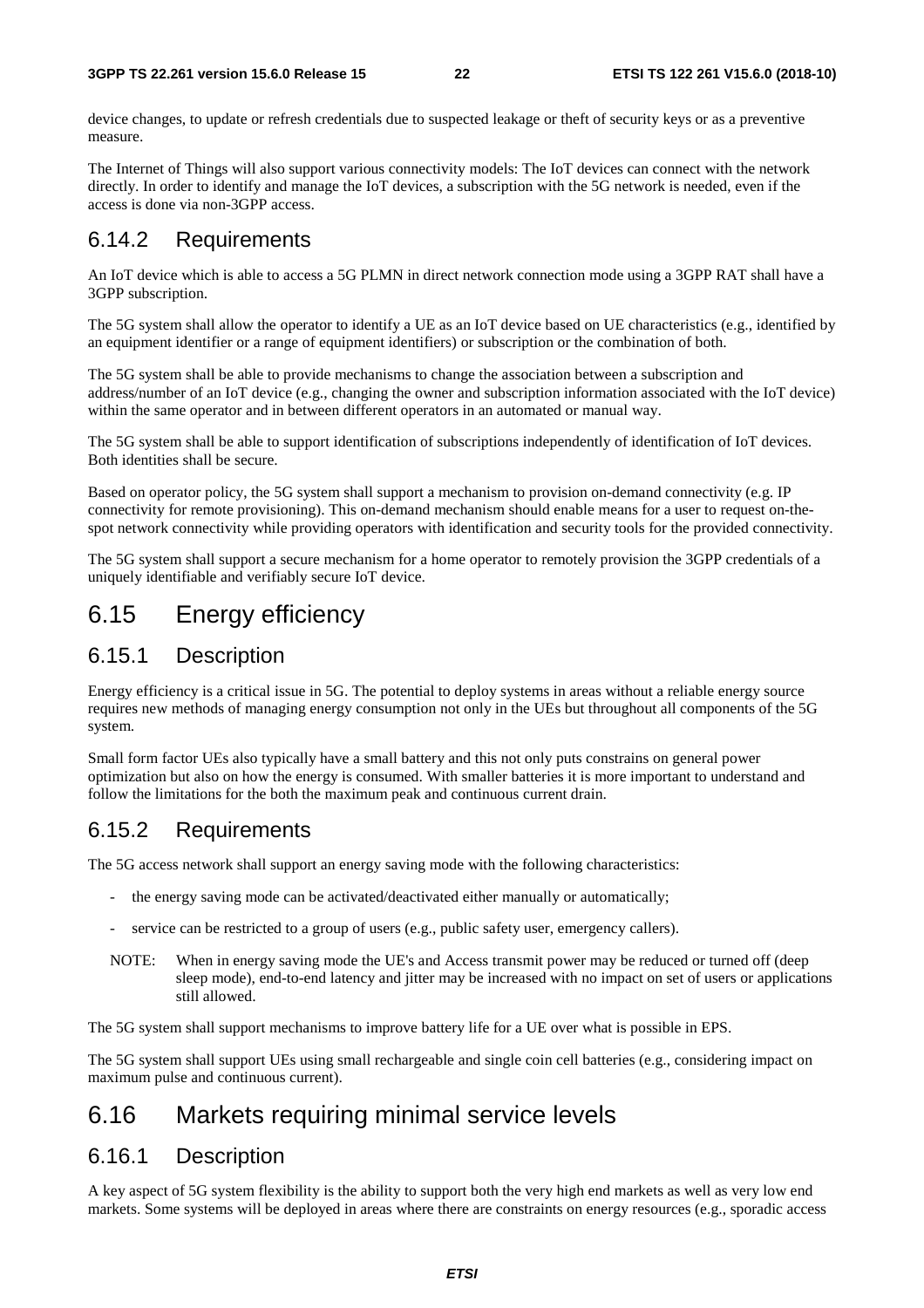to power) and lower end user expectations for availability, reliability, and data rates. In such cases, the system needs additional flexibility to adapt power consumption needs based on fluctuations in power availability. The system should be efficient in order to provide essential services in harsh environments (e.g., far remote rural areas, very large territories) while taking into account the local constraints (adapting resources consumptions to long distances, dealing with variable conditions and possibly disconnections). Content delivery should be optimized in order to reduce constraints on transport networks, on low-end UEs (e.g., small screen, limited energy consumption), variable network conditions, and client profiles.

#### 6.16.2 Requirements

In constrained circumstances (e.g., reduced power supply), the 5G system shall be able to support a minimal user experience (e.g., user experienced data rate of [100] kbps, E2E latency of 50 ms, lower availability of the network of 95%).

The 5G system shall support centralized automation and management of the network in order to reduce local management tasks.

The 5G system shall support a mechanism to reduce data transfer rate at the cell edge for very large coverage area (e.g., 100 kbps for more than 100 km cell coverage, 1 Mbps for 100 km cell coverage).

The 5G system shall be able to give priority to services (e.g., e-Health) when resources are limited.

### 6.17 Extreme long range coverage in low density areas

#### 6.17.1 Description

A fully connected society is expected in the near future. The network access everywhere over long distances (e.g., at extreme rural areas or at sea) including both humans and machines need to be supported.

#### 6.17.2 Requirements

The 5G system shall support the extreme long range coverage (up to 100 km) in low density areas (up to 2 user/km<sup>2</sup>).

The 5G system shall support a minimum user throughput of 1 Mbps on DL and 100 kbps on UL at the edge of coverage.

The 5G system shall support a minimum cell throughput capacity of 10 Mbps/cell on DL (based on an assumption of 1 GB/month/sub).

The 5G system shall support a maximum of [400] ms E2E latency for voice services at the edge of coverage.

### 6.18 Multi-network connectivity and service delivery across operators

#### 6.18.1 Description

Given the multitude of use cases for new verticals and services, each operator, based on its business model, may deploy a network serving only a subset of the vertical industries and services. However, this should not prevent an end-user from accessing all new services and capabilities that will be accessible via 5G systems. To provide a better user experience for their subscribers with UEs capable of simultaneous network access, network operators could contemplate a variety of sharing business models and partnership with other network and service providers to enable its subscribers to access all services via multiple networks simultaneously, and with minimum interruption when moving.

#### 6.18.2 Requirements

The 5G system shall enable users to obtain services from more than one network simultaneously on an on-demand basis.

For a user with a single operator subscription, the use of multiple serving networks operated by different operators shall be under the control of the home operator.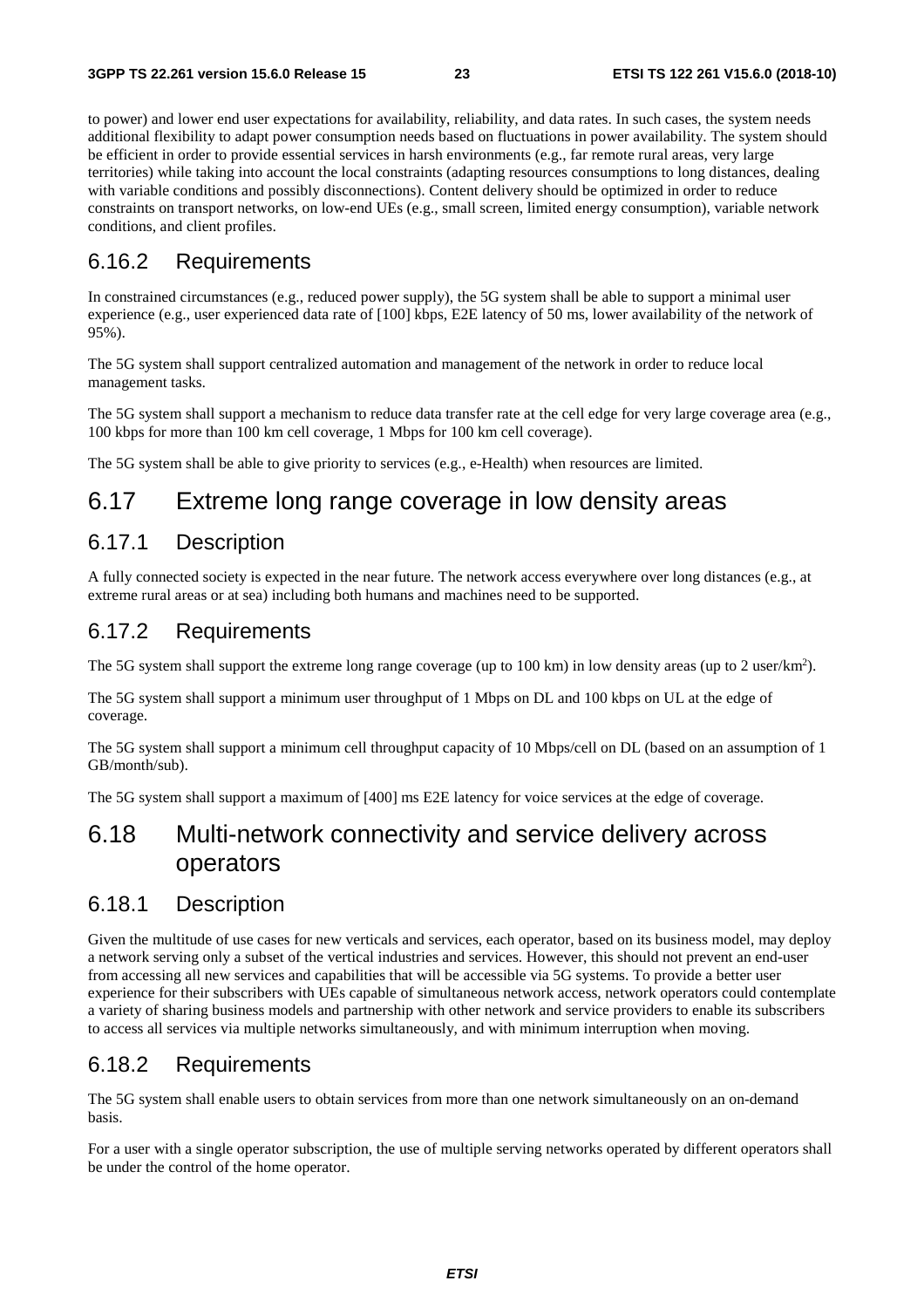When a service is offered by multiple operators, the 5G system shall be able to maintain service continuity with minimum service interruption when the serving network is changed to a different serving network operated by a different operator.

NOTE 1: A business agreement is required between the network operators.

In the event of the same service being offered by multiple operators, unless directed by the home operator's network, the UE shall be prioritized to receive subscribed services from the home operator's network.

- NOTE 2: If the service is unavailable (e.g., due to lack of network coverage) from the home operator's network, the UE may be able to receive the service from another operator's network.
- NOTE 3: QoS provided by the partner operator's network for the same service will be based on the agreement between the two operators and could be different than that provided by the home operator's network.

### 6.19 3GPP access network selection

#### 6.19.1 Description

The 5G system will support the concept of "network slices" where different NG-RANs potentially are connected to network slices of different SSTs. A 5G UE can provide assistance information (e.g., SST) to enable the network to select one or more network slices. A 5G system is foreseen to support one or more SSTs, but possibly not all existing SSTs.

A 5G network operator controls and is responsible for what SSTs that should be available to a specific UE and subscription combination, based on associated subscription type, network operator policies, network capabilities and UE capabilities. The network operator can populate the Operator Controlled PLMN Selector list with associated access technology identifiers, stored in the 5G UE, with the PLMN/RAT combinations enabling access to the SSTs that are available to the 5G UE with associated subscription.

The UE uses the list of PLMN/RAT combinations for PLMN selection, if available, typically during roaming situations. In non-roaming situations, the UE and subscription combination typically matches the HPLMN/EHPLMN capabilities and policies, from a SST perspective. That is, a 5G UE accessing its HPLMN/EHPLMN should be able to access SSTs according to UE capabilities and the related subscription.

Optionally, a 5G system supports, subject to operator policies, a User Controlled PLMN Selector list that enables the 5G UE user to specify preferred PLMNs with associated access technology identifier in priority order. The user may have obtained information about suitable PLMN/RAT combination that would support services preferred by the user.

#### 6.19.2 Requirements

The following set of requirements complement the requirements listed in 3GPP TS 22.011 [3], clause 3.2.

The 5G system shall support selection among any available PLMN/RAT combinations, identified through their respective PLMN identifier and Radio Access Technology identifier, in a prioritised order. The priority order may, subject to operator policies, be provisioned in an Operator Controlled PLMN Selector lists with associated RAT identifiers, stored in the 5G UE.

The 5G system shall support, subject to operator policies, a User Controlled PLMN Selector list stored in the 5G UE, allowing the UE user to specify preferred PLMNs with associated RAT identifier in priority order.

### 6.20 eV2X aspects

#### 6.20.1 Description

The 3GPP system is expected to support various enhanced V2X scenarios.

Vehicles Platooning enables the vehicles to dynamically form a group travelling together. All the vehicles in the platoon receive periodic data from the leading vehicle, in order to carry on platoon operations. This information allows the distance between vehicles to become extremely small, i.e., the gap distance translated to time can be very low (sub second). Platooning applications may allow the vehicles following to be autonomously driven.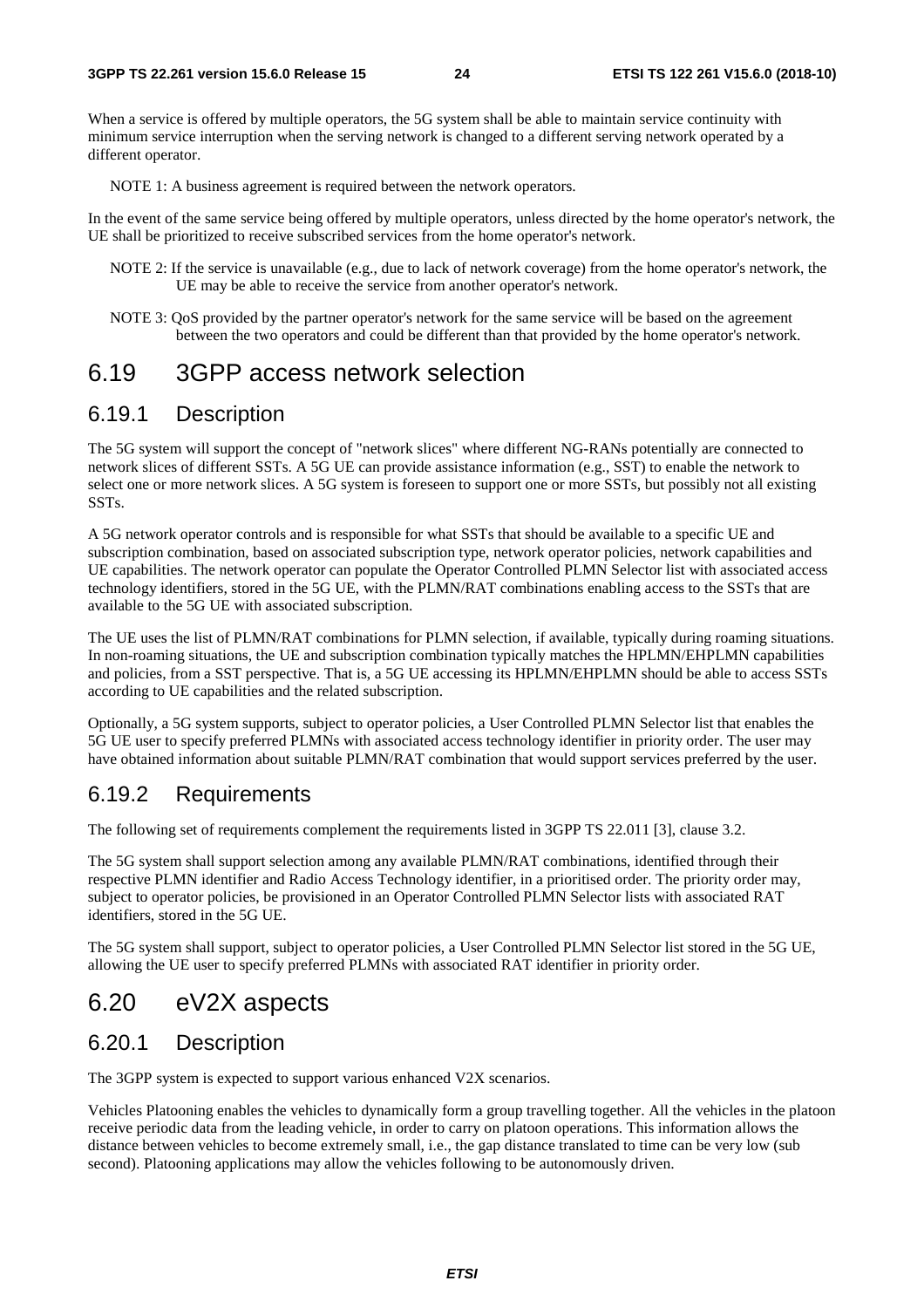Advanced Driving enables semi-automated or fully-automated driving. Longer inter-vehicle distance is assumed. Each vehicle and/or RSU shares data obtained from its local sensors with vehicles in proximity, thus allowing vehicles to coordinate their trajectories or manoeuvres. In addition, each vehicle shares its driving intention with vehicles in proximity. The benefits of this use case group are safer traveling, collision avoidance, and improved traffic efficiency.

Extended Sensors enables the exchange of raw or processed data gathered through local sensors or live video data among vehicles, Road Site Units, UEs of pedestrians and V2X application servers. The vehicles can enhance the perception of their environment beyond what their own sensors can detect and have a more holistic view of the local situation.

Remote Driving enables a remote driver or a V2X application to operate a remote vehicle for those passengers who cannot drive themselves or a remote vehicle located in dangerous environments. For a case where variation is limited and routes are predictable, such as public transportation, driving based on cloud computing can be used. In addition, access to cloud-based back-end service platform can be considered for this use case group.

#### 6.20.2 Requirements

The 3GPP system supports the transport of messages with different performance requirements to support V2X scenarios. The associated requirements are described in eV2X 3GPP TS 22.186 [9].

## 6.21 NG-RAN Sharing

#### 6.21.1 Description

The increased density of access nodes needed to meet future performance objectives poses considerable challenges in deployment and acquiring spectrum and antenna locations. RAN sharing is seen as a technical solution to these issues.

#### 6.21.2 Requirements

Requirements related to NG-RAN sharing are described in 3GPP TS 22.101 [6], clause 28.2.

### 6.22 Unified access control

#### 6.22.1 Description

Depending on operator policies, deployment scenarios, subscriber profiles, and available services, different criterion will be used in determining which access attempt should be allowed or blocked when congestion occurs in the 5G System. These different criteria for access control are associated with Access Identities and Access Categories. The 5G system will provide a single unified access control where operators control access attempts based on these two aspects.

In unified access control, each access attempt is categorized into one or more of the Access Identities and one of the Access Categories. Based on the access control information applicable for the corresponding Access Identity and Access Category of the access attempt, the UE performs a test whether the actual access attempt can be made or not.

The unified access control supports extensibility to allow inclusion of additional standardized Access Identities and Access Categories and supports flexibility to allow operators to define operator-defined Access Categories using their own criterion (e.g. network slicing, application, and application server).

NOTE: Sections 4.1 through 4.4a of TS 22.011 are obsolete and replaced by Section 6.22.2 of this specification. However, when a UE is configured for EAB according to TS 22.011, the UE is also configured for delay tolerant service for 5G system.

#### 6.22.2 Requirements

#### 6.22.2.1 General

Based on operator's policy, the 5G system shall be able to prevent UEs from accessing the network using relevant barring parameters that vary depending on Access Identity and Access Category. Access Identities are configured at the UE as listed in Table 6.22.2.2-1. Access Categories are defined by the combination of conditions related to UE and the type of access attempt as listed in Table 6.22.2.3-1. One or more Access Identities and only one Access Category are selected and tested for an access attempt.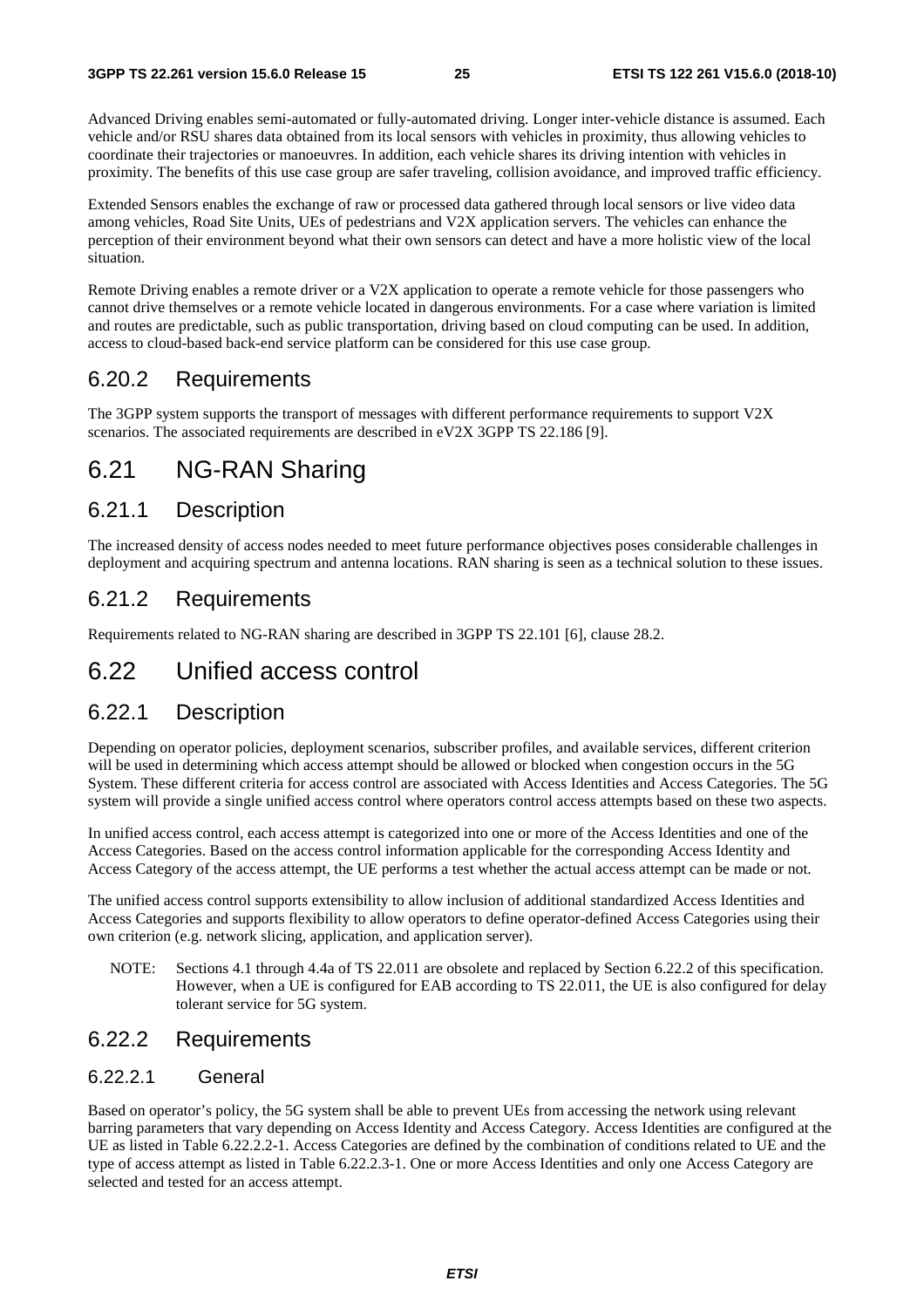The 5G network shall be able to broadcast barring control information (i.e. a list of barring parameters associated with an Access Identity and an Access Category) in one or more areas of the RAN.

The UE shall be able to determine whether or not a particular new access attempt is allowed based on barring parameters that the UE receives from the broadcast barring control information and the configuration in the UE.

In the case of multiple core networks sharing the same RAN, the RAN shall be able to apply access control for the different core networks individually.

The unified access control framework shall be applicable both to UEs accessing the 5G CN using E-UTRA and to UEs accessing the 5G CN using NR.

The unified access control framework shall be applicable to UEs in RRC Idle, RRC Inactive, and RRC Connected at the time of initiating a new access attempt (e.g. new session request).

NOTE1: "new session request" in RRC Connected refers to events, e.g. new MMTEL voice or video session, sending of SMS (SMS over IP, or SMS over NAS), new PDU session establishment, existing PDU session modification, and service request to re-establish the user plane for an existing PDU session.

The 5G system shall support means by which the operator can define operator-defined Access Categories to be mutually exclusive.

NOTE 2: Examples of criterion of operator-defined Access Categories are network slicing, application, and application server.

The unified access control framework shall be applicable to inbound roamers to a PLMN.

The serving PLMN should be able to provide the definition of operator-defined Access Categories to the UE.

#### 6.22.2.2 Access identities

| <b>Access Identity</b>  | <b>UE</b> configuration                                                                                                                                                                                                                                                                                                                                                                         |
|-------------------------|-------------------------------------------------------------------------------------------------------------------------------------------------------------------------------------------------------------------------------------------------------------------------------------------------------------------------------------------------------------------------------------------------|
| number                  |                                                                                                                                                                                                                                                                                                                                                                                                 |
| $\Omega$                | UE is not configured with any parameters from this table                                                                                                                                                                                                                                                                                                                                        |
| 1 (NOTE 1)              | UE is configured for Multimedia Priority Service (MPS).                                                                                                                                                                                                                                                                                                                                         |
| 2 (NOTE 2)              | UE is configured for Mission Critical Service (MCS).                                                                                                                                                                                                                                                                                                                                            |
| $3 - 10$                | Reserved for future use                                                                                                                                                                                                                                                                                                                                                                         |
| 11 (NOTE 3)             | Access Class 11 is configured in the UE.                                                                                                                                                                                                                                                                                                                                                        |
| 12 (NOTE 3)             | Access Class 12 is configured in the UE.                                                                                                                                                                                                                                                                                                                                                        |
| 13 (NOTE 3)             | Access Class 13 is configured in the UE.                                                                                                                                                                                                                                                                                                                                                        |
| 14 (NOTE 3)             | Access Class 14 is configured in the UE.                                                                                                                                                                                                                                                                                                                                                        |
| 15 (NOTE 3)             | Access Class 15 is configured in the UE.                                                                                                                                                                                                                                                                                                                                                        |
| country.                | NOTE 1: Access Identity 1 is used by UEs configured for MPS, in the PLMNs where the configuration is<br>valid. The PLMNs where the configuration is valid are HPLMN, PLMNs equivalent to HPLMN, and<br>visited PLMNs of the home country. Access Identity 1 is also valid when the UE is explicity<br>authorized by the network based on specific configured PLMNs inside and outside the home  |
| country.                | NOTE 2: Access Identity 2 is used by UEs configured for MCS, in the PLMNs where the configuration is<br>valid. The PLMNs where the configuration is valid are HPLMN or PLMNs equivalent to HPLMN<br>and visited PLMNs of the home country. Access Identity 2 is also valid when the UE is explicity<br>authorized by the network based on specific configured PLMNs inside and outside the home |
| NOTE 3:<br>of the IMSI. | Access Identities 11 and 15 are valid in Home PLMN only if the EHPLMN list is not present or in<br>any EHPLMN. Access Identities 12, 13 and 14 are valid in Home PLMN and visited PLMNs of<br>home country only. For this purpose the home country is defined as the country of the MCC part                                                                                                    |

#### **Table 6.22.2.2-1: Access Identities**

Any number of these Access Identities may be barred at any one time.

#### 6.22.2.3 Access categories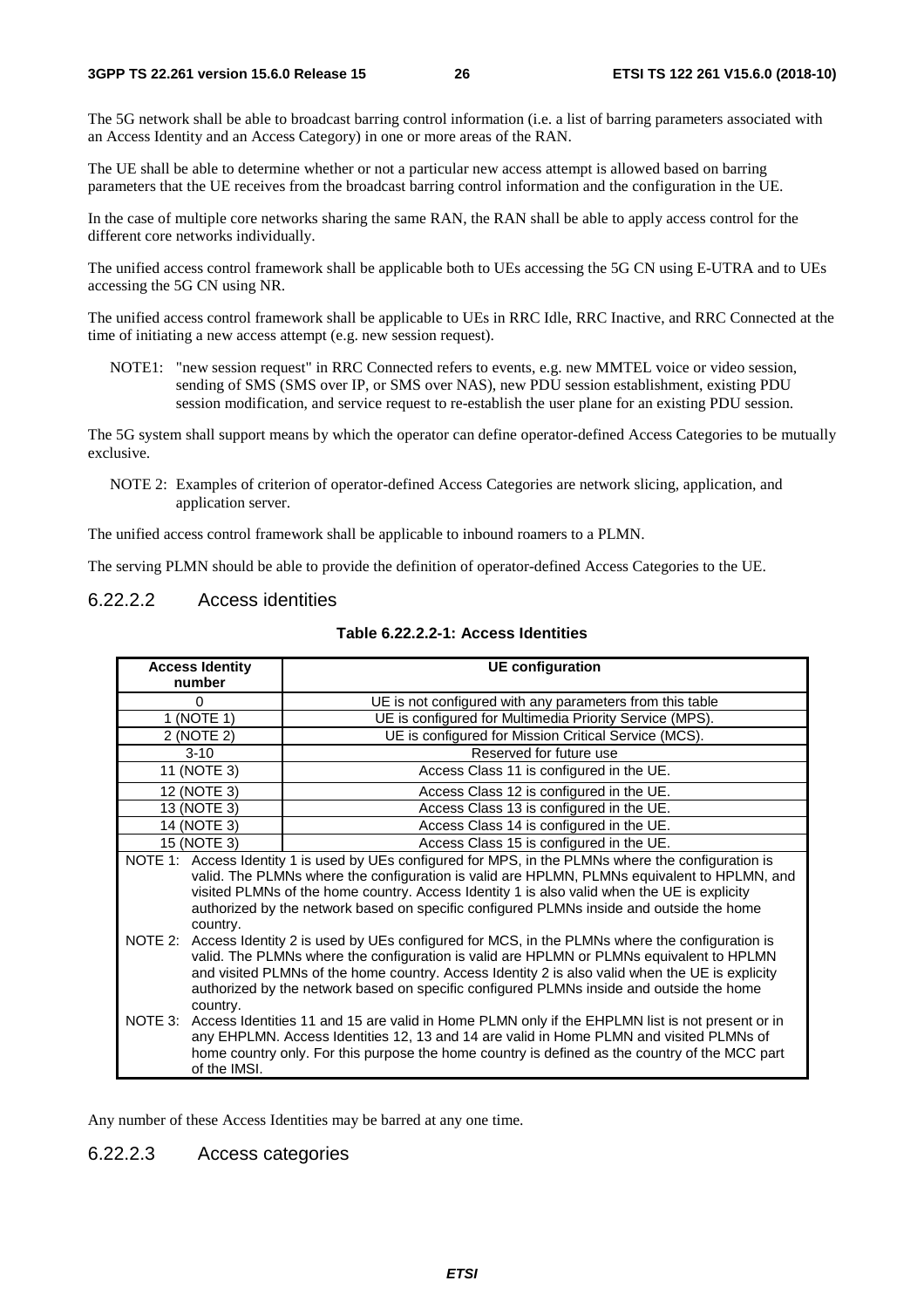| <b>Access Category</b><br>number           | <b>Conditions related to UE</b>                                                                                                                                                                                                                                                                                                                                                                                                                                                                                                                                                                                                                                                                                                                                                                                                                                                                                                                                                                                                                                                                                                                                                                                                                                                                                                                                                                                                                                                                        | Type of access attempt                                                |  |
|--------------------------------------------|--------------------------------------------------------------------------------------------------------------------------------------------------------------------------------------------------------------------------------------------------------------------------------------------------------------------------------------------------------------------------------------------------------------------------------------------------------------------------------------------------------------------------------------------------------------------------------------------------------------------------------------------------------------------------------------------------------------------------------------------------------------------------------------------------------------------------------------------------------------------------------------------------------------------------------------------------------------------------------------------------------------------------------------------------------------------------------------------------------------------------------------------------------------------------------------------------------------------------------------------------------------------------------------------------------------------------------------------------------------------------------------------------------------------------------------------------------------------------------------------------------|-----------------------------------------------------------------------|--|
| 0                                          | All                                                                                                                                                                                                                                                                                                                                                                                                                                                                                                                                                                                                                                                                                                                                                                                                                                                                                                                                                                                                                                                                                                                                                                                                                                                                                                                                                                                                                                                                                                    | MO signalling resulting from paging                                   |  |
| 1 (NOTE 1)                                 | UE is configured for delay tolerant service and<br>subject to access control for Access Category 1,<br>which is judged based on relation of UE's HPLMN<br>and the selected PLMN.                                                                                                                                                                                                                                                                                                                                                                                                                                                                                                                                                                                                                                                                                                                                                                                                                                                                                                                                                                                                                                                                                                                                                                                                                                                                                                                       | All except for Emergency                                              |  |
| 2                                          | Αll                                                                                                                                                                                                                                                                                                                                                                                                                                                                                                                                                                                                                                                                                                                                                                                                                                                                                                                                                                                                                                                                                                                                                                                                                                                                                                                                                                                                                                                                                                    | Emergency                                                             |  |
| 3                                          | All except for the conditions in Access Category 1.                                                                                                                                                                                                                                                                                                                                                                                                                                                                                                                                                                                                                                                                                                                                                                                                                                                                                                                                                                                                                                                                                                                                                                                                                                                                                                                                                                                                                                                    | MO signalling on NAS level resulting from<br>other than paging        |  |
| 4                                          | All except for the conditions in Access Category 1.                                                                                                                                                                                                                                                                                                                                                                                                                                                                                                                                                                                                                                                                                                                                                                                                                                                                                                                                                                                                                                                                                                                                                                                                                                                                                                                                                                                                                                                    | MMTEL voice (NOTE 3)                                                  |  |
| 5                                          | All except for the conditions in Access Category 1.                                                                                                                                                                                                                                                                                                                                                                                                                                                                                                                                                                                                                                                                                                                                                                                                                                                                                                                                                                                                                                                                                                                                                                                                                                                                                                                                                                                                                                                    | MMTEL video                                                           |  |
| 6                                          | All except for the conditions in Access Category 1.                                                                                                                                                                                                                                                                                                                                                                                                                                                                                                                                                                                                                                                                                                                                                                                                                                                                                                                                                                                                                                                                                                                                                                                                                                                                                                                                                                                                                                                    | <b>SMS</b>                                                            |  |
| $\overline{7}$                             | All except for the conditions in Access Category 1.                                                                                                                                                                                                                                                                                                                                                                                                                                                                                                                                                                                                                                                                                                                                                                                                                                                                                                                                                                                                                                                                                                                                                                                                                                                                                                                                                                                                                                                    | MO data that do not belong to any other<br>Access Categories (NOTE 4) |  |
| 8                                          | All except for the conditions in Access Category 1                                                                                                                                                                                                                                                                                                                                                                                                                                                                                                                                                                                                                                                                                                                                                                                                                                                                                                                                                                                                                                                                                                                                                                                                                                                                                                                                                                                                                                                     | MO signalling on RRC level resulting<br>from other than paging        |  |
| $9 - 31$                                   |                                                                                                                                                                                                                                                                                                                                                                                                                                                                                                                                                                                                                                                                                                                                                                                                                                                                                                                                                                                                                                                                                                                                                                                                                                                                                                                                                                                                                                                                                                        | Reserved standardized Access<br>Categories                            |  |
| 32-63 (NOTE 2)                             | All                                                                                                                                                                                                                                                                                                                                                                                                                                                                                                                                                                                                                                                                                                                                                                                                                                                                                                                                                                                                                                                                                                                                                                                                                                                                                                                                                                                                                                                                                                    | Based on operator classification                                      |  |
| equivalent to it;<br>NOTE 2:               | NOTE 1: The barring parameter for Access Category 1 is accompanied with information that define whether<br>Access Category applies to UEs within one of the following categories:<br>a) UEs that are configured for delay tolerant service;<br>b) UEs that are configured for delay tolerant service and are neither in their HPLMN nor in a PLMN that is<br>c) UEs that are configured for delay tolerant service and are neither in the PLMN listed as most preferred<br>PLMN of the country where the UE is roaming in the operator-defined PLMN selector list on the<br>SIM/USIM, nor in their HPLMN nor in a PLMN that is equivalent to their HPLMN.<br>When a UE is configured for EAB, the UE is also configured for delay tolerant service. In case a UE is<br>configured both for EAB and for EAB override, when upper layer indicates to override Access Category<br>1, then Access Category 1 is not applicable.<br>When there are an Access Category based on operator classification and a standardized Access<br>Category to both of which an access attempt can be categorized, and the standardized Access Category<br>is neither 0 nor 2, the UE applies the Access Category based on operator classification. When there are<br>an Access Category based on operator classification and a standardized Access Category to both of<br>which an access attempt can be categorized, and the standardized Access Category is 0 or 2, the UE<br>applies the standardized Access Category. |                                                                       |  |
| NOTE 3:<br>NOTE 4: Includes IMS Messaging. | Includes Real-Time Text (RTT).                                                                                                                                                                                                                                                                                                                                                                                                                                                                                                                                                                                                                                                                                                                                                                                                                                                                                                                                                                                                                                                                                                                                                                                                                                                                                                                                                                                                                                                                         |                                                                       |  |

Access Category 0 shall not be barred, irrespective of Access Identities.

NOTE: The network can control the amount of access attempts relating to Access Category 0 by controlling whether to send paging or not.

## 7 Performance requirements

## 7.1 High data rates and traffic densities

Several scenarios require the support of very high data rates or traffic densities of the 5G system. The scenarios address different service areas: urban and rural areas, office and home, and special deployments (e.g., massive gatherings, broadcast, residential, and high-speed vehicles). The scenarios and their performance requirements can be found in table 7.1-1.

- Urban macro The general wide-area scenario in urban area
- Rural macro The general wide-area scenario in rural area
- Indoor hotspot The scenario for offices and homes, and residential deployments.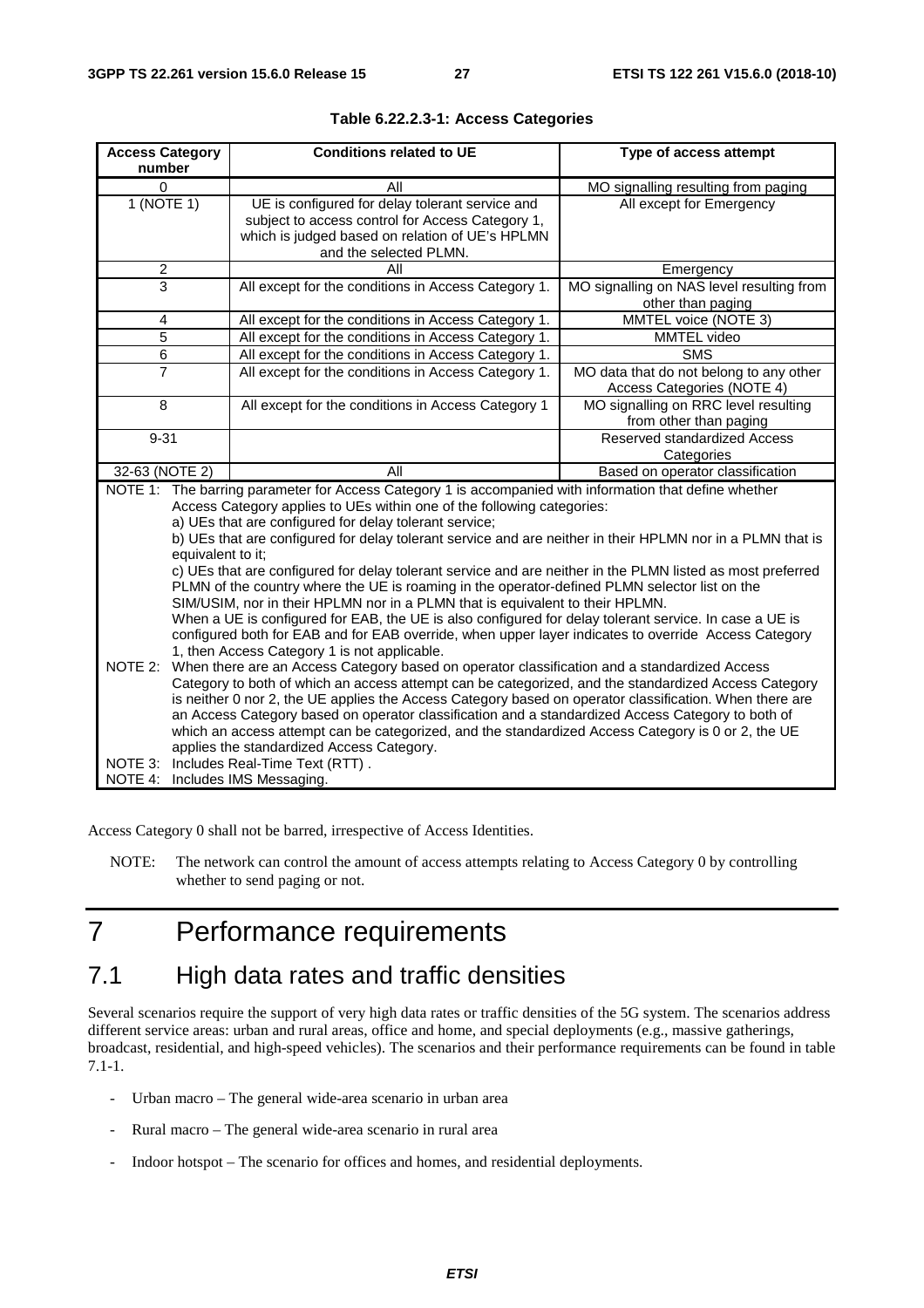- Broadband access in a crowd The scenario for very dense crowds, for example, at stadiums or concerts. In addition to a very high connection density the users want to share what they see and hear, putting a higher requirement on the uplink than the downlink.
- Dense urban The scenario for pedestrian users, and users in urban vehicles, for example, in offices, city centres, shopping centres, and residential areas. The users in vehicles can be connected either directly or via an onboard base station to the network.
- Broadcast-like services The scenario for stationary users, pedestrian users, and users in vehicles, for example, in offices, city centres, shopping centres, residential areas, rural areas and in high speed trains. The passengers in vehicles can be connected either directly or via an onboard base station to the network.
- High-speed train The scenario for users in trains. The users can be connected either directly or via an onboard base station to the network.
- High-speed vehicle The scenario for users in road vehicles. The users can be connected either directly or via an onboard base station to the network.
- Airplanes connectivity The scenario for users in airplanes. The users can be connected either directly or via an onboard base station to the network.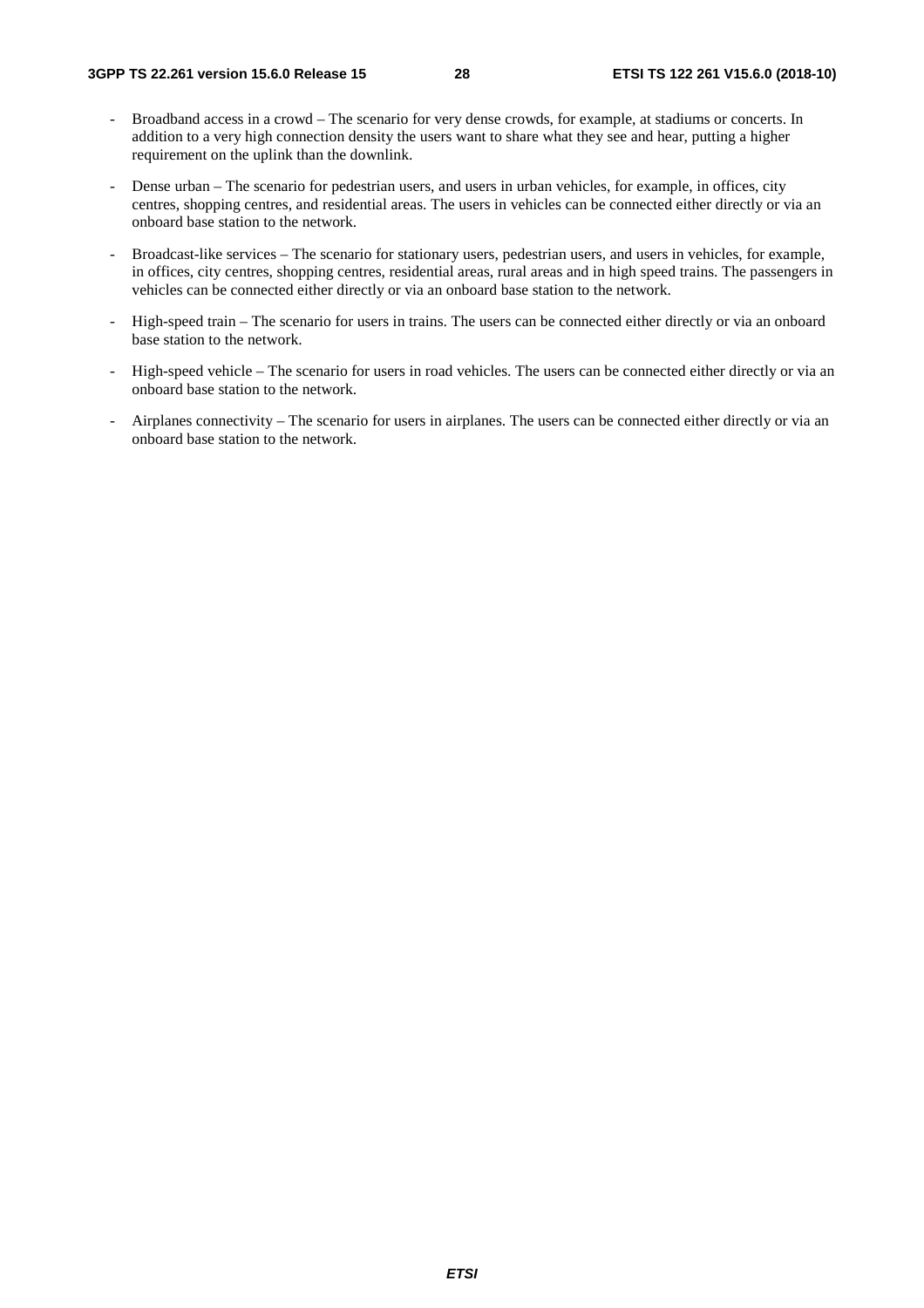|                | <b>Scenario</b>                                                                                            | <b>Experience</b>    | <b>Experience</b>                                                                                               | Area traffic         | Area traffic           | Overall                | <b>Activity</b> | <b>UE</b> speed                                                                                                         | Coverage    |
|----------------|------------------------------------------------------------------------------------------------------------|----------------------|-----------------------------------------------------------------------------------------------------------------|----------------------|------------------------|------------------------|-----------------|-------------------------------------------------------------------------------------------------------------------------|-------------|
|                |                                                                                                            | d data rate          | d data rate                                                                                                     | capacity             | capacity               | user                   | factor          |                                                                                                                         |             |
| $\mathbf{1}$   |                                                                                                            | (DL)                 | (UL)                                                                                                            | (DL)                 | (UL)                   | density                |                 |                                                                                                                         |             |
|                | Urban<br>macro                                                                                             | 50 Mbps              | 25 Mbps                                                                                                         | 100                  | 50                     | 10 000/km <sup>2</sup> | 20%             | Pedestrians                                                                                                             | Full        |
|                |                                                                                                            |                      |                                                                                                                 | Gbps/km <sup>2</sup> | Gbps/km <sup>2</sup>   |                        |                 | and users in                                                                                                            | network     |
|                |                                                                                                            |                      |                                                                                                                 | (note 4)             | (note 4)               |                        |                 | vehicles (up                                                                                                            | (note 1)    |
| $\overline{2}$ | Rural                                                                                                      |                      |                                                                                                                 |                      |                        |                        |                 | to 120 km/h                                                                                                             |             |
|                | macro                                                                                                      | 50 Mbps              | 25 Mbps                                                                                                         | 1                    | 500                    | 100/km <sup>2</sup>    | 20%             | Pedestrians                                                                                                             | Full        |
|                |                                                                                                            |                      |                                                                                                                 | Gbps/km <sup>2</sup> | Mbps/km <sup>2</sup>   |                        |                 | and users in                                                                                                            | network     |
|                |                                                                                                            |                      |                                                                                                                 | (note 4)             | (note 4)               |                        |                 | vehicles (up                                                                                                            | (note 1)    |
| 3              | Indoor                                                                                                     |                      |                                                                                                                 |                      |                        |                        |                 | to 120 km/h                                                                                                             | Office and  |
|                | hotspot                                                                                                    | 1 Gbps               | 500 Mbps                                                                                                        | 15                   | 2 Tbps/km <sup>2</sup> | 250                    | note 2          | Pedestrians                                                                                                             | residential |
|                |                                                                                                            |                      |                                                                                                                 | Tbps/km <sup>2</sup> |                        | 000/km <sup>2</sup>    |                 |                                                                                                                         | (note 2)    |
|                |                                                                                                            |                      |                                                                                                                 |                      |                        |                        |                 |                                                                                                                         | (note 3)    |
| 4              | Broadban                                                                                                   | 25 Mbps              | 50 Mbps                                                                                                         | [3,75]               | $[7,5]$                | [500]                  | 30%             | Pedestrians                                                                                                             | Confined    |
|                | d access                                                                                                   |                      |                                                                                                                 | Tbps/km <sup>2</sup> | Tbps/km <sup>2</sup>   | 000]/km <sup>2</sup>   |                 |                                                                                                                         | area        |
|                | in a crowd                                                                                                 |                      |                                                                                                                 |                      |                        |                        |                 |                                                                                                                         |             |
| 5              | Dense                                                                                                      | 300 Mbps             | 50 Mbps                                                                                                         | 750                  | $\frac{1}{25}$         | 25 000/km <sup>2</sup> | 10%             | Pedestrians                                                                                                             | Downtown    |
|                | urban                                                                                                      |                      |                                                                                                                 | Gbps/km <sup>2</sup> | Gbps/km <sup>2</sup>   |                        |                 | and users in                                                                                                            | (note 1)    |
|                |                                                                                                            |                      |                                                                                                                 | (note 4)             | (note 4)               |                        |                 | vehicles (up                                                                                                            |             |
|                |                                                                                                            |                      |                                                                                                                 |                      |                        |                        |                 | to $60 \text{ km/h}$                                                                                                    |             |
| 6              | Broadcast-                                                                                                 | Maximum              | N/A or                                                                                                          | N/A                  | N/A                    | $[15]$ TV              | N/A             | Stationary                                                                                                              | Full        |
|                | like                                                                                                       | 200 Mbps             | modest                                                                                                          |                      |                        | channels               |                 | users,                                                                                                                  | network     |
|                | services                                                                                                   | (per TV              | (e.g., 500)                                                                                                     |                      |                        | of [20                 |                 | pedestrians                                                                                                             | (note 1)    |
|                |                                                                                                            | channel)             | kbps per                                                                                                        |                      |                        | Mbps] on               |                 | and users in                                                                                                            |             |
|                |                                                                                                            |                      | user)                                                                                                           |                      |                        | one carrier            |                 | vehicles (up                                                                                                            |             |
|                |                                                                                                            |                      |                                                                                                                 |                      |                        |                        |                 | to 500 km/h)                                                                                                            |             |
| $\overline{7}$ | High-                                                                                                      | 50 Mbps              | 25 Mbps                                                                                                         | 15                   | 7,5                    | 1 000/train            | 30%             | Users in                                                                                                                | Along       |
|                | speed                                                                                                      |                      |                                                                                                                 | Gbps/train           | Gbps/train             |                        |                 | trains (up to                                                                                                           | railways    |
|                | train                                                                                                      |                      |                                                                                                                 |                      |                        |                        |                 | 500 km/h)                                                                                                               | (note 1)    |
| 8              | High-                                                                                                      | 50 Mbps              | 25 Mbps                                                                                                         | [100]                | [50]                   | 4 000/km <sup>2</sup>  | 50%             | Users in                                                                                                                | Along       |
|                | speed<br>vehicle                                                                                           |                      |                                                                                                                 | Gbps/km <sup>2</sup> | Gbps/km <sup>2</sup>   |                        |                 | vehicles (up                                                                                                            | roads       |
|                |                                                                                                            |                      |                                                                                                                 |                      |                        |                        |                 | to 250 km/h)                                                                                                            | (note 1)    |
| 9              | Airplanes<br>connectivity                                                                                  | 15 Mbps              | 7,5 Mbps                                                                                                        | 1,2                  | 600                    | 400/plane              | 20%             | Users in                                                                                                                | (note 1)    |
|                |                                                                                                            |                      |                                                                                                                 | Gbps/plan            | Mbps/plan              |                        |                 | airplanes (up                                                                                                           |             |
|                |                                                                                                            |                      |                                                                                                                 | e                    | e                      |                        |                 | to 1 000                                                                                                                |             |
|                |                                                                                                            |                      |                                                                                                                 |                      |                        |                        |                 | km/h)                                                                                                                   |             |
|                |                                                                                                            |                      |                                                                                                                 |                      |                        |                        |                 | NOTE 1: For users in vehicles, the UE can be connected to the network directly, or via an on-board moving base station. |             |
|                |                                                                                                            |                      | NOTE 2: A certain traffic mix is assumed; only some users use services that require the highest data rates [2]. |                      |                        |                        |                 |                                                                                                                         |             |
|                | NOTE 3:                                                                                                    |                      |                                                                                                                 |                      |                        |                        |                 | For interactive audio and video services, for example, virtual meetings, the required two-way end-to-end latency        |             |
|                |                                                                                                            |                      |                                                                                                                 |                      |                        |                        |                 | (UL and DL) is 2-4 ms while the corresponding experienced data rate needs to be up to 8K 3D video [300 Mbps] in         |             |
|                |                                                                                                            | uplink and downlink. |                                                                                                                 |                      |                        |                        |                 |                                                                                                                         |             |
|                | NOTE 4: These values are derived based on overall user density. Detailed information can be found in [10]. |                      |                                                                                                                 |                      |                        |                        |                 |                                                                                                                         |             |

#### **Table 7.1-1 Performance requirements for high data rate and traffic density scenarios.**

NOTE 4: These values are derived based on overall user density. Detailed information can be found in [10].

NOTE 5: All the values in this table are targeted values and not strict requirements.

### 7.2 Low latency and high reliability

#### 7.2.1 Overview

Several scenarios require the support of very low latency and very high communications service availability. Note that this implies a very high reliability. The overall service latency depends on the delay on the radio interface, transmission within the 5G system, transmission to a server which may be outside the 5G system, and data processing. Some of these factors depend directly on the 5G system itself, whereas for others the impact can be reduced by suitable interconnections between the 5G system and services or servers outside of the 5G system, for example, to allow local hosting of the services. The scenarios and their performance requirements can be found in table 7.2.2-1.

#### 7.2.2 Scenarios and KPIs

Scenarios requiring very low latency and very high communication service availability can be found below:

- Discrete automation – Discrete automation is characterised by high requirements on the communications system regarding reliability and availability. Systems supporting discrete automation are usually deployed in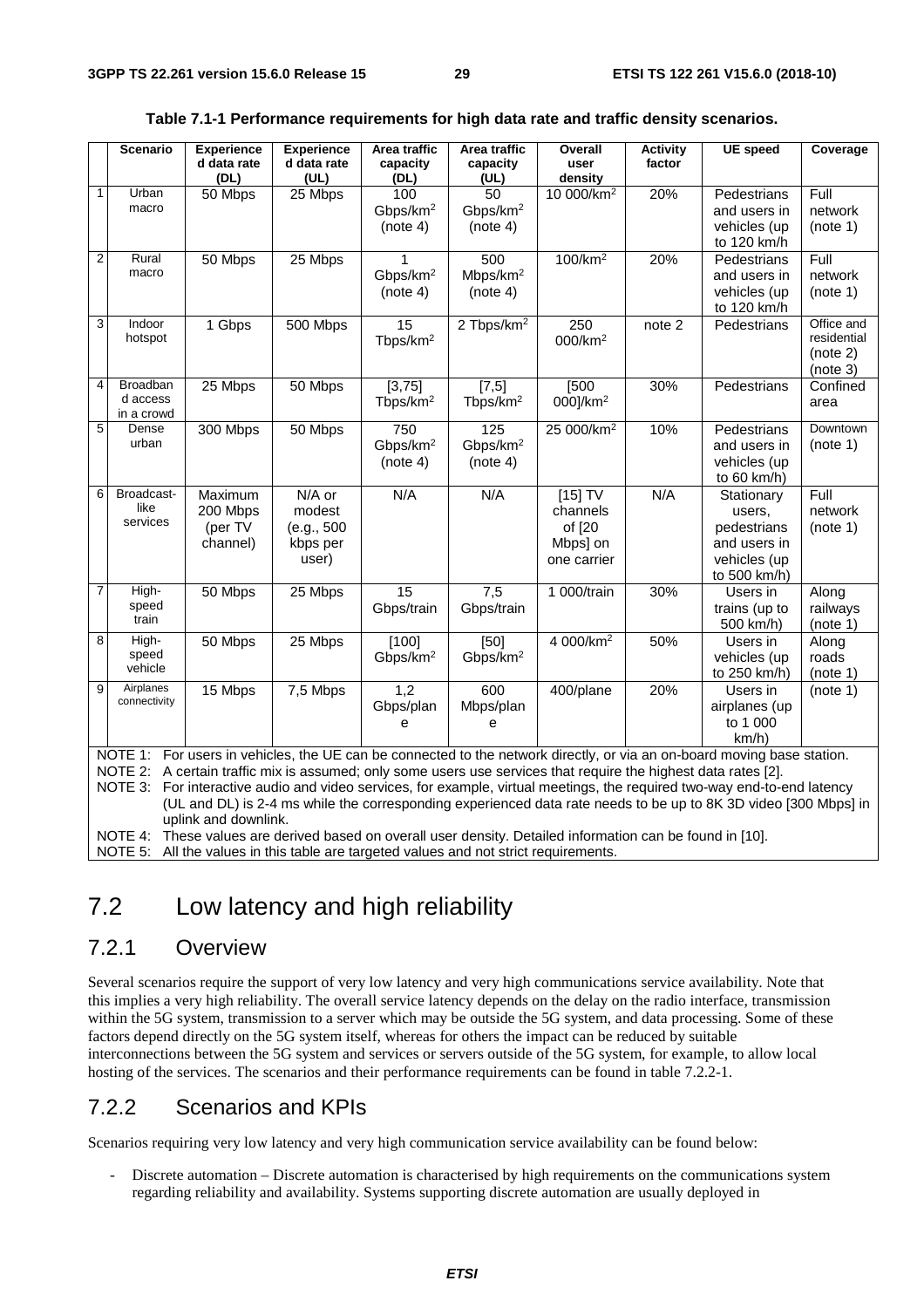geographically limited areas, access to them may be limited to authorised users, and they may be isolated from networks or network resources used by other cellular customers.

- Process automation Automation for (reactive) flows, e.g., refineries and water distribution networks. Process automation is characterized by high requirements on the communications system regarding communication service availability. Systems supporting process automation are usually deployed in geographically limited areas, access to them is usually limited to authorised users, and it will usually be served by private networks.
- Automation for electricity distribution (mainly medium and high voltage). Electricity distribution is characterized by high requirements on the communications service availability. In contrast to the above use cases, electricity distribution is deeply immersed into the public space. Since electricity distribution is an essential infrastructure, it will, as a rule, be served by private networks.
- Intelligent transport systems Automation solutions for the infrastructure supporting street-based traffic. This use case addresses the connection of the road-side infrastructure, e.g., road side units, with other infrastructure, e.g., a traffic guidance system. As is the case for automation electricity, the nodes are deeply immersed into the public space.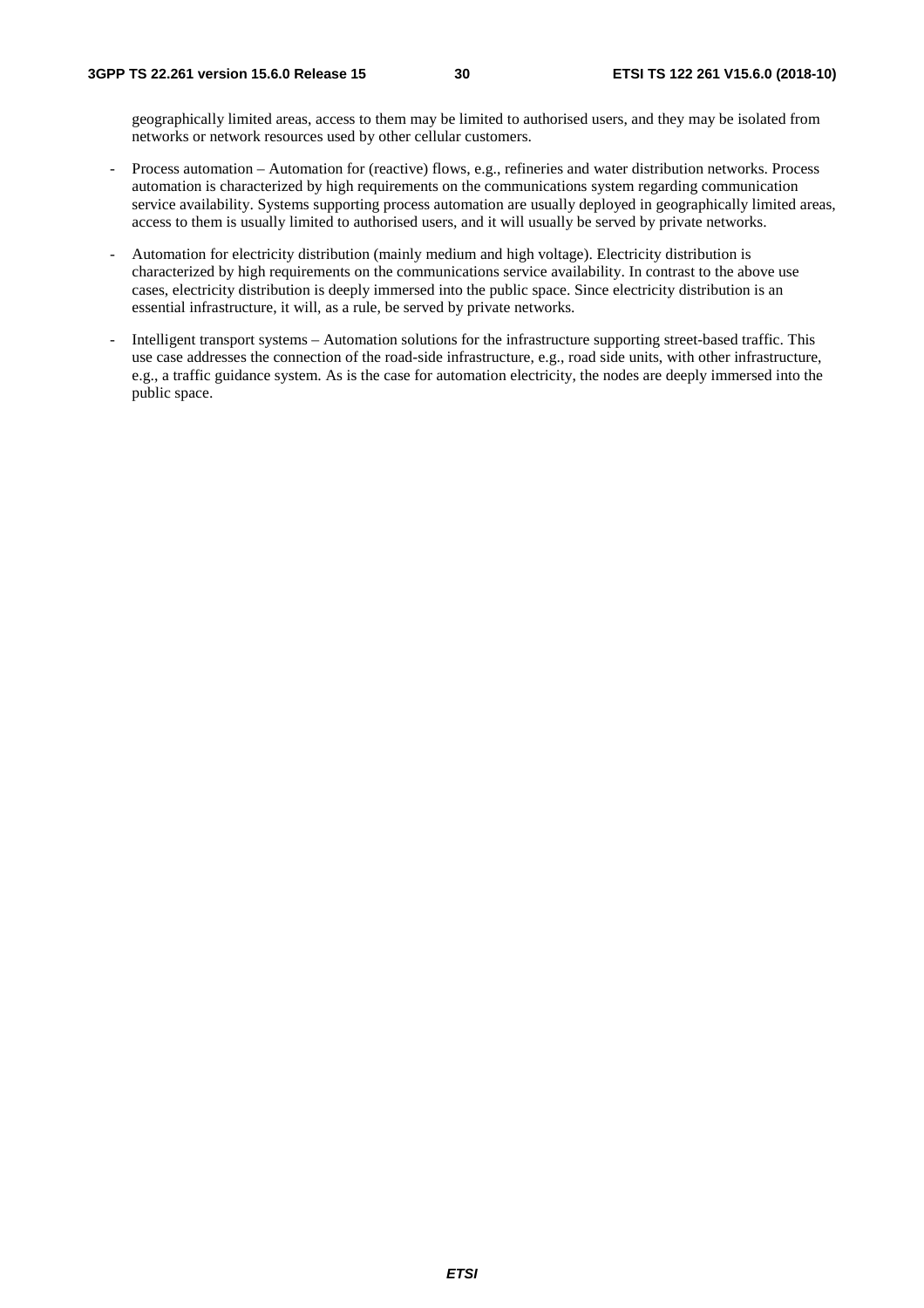| <b>Scenario</b>                              |                                                                                                                                      | Max.<br>allowed                                        | <b>Survival</b><br>time | Communication<br>service                                                                                                                                                     | <b>Reliability</b><br>(note 3) | <b>User</b><br>experienced | Payload<br>size | <b>Traffic</b><br>density | <b>Connection</b><br>density | Service area<br>dimension                                                                                                                                                         |
|----------------------------------------------|--------------------------------------------------------------------------------------------------------------------------------------|--------------------------------------------------------|-------------------------|------------------------------------------------------------------------------------------------------------------------------------------------------------------------------|--------------------------------|----------------------------|-----------------|---------------------------|------------------------------|-----------------------------------------------------------------------------------------------------------------------------------------------------------------------------------|
|                                              |                                                                                                                                      | end-to-<br>end                                         |                         | availability<br>(note 3)                                                                                                                                                     |                                | data rate                  | (note 4)        | (note 5)                  | (note 6)                     | (note 7)                                                                                                                                                                          |
|                                              |                                                                                                                                      | latency                                                |                         |                                                                                                                                                                              |                                |                            |                 |                           |                              |                                                                                                                                                                                   |
|                                              |                                                                                                                                      | (note 2)                                               |                         |                                                                                                                                                                              |                                |                            |                 |                           |                              |                                                                                                                                                                                   |
| Discrete automation                          |                                                                                                                                      | 10 <sub>ms</sub>                                       | 0 <sub>ms</sub>         | 99.99%                                                                                                                                                                       | 99,99%                         | 10 Mbps                    | Small to big    | 1 Tbps/km <sup>2</sup>    | 100 000/km <sup>2</sup>      | 1000 x 1000 x 30 m                                                                                                                                                                |
| Process automation -                         |                                                                                                                                      | 60 ms                                                  | $100 \text{ ms}$        | 99,9999%                                                                                                                                                                     | 99,999%                        | 1 Mbps                     | Small to big    | 100 Gbps/km <sup>2</sup>  | 1 000/km <sup>2</sup>        | $300 \times 300 \times 50$ m                                                                                                                                                      |
| remote control                               |                                                                                                                                      |                                                        |                         |                                                                                                                                                                              |                                | up to 100<br><b>Mbps</b>   |                 |                           |                              |                                                                                                                                                                                   |
| Process automation -<br>monitoring           |                                                                                                                                      | 60 ms                                                  | 100 ms                  | 99,9%                                                                                                                                                                        | 99,9%                          | 1 Mbps                     | Small           | 10 Gbps/km <sup>2</sup>   | 10 000/km <sup>2</sup>       | 300 x 300 x 50                                                                                                                                                                    |
| Electricity distribution -<br>medium voltage |                                                                                                                                      | 40 ms                                                  | 25 <sub>ms</sub>        | 99,9%                                                                                                                                                                        | 99,9%                          | 10 Mbps                    | Small to big    | 10 Gbps/km <sup>2</sup>   | 1 000/km <sup>2</sup>        | 100 km along power<br>line                                                                                                                                                        |
| Electricity distribution -                   |                                                                                                                                      | 5 <sub>ms</sub>                                        | 10 <sub>ms</sub>        | 99,9999%                                                                                                                                                                     | 99,999%                        | 10 Mbps                    | Small           | 100 Gbps/km <sup>2</sup>  | 1 000/km <sup>2</sup>        | $\overline{200}$ km along power                                                                                                                                                   |
| high voltage                                 |                                                                                                                                      |                                                        |                         |                                                                                                                                                                              |                                |                            |                 |                           | (note 8)                     | line                                                                                                                                                                              |
| (note 2)                                     |                                                                                                                                      |                                                        |                         |                                                                                                                                                                              |                                |                            |                 |                           |                              |                                                                                                                                                                                   |
| Intelligent transport                        |                                                                                                                                      | 30 <sub>ms</sub>                                       | $100$ ms                | 99,9999%                                                                                                                                                                     | 99,999%                        | 10 Mbps                    | Small to big    | $10$ Gbps/km <sup>2</sup> | 1 000/km <sup>2</sup>        | 2 km along a road                                                                                                                                                                 |
| systems-<br>infrastructure backhaul          |                                                                                                                                      |                                                        |                         |                                                                                                                                                                              |                                |                            |                 |                           |                              |                                                                                                                                                                                   |
| NOTE <sub>1</sub> :                          |                                                                                                                                      | Currently realised via wired communication lines.      |                         |                                                                                                                                                                              |                                |                            |                 |                           |                              |                                                                                                                                                                                   |
| NOTE 2:                                      |                                                                                                                                      |                                                        |                         | This is the maximum end-to-end latency allowed for the 5G system to deliver the service in the case the end-to-end latency is completely allocated to the 5G system from the |                                |                            |                 |                           |                              |                                                                                                                                                                                   |
|                                              |                                                                                                                                      | UE to the Interface to Data Network.                   |                         |                                                                                                                                                                              |                                |                            |                 |                           |                              |                                                                                                                                                                                   |
| NOTE 3:                                      |                                                                                                                                      |                                                        |                         |                                                                                                                                                                              |                                |                            |                 |                           |                              | Communication service availability relates to the service interfaces, reliability relates to a given system entity. One or more retransmissions of network layer packets may take |
|                                              |                                                                                                                                      | place in order to satisfy the reliability requirement. |                         |                                                                                                                                                                              |                                |                            |                 |                           |                              |                                                                                                                                                                                   |
| NOTE 4:                                      |                                                                                                                                      | Small: payload typically $\leq$ 256 bytes              |                         |                                                                                                                                                                              |                                |                            |                 |                           |                              |                                                                                                                                                                                   |
|                                              | NOTE 5:<br>Based on the assumption that all connected applications within the service volume require the user experienced data rate. |                                                        |                         |                                                                                                                                                                              |                                |                            |                 |                           |                              |                                                                                                                                                                                   |
| NOTE 6:                                      |                                                                                                                                      | Under the assumption of 100% 5G penetration.           |                         |                                                                                                                                                                              |                                |                            |                 |                           |                              |                                                                                                                                                                                   |
| NOTE 7:                                      |                                                                                                                                      |                                                        |                         | Estimates of maximum dimensions; the last figure is the vertical dimension.                                                                                                  |                                |                            |                 |                           |                              |                                                                                                                                                                                   |
| NOTE 8:                                      | In dense urban areas.                                                                                                                |                                                        |                         |                                                                                                                                                                              |                                |                            |                 |                           |                              |                                                                                                                                                                                   |
| NOTE 9:<br>meet the targets.                 |                                                                                                                                      |                                                        |                         | All the values in this table are targeted values and not strict requirements. Deployment configurations should be taken into account when considering service offerings that |                                |                            |                 |                           |                              |                                                                                                                                                                                   |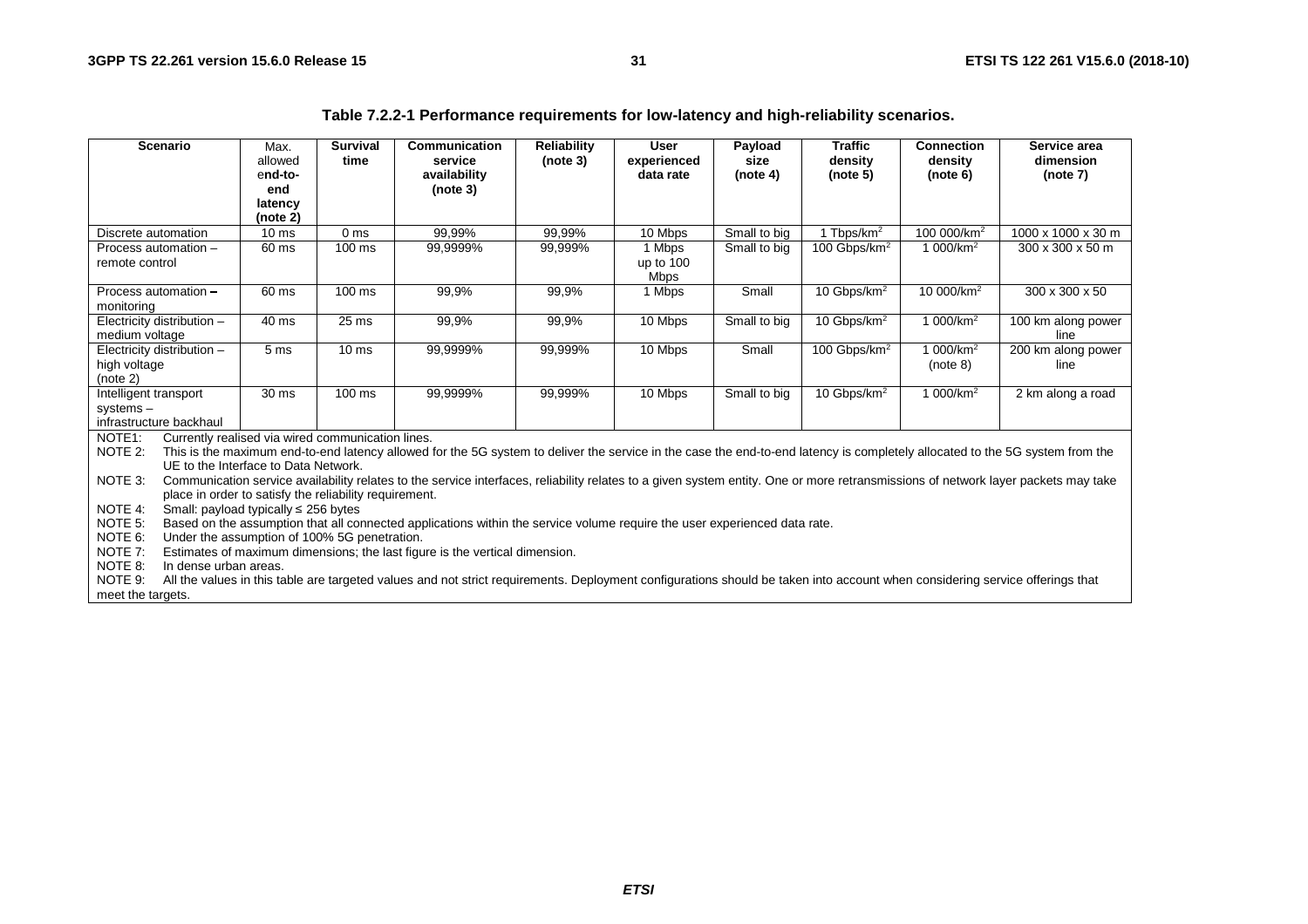To support ultra reliable low latency communication services, the 5G system shall support the transmission over the radio interface of a packet of 32 bytes with a reliability of 99,999% and a user plane latency of 1ms, as described in 3GPP TR 38.913 [18].

The 5G system shall be capable of providing sufficient QoS levels to support low latency and high reliability communication services for:

"Discrete automation", as described in the table  $7.2.2$ -1, with the maximum delay within the 5G system of 10 ms and 99,99% reliability.

"Process automation – remote control", as described in the table  $7.2.2$ -1, with the maximum delay within the 5G system of 60 ms and 99,999% reliability.

- "Process automation ‒ monitoring", as described in the table 7.2.2-1, with the maximum delay within the 5G system of 60 ms and 99,9% reliability.

"Electricity distribution – medium voltage", as described in the table  $7.2.2$ -1, with the maximum delay within the 5G system of 40 ms and 99,9% reliability.

- "Electricity distribution – high voltage", as described in the table 7.2.2-1, with the maximum delay within the 5G system of 5 ms and 99,999% reliability.

- "Intelligent transport systems – infrastructure backhaul", as described in the table 7.2.2-1, with the maximum delay within the 5G system of 30 ms and 99,999% reliability.

#### 7.2.3 Other requirements

Audio-visual interaction is characterised by a human being interacting with the environment or people, or controlling a UE, and relying on audio-visual feedback. In the use cases like VR and interactive conversation the latency requirements include the latencies at the application layer (e.g., codecs), which could be specified outside of 3GPP.

To support VR environments with low motion-to-photon capabilities, the 5G system shall support:

- motion-to-photon latency in the range of 7-15ms while maintaining the required user data rate of [250Mbps] and
- motion-to-sound delay of  $\left[ < 20 \text{ms} \right]$ .
- NOTE: The motion-to-photon latency is defined as the latency between the physical movement of a user's head and the updated picture in the VR headset. The motion-to-sound latency is the latency between the physical movement of a user's head and updated sound waves from a head mounted speaker reaching their ears.

To support interactive task completion during voice conversations the 5G system shall support low-delay speech coding for interactive conversational services (100 ms, one way mouth-to-ear).

### 7.3 Higher-accuracy positioning

#### 7.3.1 Description

Higher accuracy positioning is characterized by ambitious system requirements for positioning accuracy. One typical area where "*higher-accuracy positioning*" is needed is collision avoidance of vehicles: every vehicle must be aware of its own position, the positions of near-by vehicles, and also their expected paths, to avoid collisions. On the factory floor, it is important to locate moving objects such as forklifts, or parts to be assembled.

#### 7.3.2 Requirements

The 5G system shall support the use of 3GPP and non-3GPP technologies to achieve higher-accuracy positioning.

The corresponding positioning information shall be acquired in a timely fashion, be reliable, and be available (e.g., it is possible to determine the position).

UEs shall be able to share positioning information between each other e.g., to a controller if the location information cannot be processed or used locally.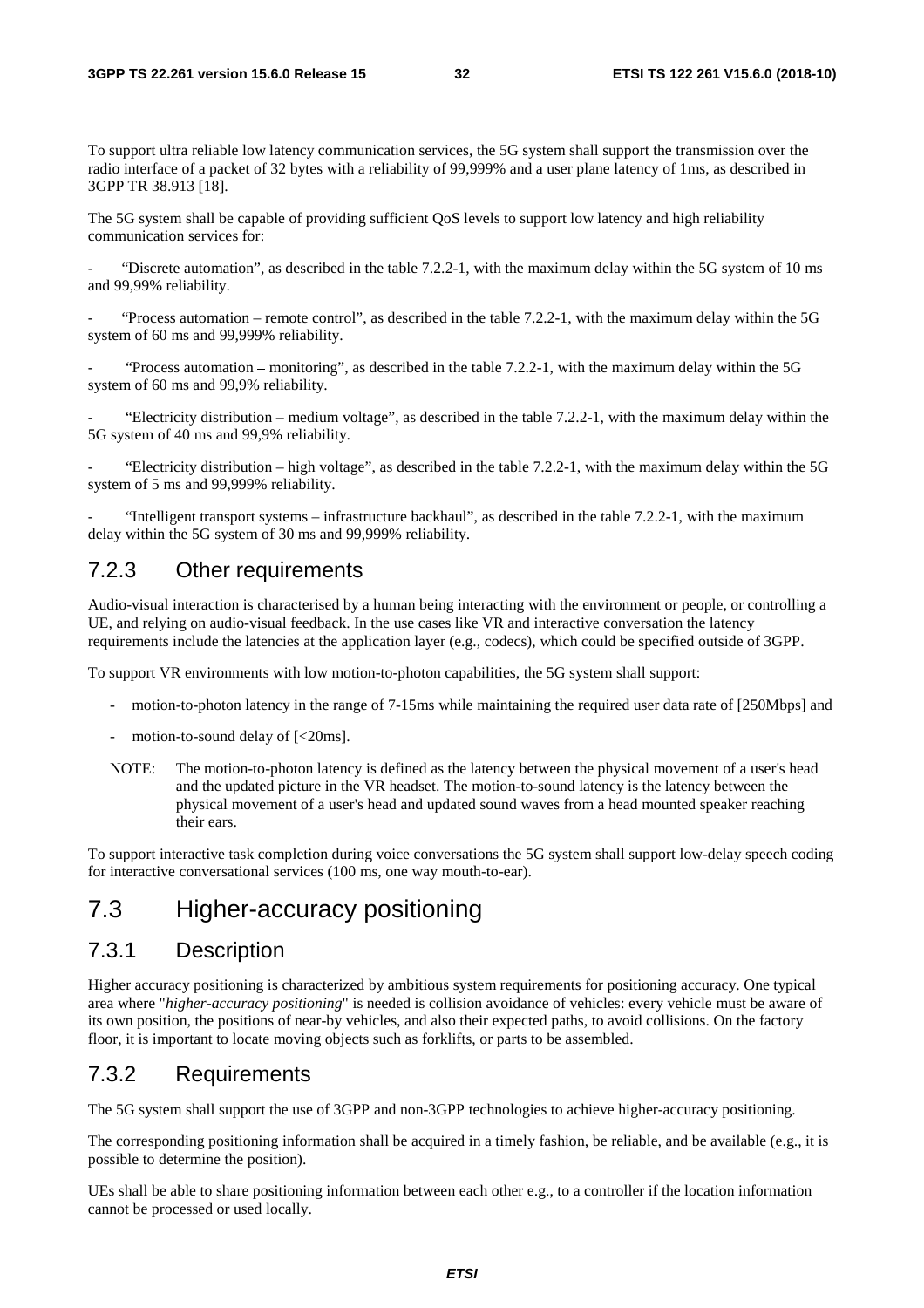## 8 Security

## 8.1 Description

IoT introduces new UEs with different life cycles, including IoT devices with no user interface (e.g., embedded sensors), long life spans during which an IoT device may change ownership several times (e.g., consumer goods), and which may not be pre-provisioned (e.g., consumer goods). These drive a need for secure mechanisms to dynamically establish or refresh credentials and subscriptions. New access technologies, including licensed and unlicensed, 3GPP and non-3GPP, drive a need for access independent security that is seamlessly available while the IoT device is active. High-end smartphones, UAVs, and factory automation drive a need for protection against theft and fraud. A high level of 5G security is essential for low-latency and high-reliability communication, e.g., in industrial automation, industrial IoT, and the Smart Grid. Expansion into enterprise, vehicular, and public safety markets drive a need for increased end user privacy protection. 5G security addresses all of these new needs while continuing to provide security consistent with prior 3GPP systems.

## 8.2 General

The 5G system shall support a secure mechanism to store cached data.

The 5G system shall support a secure mechanism to access a content caching application.

The 5G system shall support a secure mechanism to access a service or an application in an operator's Service Hosting Environment.

The 5G system shall enable support of an access independent security framework.

The 5G system shall support a mechanism for the operator to authorize subscribers of other PLMNs to receive temporary service (e.g., mission critical services).

The 5G system shall be able to provide temporary service for authorized users without access to their home network (e.g., IOPS, mission critical services).

The 5G system shall allow the operator to authorize a 3<sup>rd</sup> party to create, modify and delete network slices, subject to an agreement between the 3rd party and the network operator.

3GPP subscription identifier(s) and long term key(s) shall be stored and processed within a UE using a tamper resistant secure hardware component. This requirement does not apply to non-AKA based subscription credentials used for private networks.

The 5G system shall support a secure mechanism to protect relayed data from being intercepted by a relay UE.

Subject to HPLMN policy as well as its service and operational needs, any USIM able to access EPS instead of a 5G USIM may be used to authenticate a user in a 5G system to access supported services according to the user's subscription .

### 8.3 Authentication

The 5G network shall support a resource efficient mechanism for authenticating groups of IoT devices.

The 5G system shall support an efficient means to authenticate a user to an IoT device (e.g., biometrics).

The 5G system shall be able to support authentication over a non-3GPP access technology using 3GPP credentials.

The 5G system shall support operator controlled alternative authentication methods (i.e., alternative to AKA) with different types of credentials for network access for IoT devices in isolated deployment scenarios (e.g., for industrial automation).

### 8.4 Authorization

The 5G system shall allow the operator to authorize an IoT device to use one or more 5G system features that are restricted to IoT devices.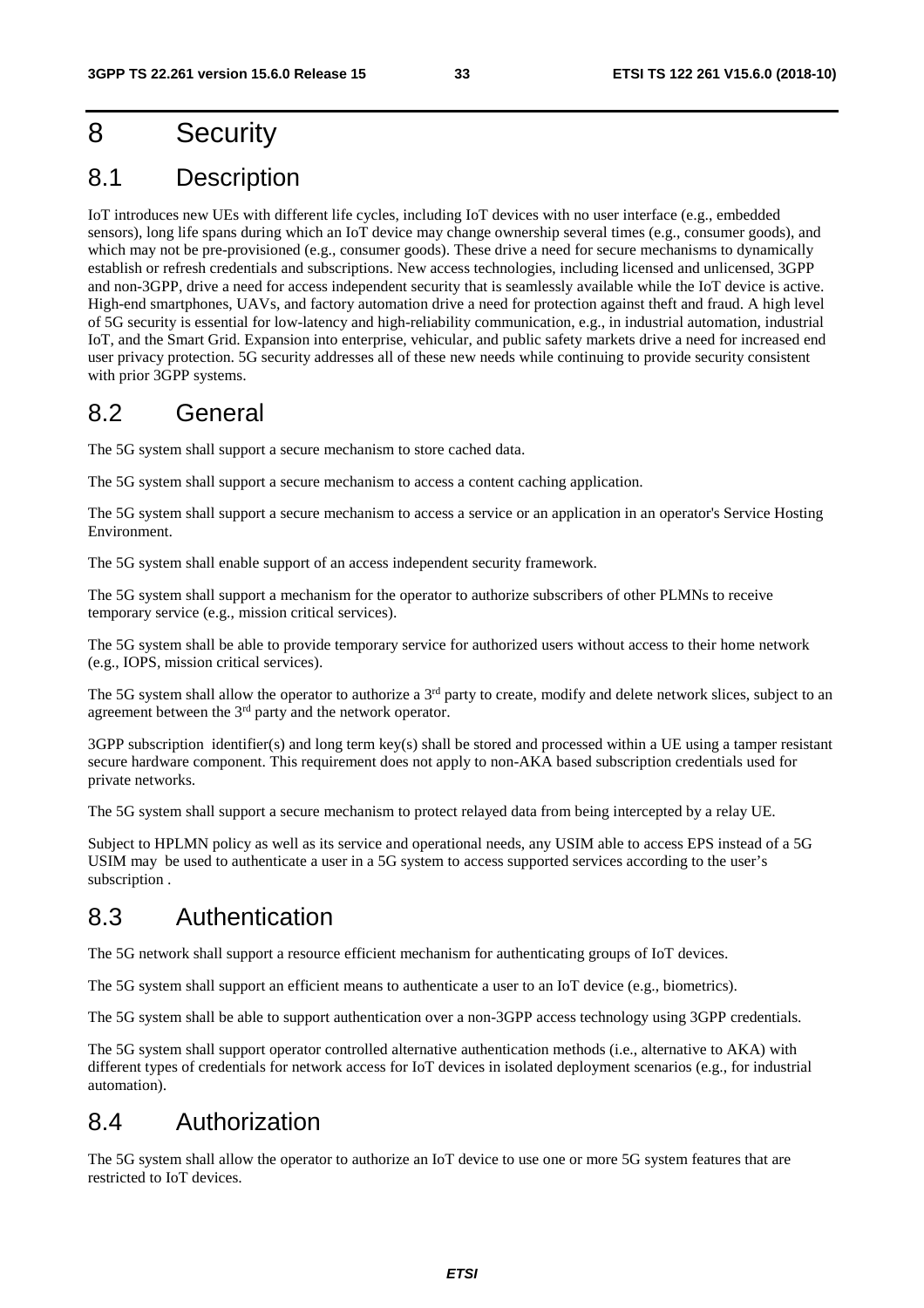Based on operator policy, before establishing a direct device connection using a non-3GPP access technology, IoT devices may use 3GPP credentials to determine if they are authorized to engage in direct device connection.

Based on operator policy, the 5G system shall provide a means to verify whether a UE is authorized to use prioritized network access for a specific service.

## 8.5 Identity management

The 5G system shall provide a mechanism for an operator to allow access from a UE using a temporary identifier that hides its subscriber identity.

The HPLMN shall be able to associate a temporary identifier to a UE's subscriber identity.

The 5G system shall be able to protect subscriber identity and other user identifying information from passive attacks.

Subject to regional or national regulatory requirements, the 5G system shall be able to protect subscriber identity and other user identifying information from active attacks.

The 5G system shall be able to allow the equipment identifier to be collected by legitimate entity regardless of UE's user interface, when required.

The 5G system shall be able to support identification of subscriptions independently of identification of equipment.

The 5G system shall support a secure mechanism to collect system information while ensuring end-user and application privacy (e.g., application level information is not to be related to an individual user identity or subscriber identity and UE information is not to be related to an individual subscriber identity).

For a private network using 5G technology, the 5G system shall support network access using identities, credentials, and authentication methods provided and managed by a 3<sup>rd</sup> party and supported by 3GPP.

### 8.6 Regulatory

The 5G system shall support regional or national regulatory requirements for all supported access networks.

The 5G system shall support Lawful Intercept subject to regional or national regulatory requirements.

## 8.7 Fraud protection

Subject to regional or national regulatory requirements, the 5G system shall support a secure mechanism for allowing an authorized entity to disable from normal operation of a UE reported as stolen.

Subject to regional or national regulatory requirements, the 5G system shall support a secure mechanism for allowing an authorized entity to re-enable a recovered stolen UE to normal operation.

The 5G system shall be able to protect user location information from passive attacks.

Subject to regional or national regulatory requirements, the 5G system shall be able to protect user location information from active attacks.

### 8.8 Resource efficiency

The 5G system shall minimize security signalling overhead without compromising the security level of the 3GPP system.

The 5G system shall support an efficient secure mechanism to transmit the same data (e.g., service provisioning multiple sensors) to multiple UEs.

## 9 Charging aspects

The following set of requirements complement the requirements listed in 3GPP TS 22.115 [11]. The requirements apply for both home and roaming cases.

The 5G core network shall support collection of all charging information on either a network or a slice basis.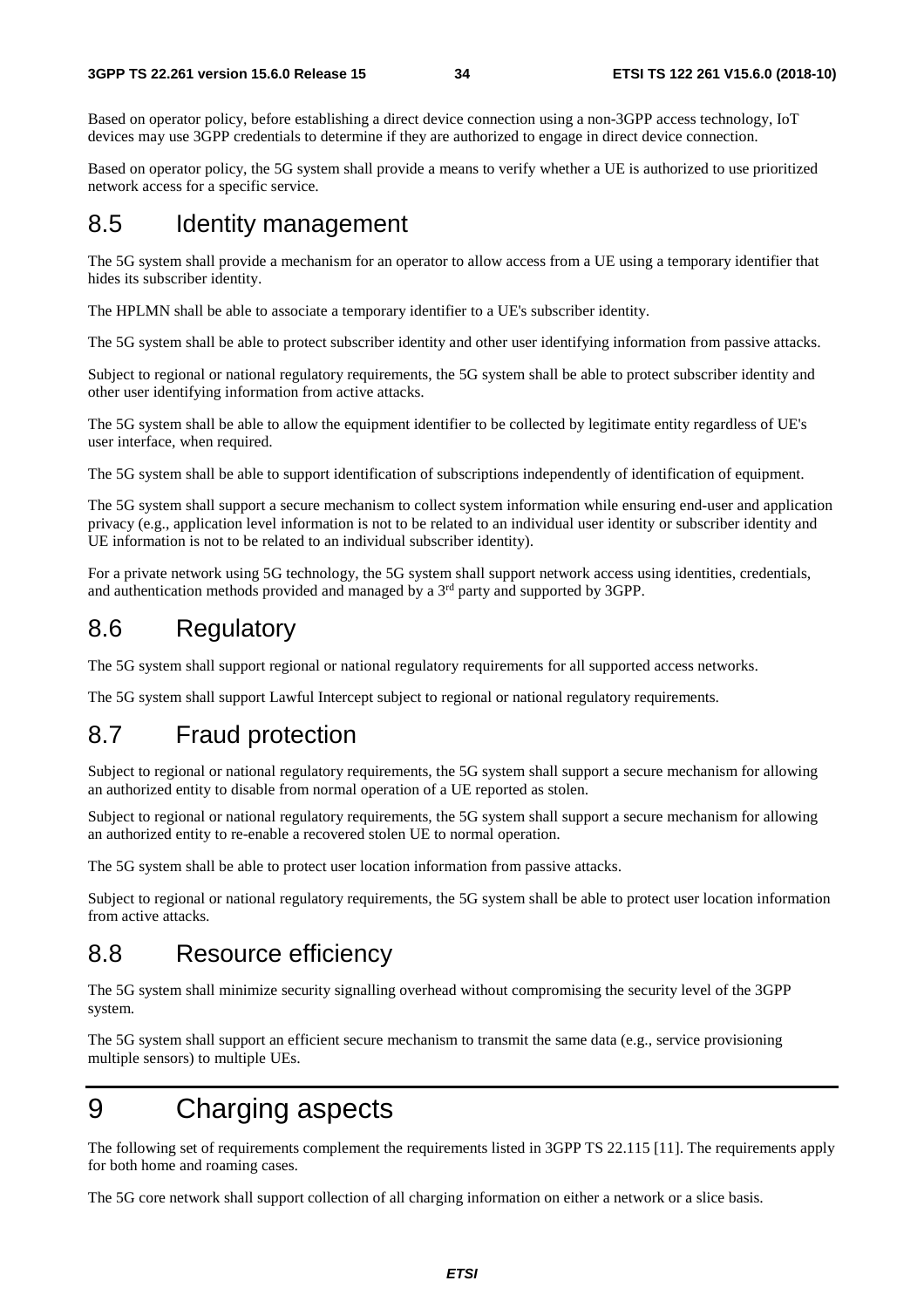The 5G core network shall support collection of charging information for alternative authentication mechanisms.

The 5G core network shall support collection of charging information associated with each serving MNO when multinetwork connectivity is used under the control of the home operator.

The 5G core network shall support charging for services/applications in an operator's Service Hosting Environment.

The 5G core network shall support charging for content delivered from a content caching application.

The 5G core network shall support collection of charging information based on the access type (e.g., 3GPP, non-3GPP).The 5G core network shall support collection of charging information based on the slice that the UE accesses.

The 5G core network shall support collection of charging information based on the capacity and performance metrics.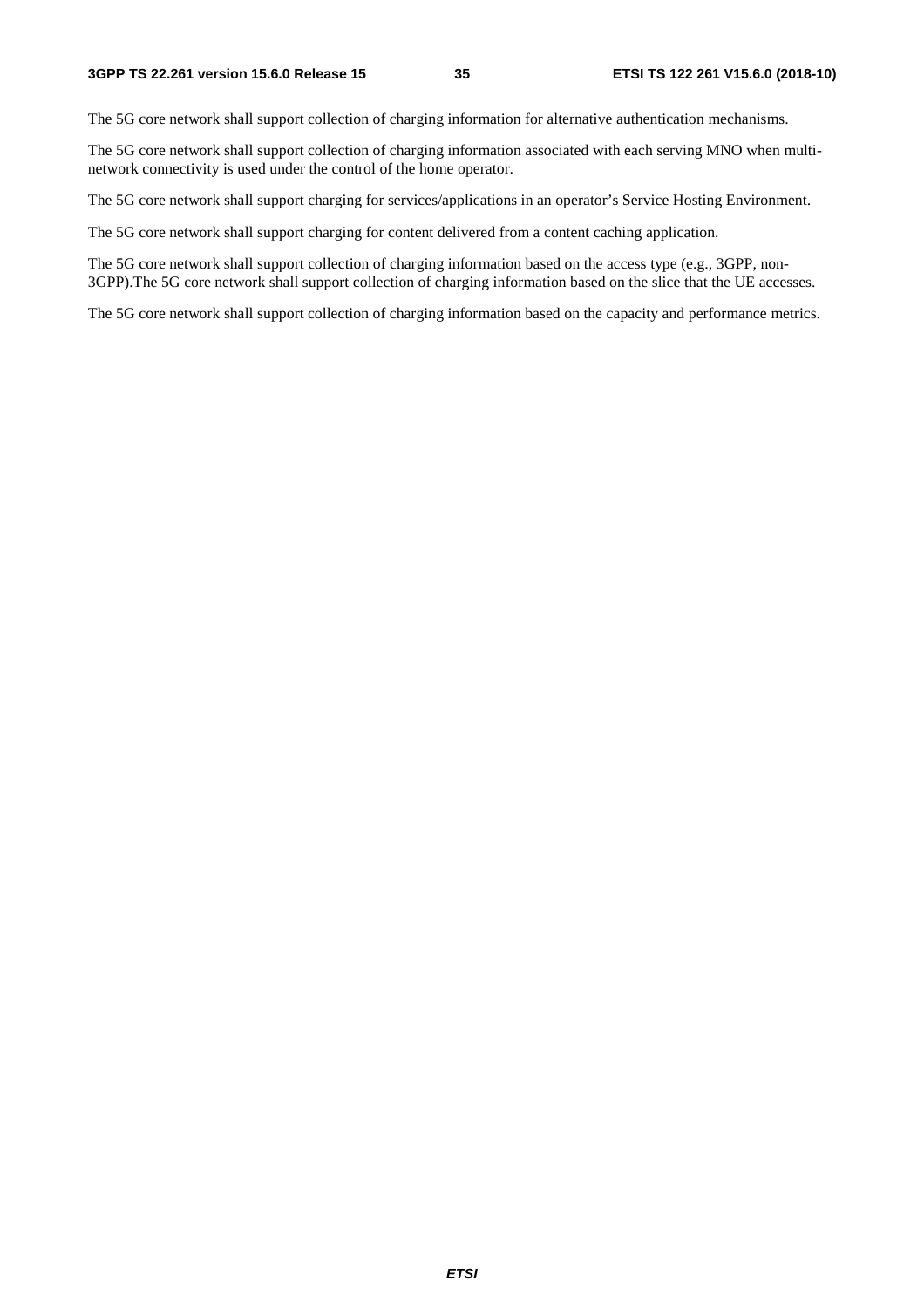## Annex A (informative): Latency needs to support example use cases from vertical industries

The latency values required to support the potential opportunities in the use cases on vertical industries are summarised in table A.1-1 based on the NGMN white paper on vertical industries [4]. Latency in this table refers to the end-to-end latency at the application layer as defined in clause 3.

| Services/   | Automotive use cases                                                                                                                                                                                                                                                                                                                                                                                                                                                                  | Transport, logistics, IoT                                                                                                                                                                                                                                    | <b>Health and wellness,</b>                                                                                                                                                                                                                                                                                                                                                                                                                                                                           | <b>Media and entertainment</b>                                                                                                                                                                                                                  |
|-------------|---------------------------------------------------------------------------------------------------------------------------------------------------------------------------------------------------------------------------------------------------------------------------------------------------------------------------------------------------------------------------------------------------------------------------------------------------------------------------------------|--------------------------------------------------------------------------------------------------------------------------------------------------------------------------------------------------------------------------------------------------------------|-------------------------------------------------------------------------------------------------------------------------------------------------------------------------------------------------------------------------------------------------------------------------------------------------------------------------------------------------------------------------------------------------------------------------------------------------------------------------------------------------------|-------------------------------------------------------------------------------------------------------------------------------------------------------------------------------------------------------------------------------------------------|
| Use cases   |                                                                                                                                                                                                                                                                                                                                                                                                                                                                                       | use cases                                                                                                                                                                                                                                                    | smart cities use cases                                                                                                                                                                                                                                                                                                                                                                                                                                                                                |                                                                                                                                                                                                                                                 |
| Description | Expand detectable range<br>beyond on board sensor<br>capability by sharing views<br>or detected objects among<br>traffic participants,<br>coordinate trajectories<br>among vehicles, sharing<br>coarse driving intention,<br>real-time remote operation<br>of vehicles                                                                                                                                                                                                                | Real-time sensing,<br>reporting, feedback,<br>control, remote, asset<br>tracking, monitoring;<br>context-aware services.<br>recommendations at<br>shopping mall, airport                                                                                     | Live video feed (4K, 8K,<br>3D for remote healthcare<br>(consultation, monitoring)<br>and assisted surgery, real-<br>time commands to control<br>medical devices for<br>treatment (e.g.,<br>medication, surgery);<br>remote monitoring,<br>surveillance and guidance<br>for citizens and law<br>enforcement officers.                                                                                                                                                                                 | Media production services<br>based on aggregation of<br>various media feeds at<br>servers; real-time peer-to-<br>peer or server-client<br>sharing of data (object<br>information) for<br>collaborative gaming, live<br>streaming at live events |
| Latency     | For mid/long-term<br>environment modelling<br>(dynamic high-definition<br>digital map update):<br>Not time-critical (100 ms<br>end-to-end)<br>For short term environment<br>modelling (sensor sharing):<br><20 ms end-to-end<br>For cooperation<br>(coordinated control):<br><3 ms end-to-end for<br>platooning,<br><10 ms end-to-end for<br>cooperative manoeuvres.<br><100 ms end-to-end<br>for coarse driving intention<br>For remote vehicle<br>operation:<br>10-30 ms end-to-end | For massive connectivity<br>for time-critical sensing<br>and feedback:<br><30 ms end-to-end.<br>For remote drone<br>operation and cooperative<br>farm machinery:<br>10-30 ms end-to-end<br>Real-time control for<br>discrete automation:<br>≤1 ms end-to-end | For real-time video/<br>telepresence/augmented<br>reality for remote<br>healthcare and assisted<br>surgery, for monitoring and<br>guidance (smart cities):<br>100 ms end-to-end<br>Real-time command and<br>control for remote<br>medication and surgery:<br>10-100 ms end-to-end<br>For smart grid:<br><5 ms end-to-end for<br>transmission/grid<br>backbone.<br><50 ms end-to-end for<br>distribution/grid backhaul,<br>Time-critical sensing and<br>feedback for smart cities:<br>30 ms end-to-end | For live streaming in<br>crowded areas, services<br>for media production,<br>augmented reality for<br>collaborative gaming etc.:<br>20 ms end-to-end                                                                                            |

#### **Table A.1-1 Latency needs to support example use cases from vertical industries.**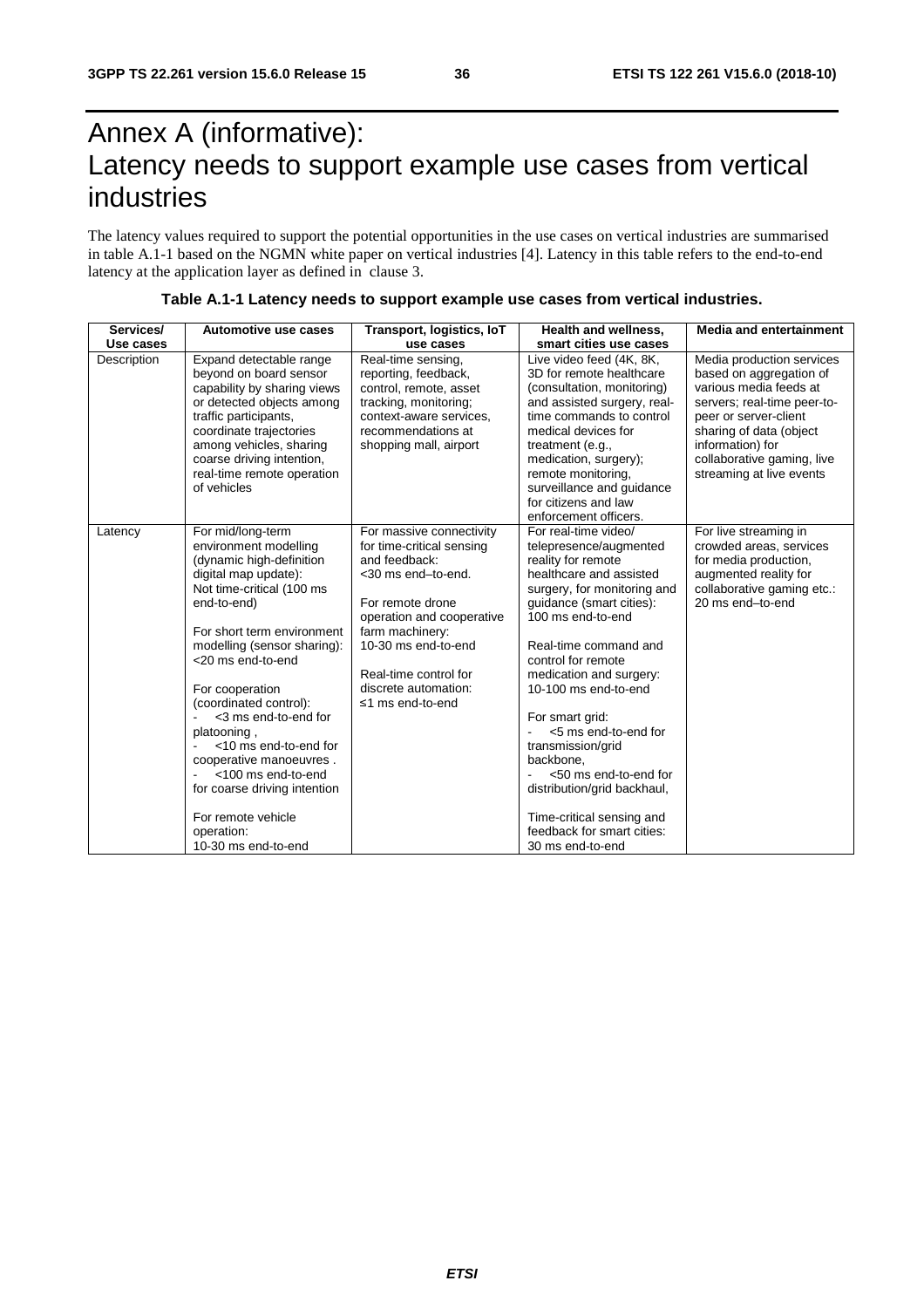## Annex B (informative): Positioning accuracy needs to support example use cases from vertical industries

The positioning accuracy values required to support the potential opportunities in the use cases on vertical industries are summarised in table B.1-1 based on the NGMN white paper on vertical industries [4].

| Services/Use            | Automotive use cases                                                                                                                                                                                                                                                                                                                                                                                                                                                               | Transport, logistics,                                                                                                                                                                                                                                                                                       | Health and wellness,                                                                                                                                                                                                                                                                   | <b>Media and entertainment</b>                                                                                                                                                                                  |
|-------------------------|------------------------------------------------------------------------------------------------------------------------------------------------------------------------------------------------------------------------------------------------------------------------------------------------------------------------------------------------------------------------------------------------------------------------------------------------------------------------------------|-------------------------------------------------------------------------------------------------------------------------------------------------------------------------------------------------------------------------------------------------------------------------------------------------------------|----------------------------------------------------------------------------------------------------------------------------------------------------------------------------------------------------------------------------------------------------------------------------------------|-----------------------------------------------------------------------------------------------------------------------------------------------------------------------------------------------------------------|
| cases                   |                                                                                                                                                                                                                                                                                                                                                                                                                                                                                    | <b>IoT</b> use cases                                                                                                                                                                                                                                                                                        | smart cities use cases                                                                                                                                                                                                                                                                 |                                                                                                                                                                                                                 |
| Description             | Uploading of sensed data to<br>servers for dynamic digital<br>map update; expand<br>detectable range beyond on<br>board sensor capability by<br>sharing views or detected<br>objects, coordinate trajectories<br>among vehicles, sharing<br>coarse driving intention, real-<br>time remote operation of<br>vehicles.                                                                                                                                                               | Sensing, reporting,<br>feedback, control,<br>related to predictive<br>maintenance, asset<br>tracking, monitoring;<br>context-aware services.<br>recommendations at<br>shopping mall, airport,<br>etc.                                                                                                       | Remote healthcare and<br>assisted surgery; real-<br>time commands to<br>control medical devices;<br>connectivity for sensors,<br>wearable devices and<br>other medical devices;<br>remote monitoring,<br>surveillance and<br>quidance for citizens<br>and law enforcement<br>officers. | Media production services<br>based on aggregation of<br>various media feeds at<br>servers; real-time peer-to-<br>peer or server-client sharing<br>of data (object information)<br>for collaborative gaming      |
| Positioning<br>accuracy | For mid/long-term environment<br>modelling (dynamic high-<br>definition digital map update):<br><30 cm relative to other<br>map objects<br>For short term environment<br>modelling (sensor sharing), for<br>cooperation (coordinated<br>control), remote vehicle<br>operation:<br><30 cm (can be <10 cm in<br>certain cases, e.g., parking,<br>pedestrian);<br><1 m for sharing coarse<br>driving intention (coordinated<br>control), e.g., changing lanes,<br>merging at highway. | For massive connectivity<br>for non-time-critical<br>sensing and time-critical<br>sensing and feedback:<br>$30 \text{ cm} - 1 \text{ m}$<br>sufficient for many<br>applications<br>$<$ 30 cm for<br>applications that require<br>exact localization (e.g.,<br>tracking specific objects<br>in a warehouse). | For remote healthcare<br>and assisted surgery; for<br>real-time monitoring for<br>smart cities:<br>$1-10$ m, e.g., remote<br>assisted surgery,<br>wellness monitoring;<br>remote monitoring<br>(surveillance) and<br>guidance for citizens.                                            | For media production and<br>collaborative gaming:<br>$30$ cm $-1$ m, e.g., location<br>data that could help media<br>production process,<br>create new gaming<br>applications utilising location<br>information |
|                         | Indoor positioning also<br>needed, e.g., tunnels, parking.                                                                                                                                                                                                                                                                                                                                                                                                                         | Indoor positioning also<br>needed, e.g.,<br>warehouse, airport, train<br>station.                                                                                                                                                                                                                           | Indoor positioning also<br>needed, e.g., house,<br>medical centre                                                                                                                                                                                                                      | Indoor positioning may also<br>be useful                                                                                                                                                                        |

|  | Table B.1-1 Positioning accuracy needs to support example use cases from vertical industries. |
|--|-----------------------------------------------------------------------------------------------|
|--|-----------------------------------------------------------------------------------------------|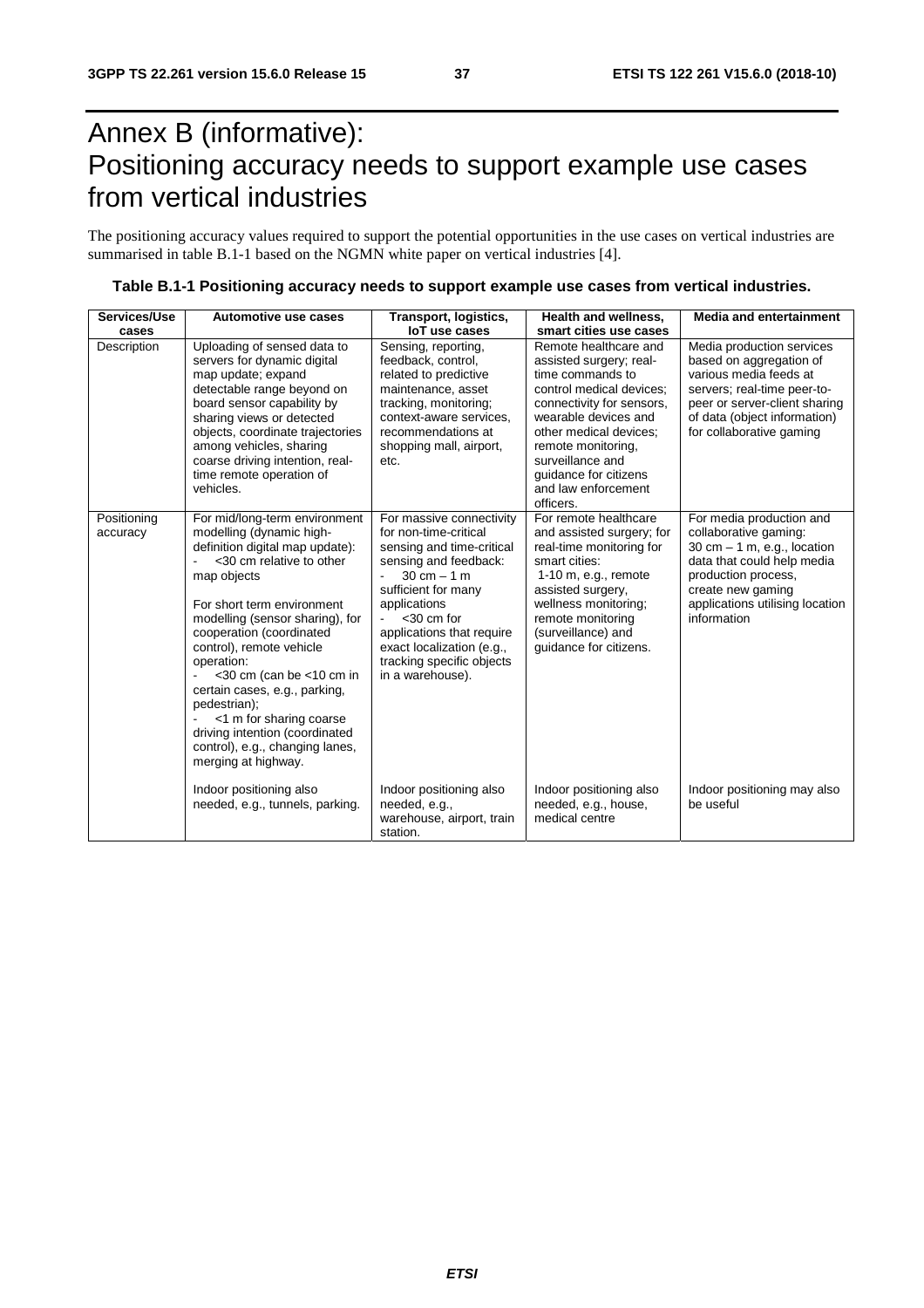## Annex C (informative): Relation of communication service availability and reliability

Communication service availability and reliability are well known terms used not only within 3GPP but also in vertical industries (IEC 61907 [12]). Communication service availability addresses the availability of a communication service, in vertical applications usually in accordance to IEC 61907 [12]. Reliability addresses the availability of the communication network. The relation of both terms is depicted in figure C-1.



**Figure C-1: Illustration of the concepts communication service availability and reliability.** 

As depicted, reliability covers the communication-related aspects between two nodes (here: end nodes), while communication service availability addresses the communication-related aspects between two communication service interfaces. In other words, the "gap" between both concepts is the communication interface. This might seem to be a small difference, but this difference can lead to situations, where reliability and communication service availability have different values.

#### **Example: traffic gets "stuck"**

The related scenario is depicted in figure C-2.



#### **Figure C-2: Example in which communication service availability and reliability have different values. Packets are reliably transmitted from the communication service interface A to end node B, but they are not exposed at the communication service interface B.**

This scenario addresses unicast communication from application A to B. The packets are handed over from the application to the communication network at the communication service interface A, and the packets are then transmitted to the end node B. In this example, the packets received by end node B are not exposed at the communication service interface B. So, even if all packets that are handed over to end node A are successfully delivered to end node B within the time constraint required by the targeted service, i.e. even if the reliability is 100%, the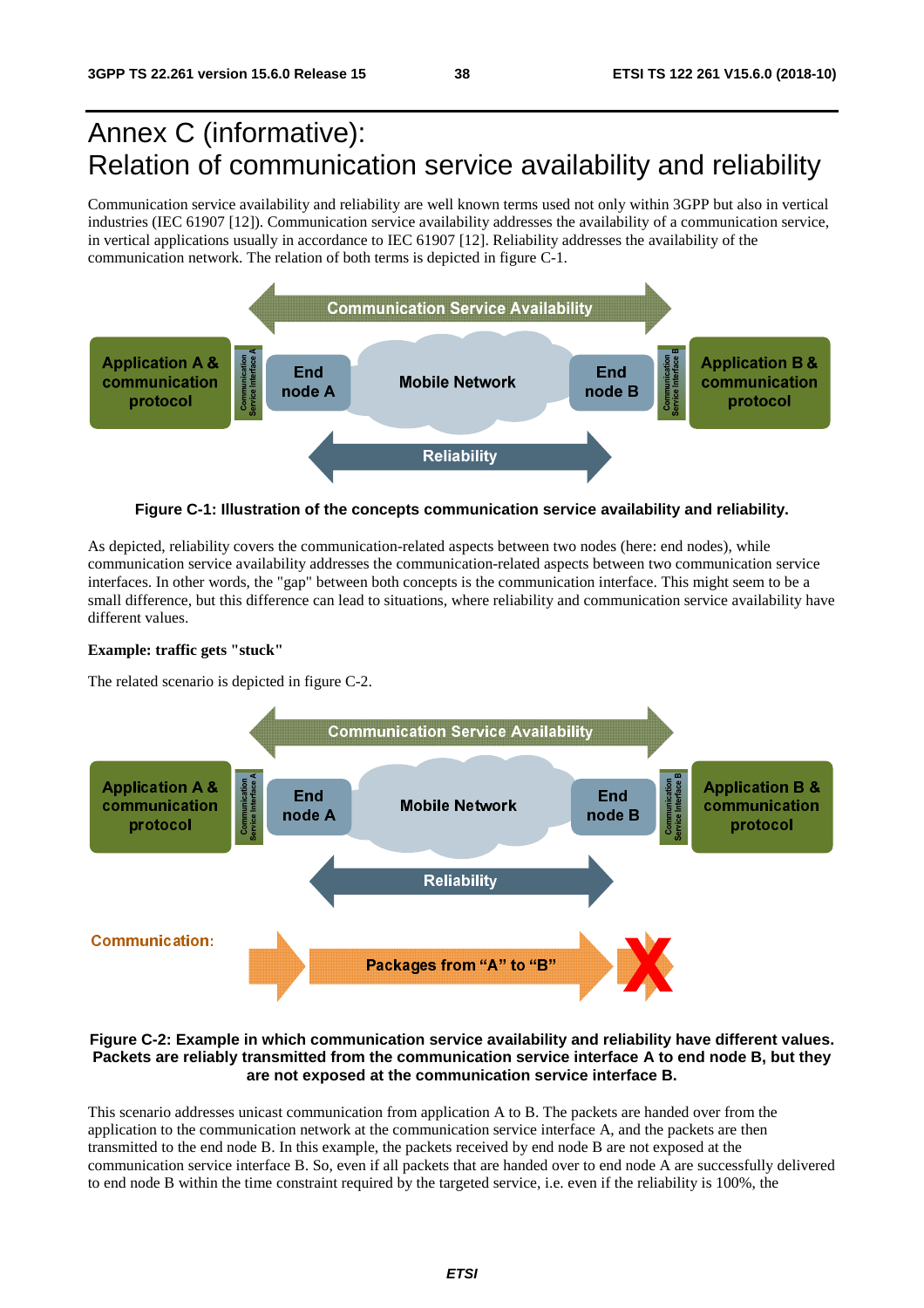communication service availability is 0% since no packets arrive at the "end", i.e. the communication service interface B.

#### **Example: less capacity than agreed**

The related scenario is depicted in figure C-3.



**Figure C-3: Example in which communication service availability and reliability have different values. Only half of the packets handed over to the end node A are actually transmitted to end node B and handed over to application B at the communication service interface B.** 

This scenario describes unicast communication of evenly interspersed packets from application A to B. The packets are handed over from the application to the communication network at the communication service interface A, and the packets are then transmitted to the end node B. However, only every second packet is actually successfully handed over to end node A and then transmitted to end node B. Thus, only half of the packets arrive at application B. Note though that the reliability of the mobile network is 100%, since all packets transmitted by end node A are delivered to end node B within the time constraint required by the targeted service. However, depending on the agreed QoS, the communication service availability can be of the same value as the reliability or much lower. For instance, if the agreed survival time is larger than the time between three packets at the communication service interface A, communication service availability and reliability have the same value. However, if―due to the loss of packets at the communication service interface A—the effective bandwidth between application A and B is lower than the agreed value, the communication service availability is 0%.

Note that the shortest time interval over which the communication service availability should be calculated is the sum of end-to-end latency, jitter, and survival time.

#### **Example: heterogeneous network**

The related scenario is depicted in figure C-4.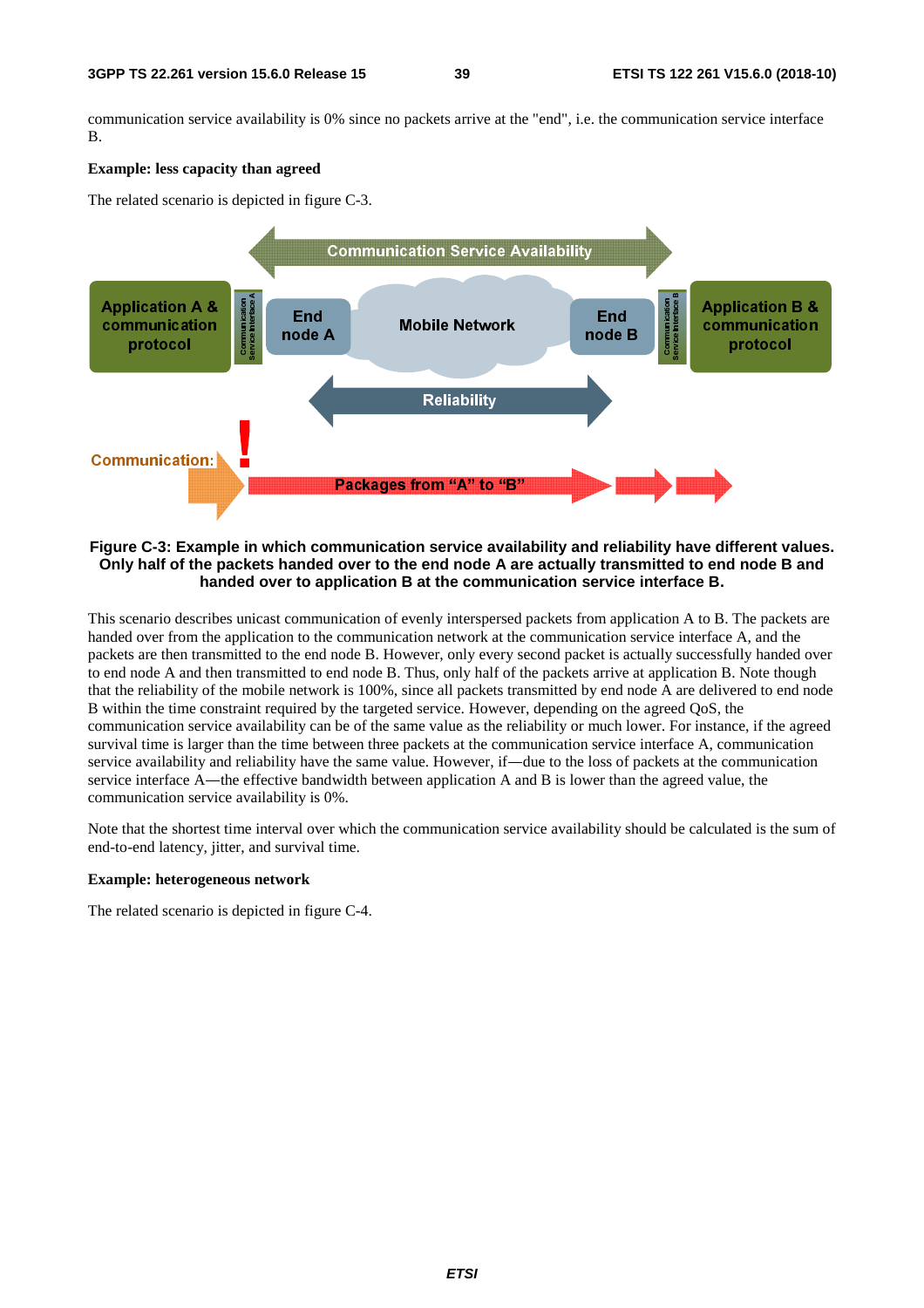

#### **Figure C-4: Example in which communication service availability and reliability have different values. Packets are delivered over a daisy chain of a mobile network and another network (e.g., IEEE 802.11n based). Reliability is evaluated for the mobile network only, while communication service availability depends on the performance of both networks.**

This scenario is not in scope for this specification, since it pertains to the particular deployment of a mobile network, but we discuss it nonetheless, as this example provides valuable insight for network operators.

This scenario describes unicast communication from application A to B. The packets are handed over from the application to the communication network at the communication service interface A, and the packets are then transmitted to the end node B. In this example, the packets are transmitted over two daisy-chained networks―one mobile network according to 3GPP specifications, and another network, e.g. a network based on IEEE 802.11n. As in the other examples above, communication service availability is measured between the two communication service interfaces, but the reliability is only measured between end node A and the router node. This has implications for, e.g., the maximum communication latency allowed for each network. In case the agreed end-to-end latency between the service interfaces is, for instance, 100 ms, and the 802.11n network has a latency of 30 ms, the maximum allowable latency for packages in the mobile network is 70 ms (NOTE). So, if the latency in the mobile network exceeds 70 ms, the communication service availability is 0%, despite the agreed QoS stipulating a larger end-to-end latency, i.e. 100 ms.

NOTE: The transit time through the router node is not considered here. It is assumed to be very small and much less than 100 ms.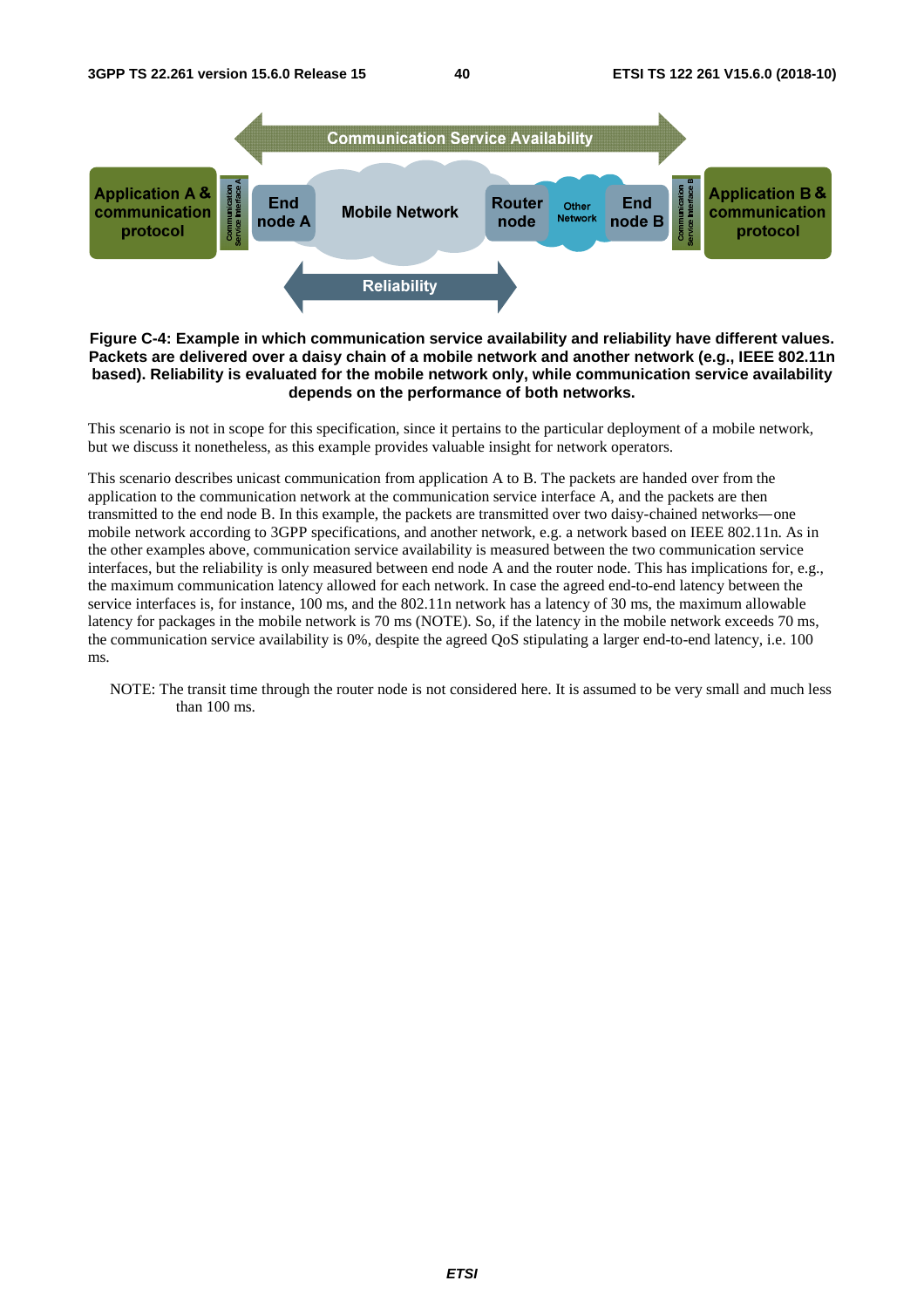## Annex D (informative): Low-latency and high-reliability communication use cases

### D.1 Discrete automation – motion control

Industrial factory automation requires communications for closed-loop control applications. Examples for such applications are motion control of robots, machine tools, as well as packaging and printing machines. All other discreteautomation applications are addressed in Annex D.2.

The corresponding industrial communication solutions are referred to as fieldbusses. The pertinent standard suite is IEC 61158. Note that clock synchronization is an integral part of fieldbusses used for motion control.

In motion control applications, a controller interacts with a large number of sensors and actuators (e.g., up to 100), which are integrated in a manufacturing unit. The resulting sensor/actuator density is often very high (up to 1 m<sup>-3</sup>). Many such manufacturing units may have to be supported within close proximity within a factory (e.g., up to 100 in automobile assembly line production).

In a closed-loop control application, the controller periodically submits instructions to a set of sensor/actuator devices, which return a response within a cycle time. The messages, referred to as telegrams, are typically small  $(\leq 56$  bytes). The cycle time can be as low as 2 ms, setting stringent end-to-end latency constraints on telegram forwarding (1 ms). Additional constraints on isochronous telegram delivery add tight constraints on jitter (1 us), and the communication service has also to be highly available (99,9999%).

Multi-robot cooperation is a case in closed-loop control where a group of robots collaborate to conduct an action, for example, symmetrical welding of a car body to minimize deformation. This requires isochronous operation between all robots. For multi-robot cooperation, the jitter  $(1\mu s)$  is among the command messages of a control event to the group robots.

To meet the stringent requirements of closed-loop factory automation, the following considerations may have to be taken:

- Limitation to short-range communications.
- Use of direct device connection between the controller and actuators.
- Allocation of licensed spectrum for closed-loop control operations. Licensed spectrum may further be used as a complement to unlicensed spectrum, e.g., to enhance reliability.
- Reservation of dedicated air-interface resources for each link.
- Combination of multiple diversity techniques to approach the high reliability target within stringent end-to-end latency constraints such as frequency, antenna, and various forms of spatial diversity, e.g., via relaying
- Utilizing OTA time synchronization to satisfy jitter constraints for isochronous operation.

A typical industrial closed-loop motion control application is based on individual control events. Each closed-loop control event consists of a downlink transaction followed by a synchronous uplink transaction, both of which are executed within a cycle time. Control events within a manufacturing unit may have to occur isochronously. Factory automation considers application-layer transaction cycles between controller devices and sensor/actuator devices. Each transaction cycle consists of (1) a command sent by the controller to the sensor/actuator (downlink), (2) applicationlayer processing on the sensor/actuator device, and (3) a subsequent response by the sensor/actuator to the controller (uplink). Cycle time includes the entire transaction from the transmission of a command by the controller to the reception of a response by the controller. It includes all lower layer processes and latencies on the air interface as well the application-layer processing time on the sensor/actuator.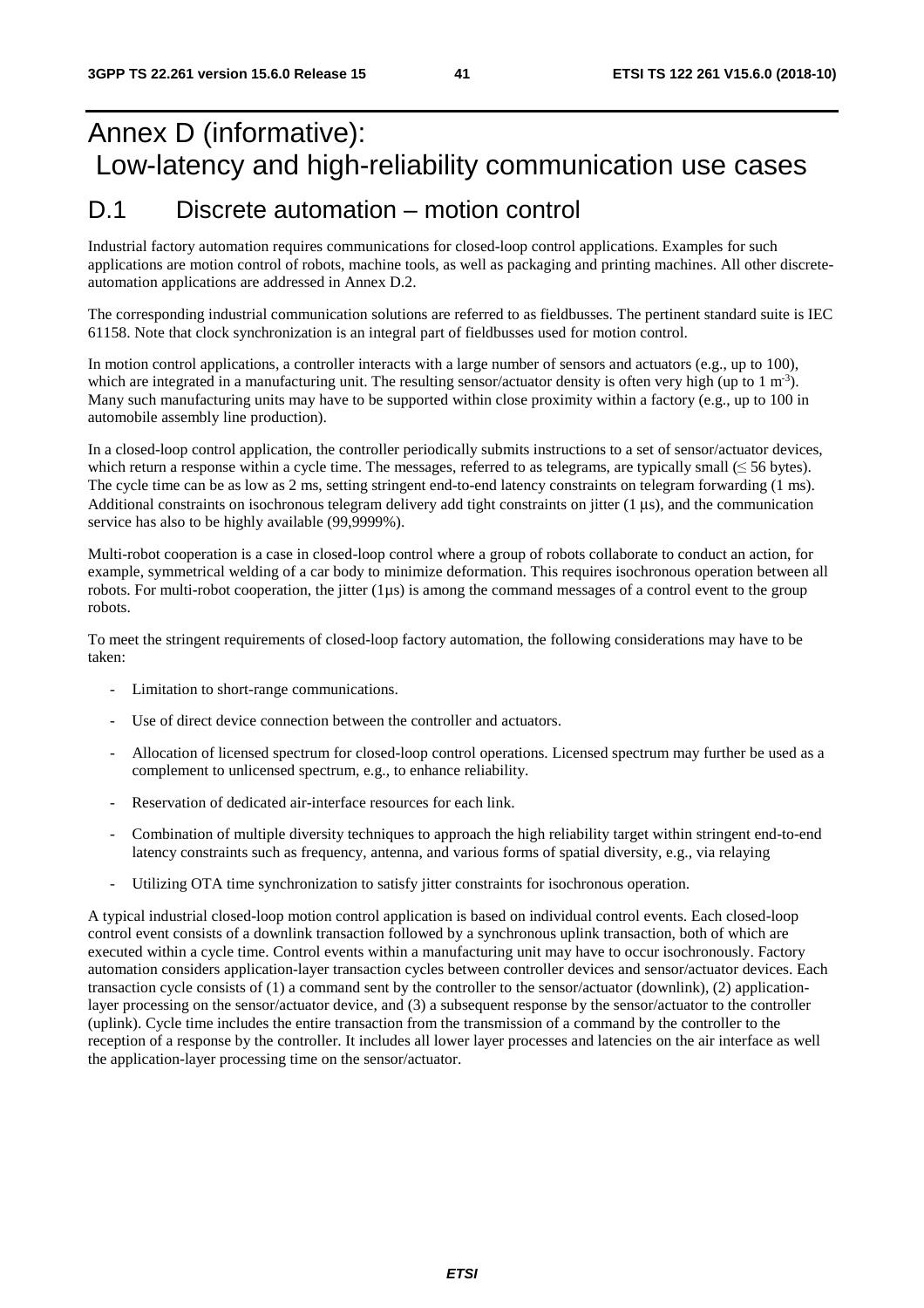

#### **Figure D.1-1: Communication path for isochronous control cycles within factory units. Step 1 (red): controller requests sensor data (or an actuator to conduct actuation) from the sensor/actuator (S/A). Step 2 (blue): sensor sends measurement information (or acknowledges actuation) to controller.**

Figure D.1-1 depicts how communication may occur in factory automation. In this use case, communication is confined to local controller-to-sensor/actuator interaction within each manufacturing unit. Repeaters may provide spatial diversity to enhance reliability.

#### D.1.1 Service area and connection density

The maximum service volume in motion control is currently set by hoisting solutions, i.e. cranes, and by the manipulation of large machine components, e.g. propeller blades of wind-energy generators. Cranes can be rather wide and quite high above the shop floor, even within a factory hall. In addition, they typically travel along an entire factory hall.

An approximate dimension of the service area is 100 x 100 x 30 m (see table 7.2.2-1).

Note that production cells are commonly much smaller  $(< 10 \times 10 \times 3 \text{ m})$ . There are typically about 10 motion-control connections in a production cell, which results in a connection density of up to  $10^5 \text{ km}^2$ .

#### D.1.2 Security

Network access and authorization in an industrial factory deployment is typically provided and managed by the factory owner with its ID management, authentication, confidentiality and integrity.

Note that motion control telegrams usually are not encrypted due to stringent cycle time requirements.

A comprehensive security framework for factories has been described in IEC 62443.

### D.2 Discrete automation

Discrete automation encompasses all types of production that result in discrete products: cars, chocolate bars, etc. Automation that addresses the control of flows and chemical reactions is referred to as process automation (see clause D.3). Discrete automation requires communications for supervisory and open-loop control applications, as well as process monitoring and tracking operations inside an industrial plant. In these applications, a large number of sensors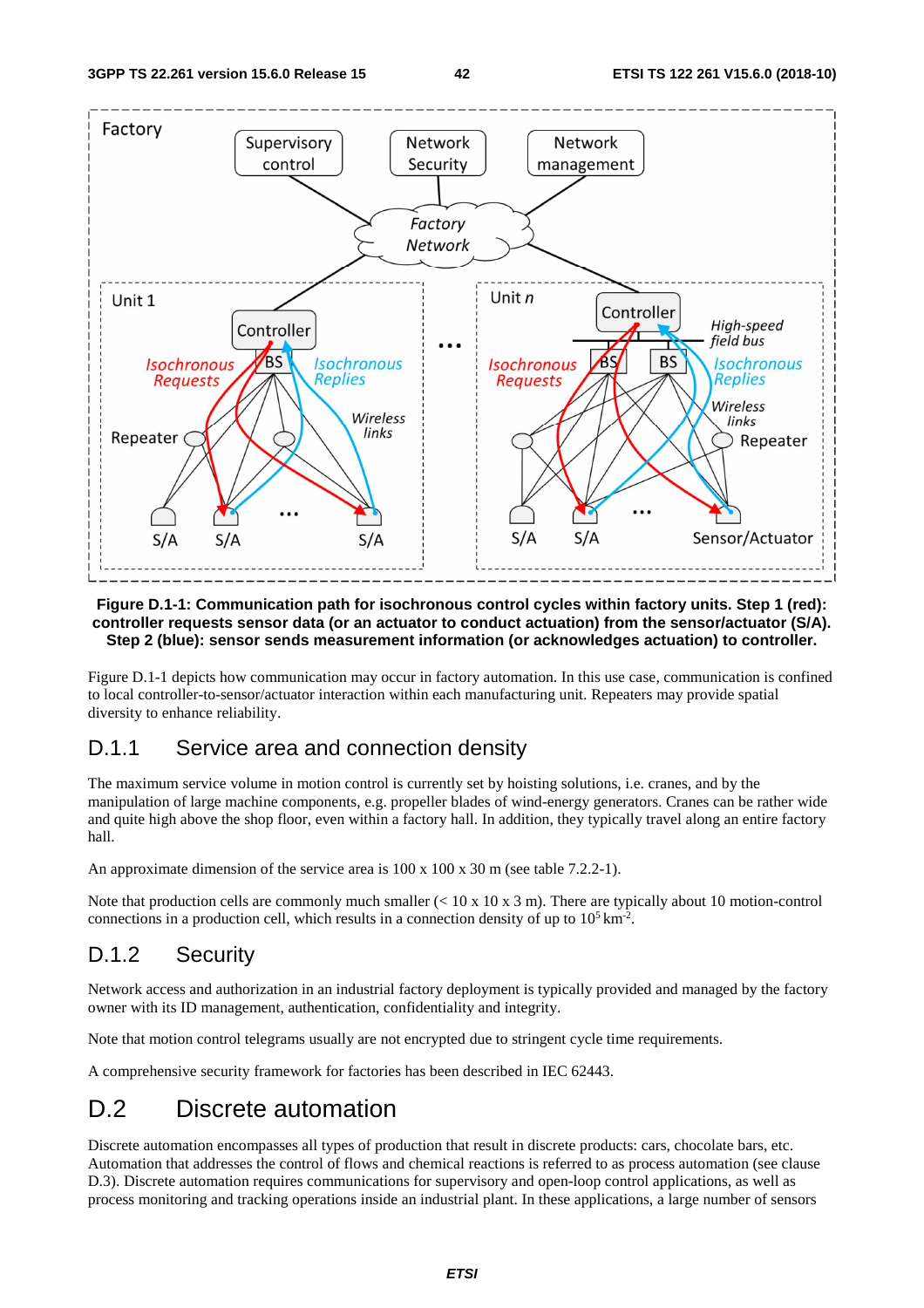**3GPP TS 22.261 version 15.6.0 Release 15 43 ETSI TS 122 261 V15.6.0 (2018-10)**

distributed over the plant forward measurement data to process controllers on a periodic or event-driven base. Traditionally, wireline field bus technologies have been used to interconnect sensors and control equipment. Due to the sizable extension of a plant (up to10  $km<sup>2</sup>$ ), the large number of sensors, rotary joints, and the high deployment complexity of wired infrastructure, wireless solutions have made inroads into industrial process automation.

This use case requires support of a large number of sensor devices per plant as well as high communication service availability (99,99%). Furthermore, power consumption is relevant since some sensor devices are battery-powered with a targeted battery lifetime of several years while providing measurement updates every few seconds. Range also becomes a critical factor due to the low transmit power levels of the sensors, the large size of the plant and the high reliability requirements on transport. End-to-end latency requirements typically range between 10 ms and 1 s. User experienced data rates can be rather low since each transaction typically comprises less than 256 bytes. However, there has been a shift from field busses featuring somewhat modest data rates ( $\sim 2$  Mbps) to those with higher data rates ( $\sim 10$ Mbps) due to the increasing number of distributed applications and also "data-hungry" applications. An example for the latter is the visual control of production processes. For this application, the user experienced data rate is typically around 10 Mbps and the transmitted packets are much larger.

The existing wireless technologies rely on unlicensed bands. Communication is therefore vulnerable to interference caused by other technologies (e.g., WLAN). With the stringent requirements on transport reliability, such interference is detrimental to proper operation.

The use of licensed spectrum could overcome the vulnerability to same-band interference and therefore enable higher reliability. Utilization of licensed spectrum can be confined to those events where high interference bursts in unlicensed bands jeopardizes reliability and end-to-end latency constraints. This allows sharing the licensed spectrum between process automation and conventional mobile services.

Multi-hop topologies can provide range extension and mesh topologies can increase reliability through path redundancy. Clock synchronization will be highly beneficial since it enables more power-efficient sensor operation and mesh forwarding.

The corresponding industrial communication solutions are referred to as fieldbusses. The related standard suite is IEC 61158.

A typical discrete automation application supports downstream and upstream data flows between process controllers and sensors/actuators. The communication consists of individual transactions. The process controller resides in the plant network. This network interconnects via base stations to the wireless (mesh-) network which hosts the sensor/actuator devices. Typically, each transaction uses less than 256 bytes. An example of a controller-initiated transaction service flow is:

- 1. The process controller requests sensor data (or an actuator to conduct actuation). The request is forwarded via the plant network and the wireless network to the sensors/actuators.
- 2. The sensors/actuators process the request and send a replay in upstream direction to the controller. This reply may contain an acknowledgement or a measurement reading.

An example of a sensor/actuator device initiated transaction service flow:

- 1. The sensor sends a measurement reading to the process controller. The request is forwarded via the wireless (mesh) network and the plant network.
- 2. The process controller may send an acknowledgement in opposite direction.

For both controller- and sensor/actuator-initiated service flows, upstream and downstream transactions may occur asynchronously.

Figure D.2-1 depicts how communication may occur in discrete automation. In this use case, communication runs between process controller and sensor/actuator device via the plant network and the wireless (mesh) network. The wireless (mesh) network may also support access for handheld devices for supervisory control or process monitoring purposes.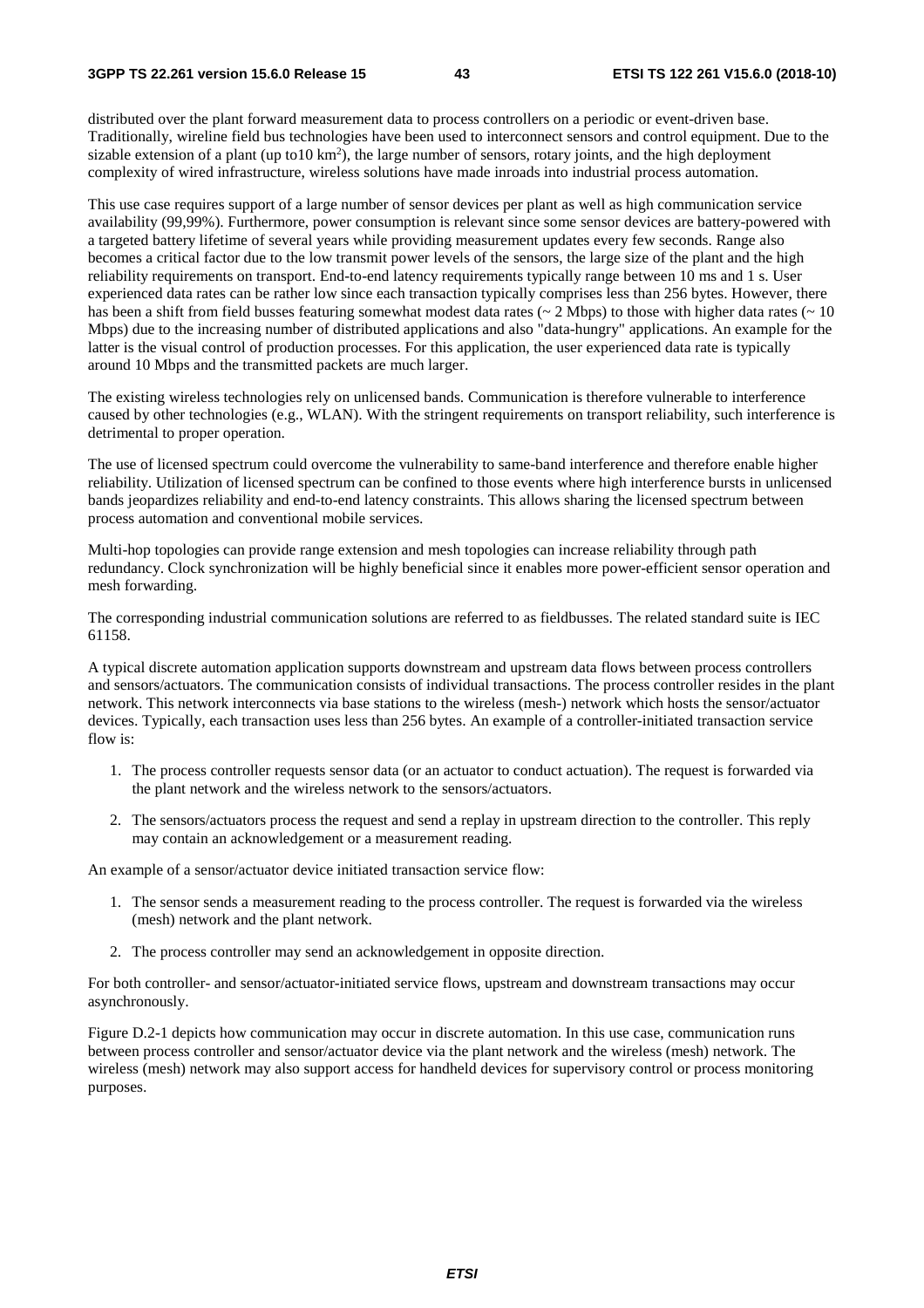

**Figure D.2-1: Communication path for service flows between process controllers and sensor/actuator devices. Left-hand side: Step 1 (red) – the sensor/actuator (S/A) sends measurement report autonomously, Step 2 (blue) controller acknowledges. Right-hand side: Step 1 (red) - controller requests sensor data (or an actuator to conduct actuation), Step 2 (blue): S/A sends measurement information (or acknowledges actuation) to controller.** 

### D.2.1 Service area and connection density

Factory halls can be rather large and even quite high. We set the upper limit at 1000 x 1000 x 30 m. Note that the connection density might vary quite a bit throughout factory halls. It is, for instance much higher along an assembly line than in an overflow buffer. Also, the density usually increases towards the factory floor. Typically, there is at least one connection per 10 m<sup>2</sup>, which results in a connection density of up to  $10^5 \text{ km}^2$ .

### D.2.2 Security

Network access and authorization in an industrial factory deployment is typically provided and managed by the factory owner with its ID management, authentication, confidentiality and integrity.

A comprehensive security framework for factories has been described in IEC 62443.

## D.3 Process automation

Process automation has much in common with discrete automation (see Annex D.2). Instead of discrete products (cars, chocolate bars, etc.), process automation addresses the production of bulk products such as petrol and reactive gases. In contrast to discrete automation, motion control is of limited or no importance. Typical end-to-end latencies are 50 ms. User experienced data rates, communication service availability, and connection density vary noticeably between applications. Below we describe one emerging use case (remote control via mobile computational units, see Annex D.3.1) and a contemporary use case (monitoring, see Annex D.3.2).

Note that discrete automation fieldbusses (see Annex D.2) are also used in process automation.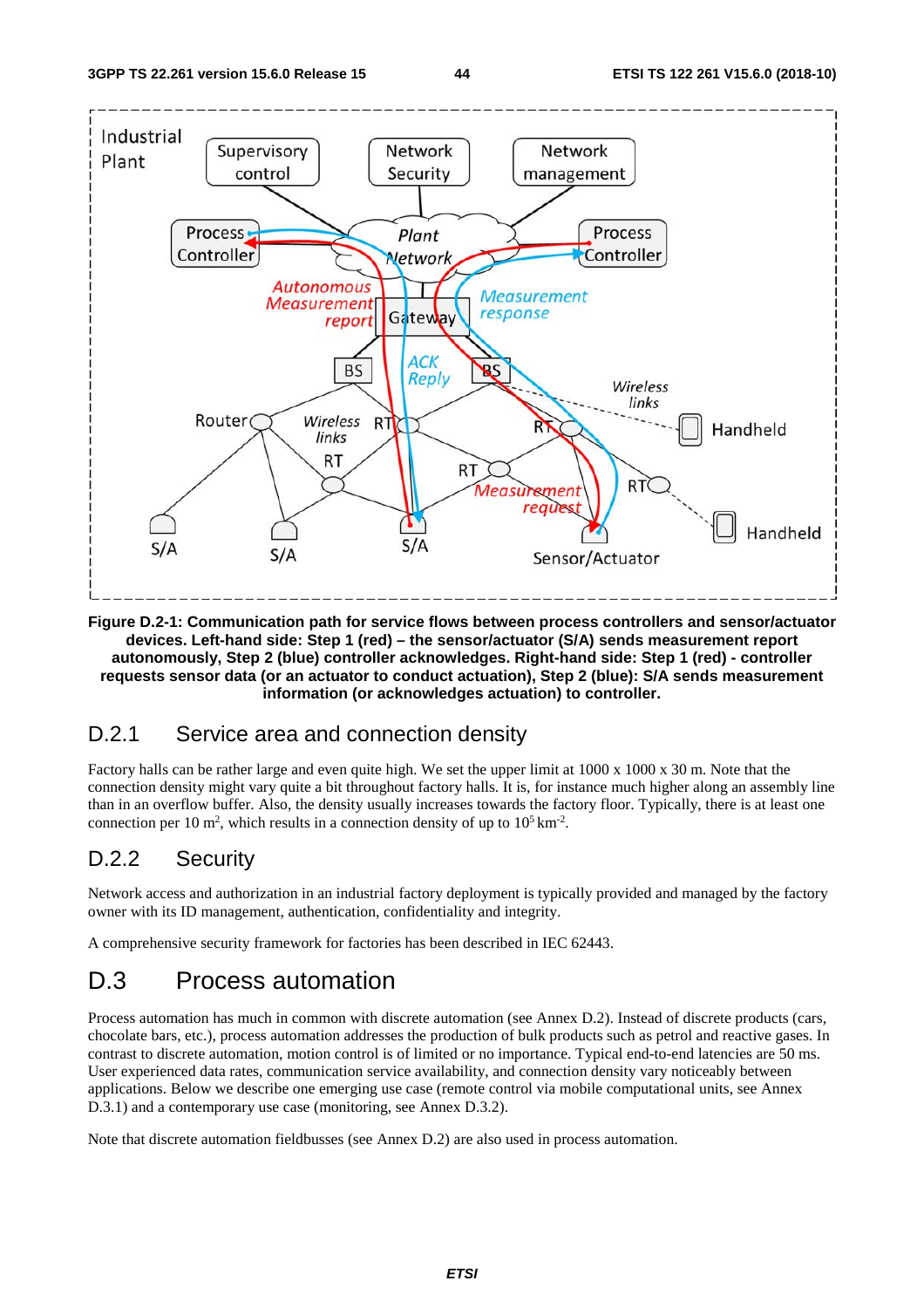### D.3.1 Remote control

Some of the interactions within a plant are conducted by automated control applications similar to those described in Annex D.2. Here too, sensor output is requested in a cyclic fashion, and actuator commands are sent via the communication network between a controller and the actuator. Furthermore, there is an emerging need for the control of the plant from personnel on location. Typically, monitoring and managing of distributed control systems takes place in a dedicated control room.

Staff deployment to the plant itself occurs, for instance, during construction and commissioning of a plant and in the start-up phase of the processes. In this scenario, the locally deployed staff taps into the same real-time data as provided to the control room. These remote applications require high data rates (~ 100 Mps) since the staff on location needs to view inaccessible locations with high definition (e.g. emergency valves) and since their colleagues in the control room benefit from high-definition footage from body cameras (HD or even 4K).

For both kinds of applications, a very high communication service availability is needed (99,9999%). Typically, only a few control loops are fully automated and only handful of control personnel is deployed on location, so that the connection density is rather modest  $({\sim 1000 \text{ km}^{-2}})$ .

#### D.3.2 Monitoring

The monitoring of states, e.g. the level of the liquid of process reactors, is a paramount task. Due to the ever changing states, measurement data is either pulled or pushed from the sensors in a cyclic manner. Some sensors are more conveniently accessed via wireless links, and monitoring via handheld terminals of these sensors during, e.g., maintenance is also on the rise. This kind of application entails rather modest user experienced data rates  $($   $\sim$  1 Mps), and since this kind of data is "only" indicator for, e.g., what process should be stopped in order to avoid an overflow, and not for automated control loops, the requirement on communication service availability is comparably low (99,9%). Note that emergency valves and such typically are operated locally and do not rely on communication networks. However, many sensors are deployed in chemical plants etc., so that connection density can readily reach 10 000 km<sup>-2</sup>.

### D.3.3 Service area

While, for instance, chemical plants and refineries readily can span over several square kilometres, the dedicated control rooms are typically only responsible for a subset of that area. Such subsets are often referred to as plant, and their typical size is 300 x 300 x 50 m.

### D.4 Electricity distribution

#### D.4.1 Medium voltage

An energy-automation domain that hitherto has only seen very little application of mobile-network technology is the backhaul network, i.e. the part of the distribution grid between primary substations (high voltage  $\rightarrow$  medium voltage) and secondary substations (medium voltage  $\rightarrow$  low voltage). In figure D.4.1-1 we depict a medium-voltage ring together with energy-automation use cases that either are already deployed or are anticipated within the near future.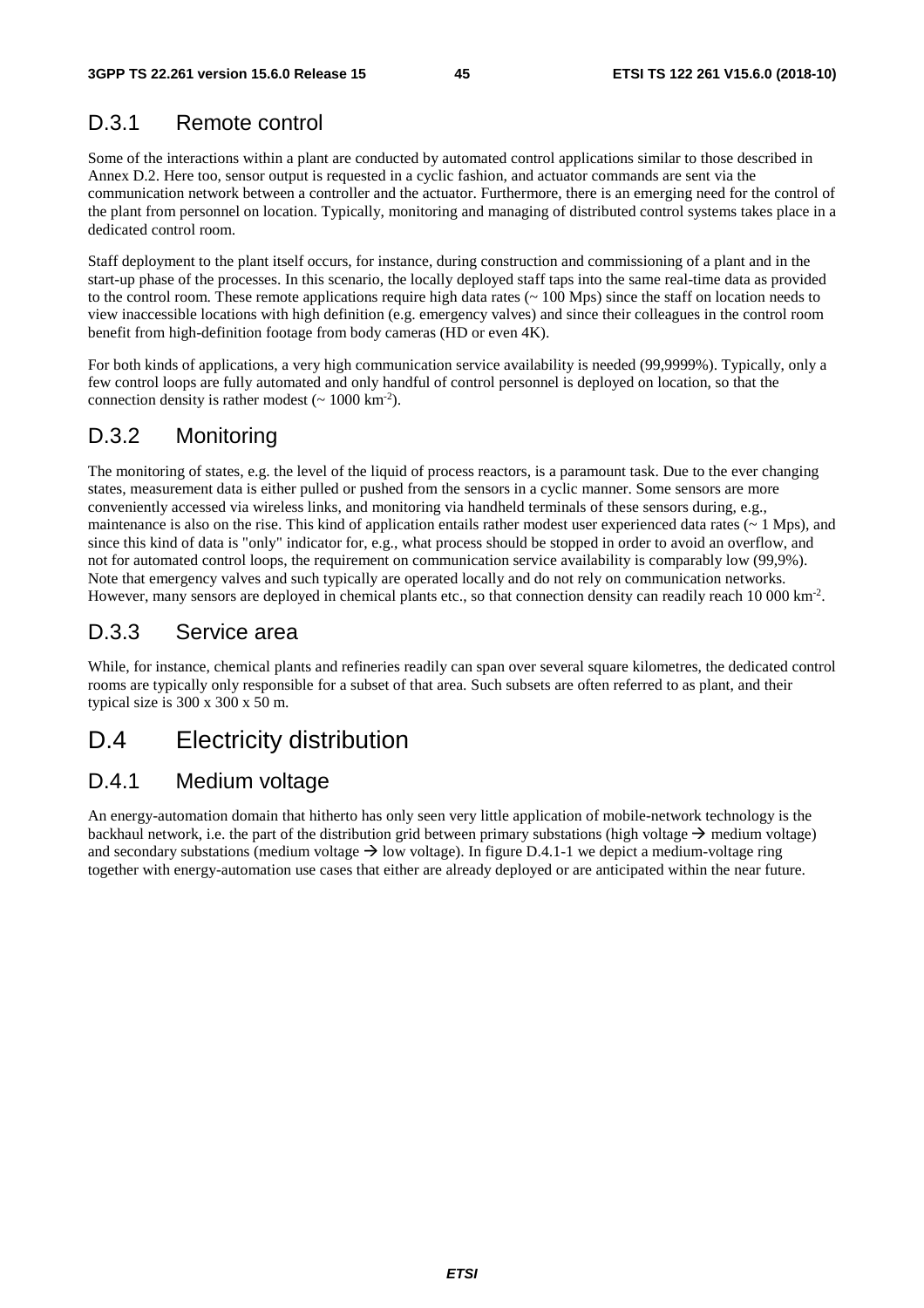

#### **Figure D.4.1-1: Functional, topological sketch of a medium-voltage ring. AMI: advanced metering infrastructure; CB: circuit breaker; DMS: distribution management system; FISR: fault isolation and system restoration; HEM: home energy manager; PQ: power quality; RMU: ring main unit.**

The primary substation and the secondary substations are supervised and controlled by a distribution-management system (DMS). If energy-automation devices in the medium-voltage power line ring need to communicate with each other and /or the DMS, a wireless backhaul network needs to be present (orange "cloud" in Figure D.4.1-1).

A majority of applications in electricity distribution adhere to the communication standard IEC 60870-5-104, however, its modern "cousin", IEC 61850, experiences rapidly increasing popularity. The communication requirements for IEC 61850 applications can be found in EC 61850-90-4. Communication in wide-area networks is described in IEC 61850- 90-12.

Usually, power line ring structures have to be open in order to avoid a power-imbalance in the ring (green dot in the Figure). Examples for energy-automation that already is implemented in medium-voltage grids (albeit in low numbers) are power-quality measurements and the measurement of secondary-substation parameters (temperature, power load, etc.) [13]. Other use cases are demand response and the control of distributed, renewable energy resources (e.g., photovoltaics).

A use case that could also be realised in the future is fault isolation and system restoration (FISR). FISR automates the management of faults in the distribution grid. It supports the localization of the fault, the isolation of the fault, and the restoration of the energy delivery. For this kind of automation the pertinent sensors and actuators broadcast telegrams about their states (e.g. "emergency closer idle") and about actions (e.g. "activating closer") into the backhaul network. This information is used by the ring main units (RMUs) as input for their decision algorithms. We illustrate this use of automation telegrams for an automated FISR event in figure D.4.1-1. Let us assume the distribution lines are cut at the location indicated by the bolt of lightning in the Figure. In that case, the RMUs between the bolt and the green load switch (open) will be without power. The RMUs next to the "bolt" automatically open their load switches after having sensed the loss of electric connectivity between them. They both broadcast these actions into the backhaul network. Typically these telegrams are repeated many times while the time between adjacent telegrams increases exponentially. This communication patterns leads to sudden, distributed surges in the consumed communication bandwidth. After the RMUs next to the "bolt" have open their switch, the RMU that so far has kept the power line ring open (green dot in figure D.4.1-1) close the load switch. This event too is broadcasted into the backhaul network. The typical maximum end-to-end latency for this kind of broadcast is 25 ms with a peak experienced data rate of 10 Mbps. Note that the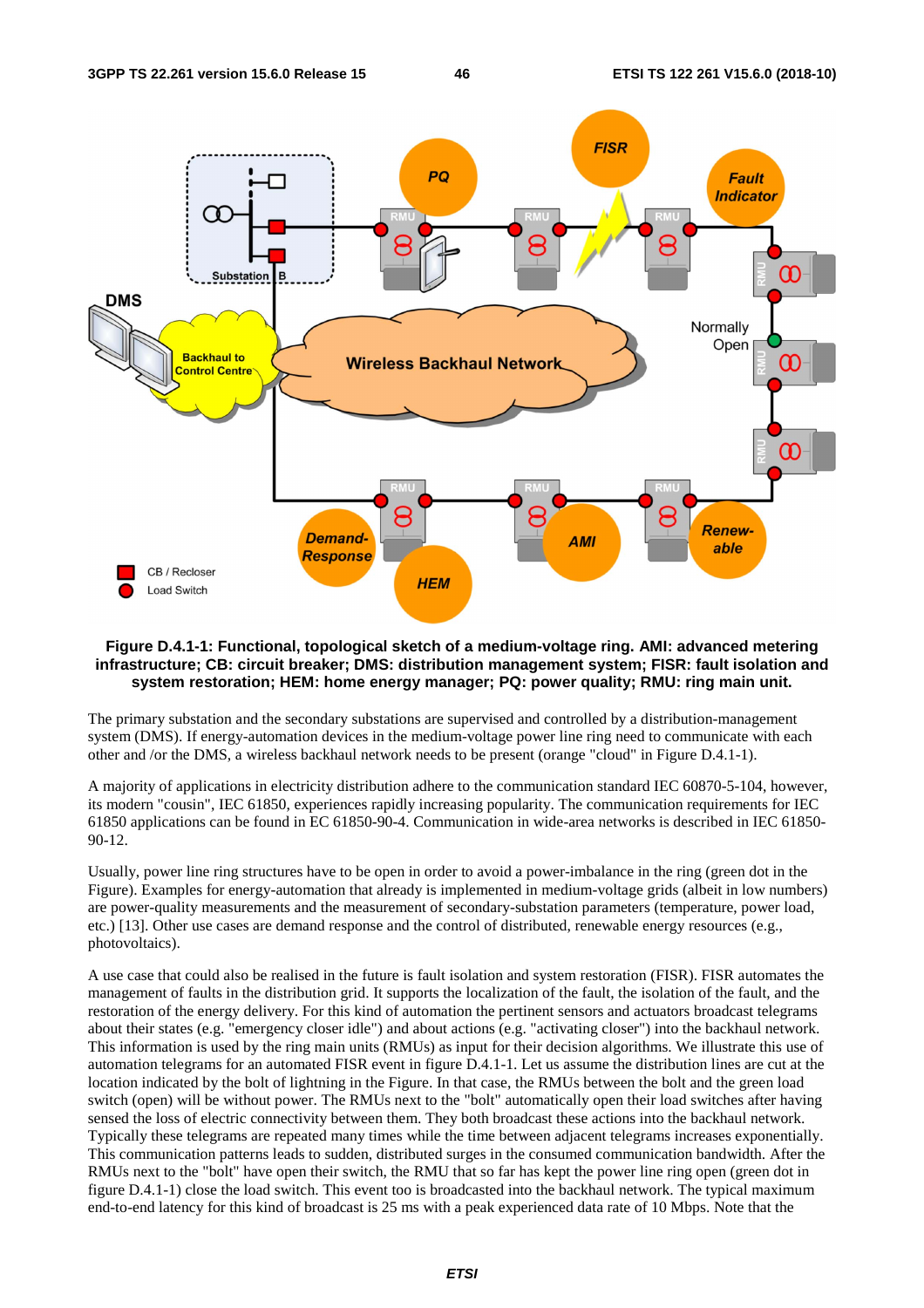distribution system typically subscribes to telegrams from all RMUs in order to keep abreast with the happenings in the distribution grid.

Automatic fault handling in the distribution grid shortens outage time and offloads the operators in the distribution control centre for more complicated situations. Therefore automated FISR may help to improve performance indexes like System Average Interruption Duration Index and System Average Interruption Frequency Index.

Automation telegrams are typically distributed via domain multicast. As explained above, the related communication pattern can be "bursty", i.e. only few automation telegrams are sent when the distribution network operates nominally  $(\sim$ 1 kbps), but, for instance, a disruption in the power line triggers a short-lived avalanche of telegrams from related applications in the ring ( $\geq 1$  Mbps).

#### D.4.1.1 Service area and connection density

Service coverage is only required along the medium-voltage line. In Europe, the line often forms a loop (see figure D.4.1-1), while deployments in other countries, e.g. the USA, tend to extend linearly over distances up to  $\sim$  100 km. The vertical dimension of the poles in a medium voltages line is typically less than 40 m. Especially in urban areas, the number of ring main units can be rather large ( $> 10 \text{ km}^{-2}$ ), and the number of connections to each ring main unit is expected to increase swiftly once economical, suitable wireless connectivity becomes available. We predict connection densities of up to 1.000 km-2.

#### D.4.1.2 Security

Due to its central role in virtually every country on earth, electricity distribution is heavily regulated. Security assessment for, e.g., deployments in North America, need to adhere to the NERC CIP suite [14]. Technical implementations are described in standard suites such as IEC 62351.

### D.4.2 Energy distribution – high voltage

In order to avoid region- or even nation-wide power outages, wide-area power system protection is on the rise. "When a major power system disturbance occurs, protection and control actions are required to stop the power system degradation, restore the system to a normal state and minimize the impact of the disturbance. The present control actions are not designed for a fast-developing disturbance and may be too slow. Local protection systems are not able to consider the overall system, which may be affected by the disturbance. Wide area disturbance protection is a concept of using system-wide information and sending selected local information to a remote location to counteract propagation of the major disturbances in the power system." [15]. Protection actions include, "among others, changes in demand (e.g. load shedding), changes in generation or system configuration to maintain system stability or integrity and specific actions to maintain or restore acceptable voltage levels." [16]. One specific application is phasor measurement for the stabilisation of the alternating-current phase in a transport network. For this, the voltage phase is measured locally and sent to a remote control centre. There, this information is processed and automated actions are triggered. One can be the submission of telegrams to power plants, instructing them to either accelerate or deaccelerate their power generators in order to keep the voltage phase in the transport network stable. A comprehensive overview of this topic can be found elsewhere in the literature [17].

This kind of automation requires very low end-to-end latencies (5 ms) [16] and—due to its critical importance for the operation of society―a very high communication service availability (99,9999%).

#### D.4.2.1 Service area and connection density

As is the case for medium-voltage distribution networks (see Annex D.4.1), connectivity in high-voltage automation has to be provided mainly along the power line. The distances to be covered can be substantial (hundreds of kilometres in rural settings), while shorter links are prevalent in metropolitan areas. The number of connections in wide-area power system protection is rather low; but—due to the sliver-shaped service area—the connection density can be rather high  $(1000 \text{ km}^{-2})$ .

#### D.4.2.2 Security

Due to its central role in virtually every country on earth, electricity distribution is heavily regulated. Security assessment for, e.g., deployments in North America, need to adhere to the NERC CIP suite [14]. Technical implementations are described in standard suites such as IEC 62351.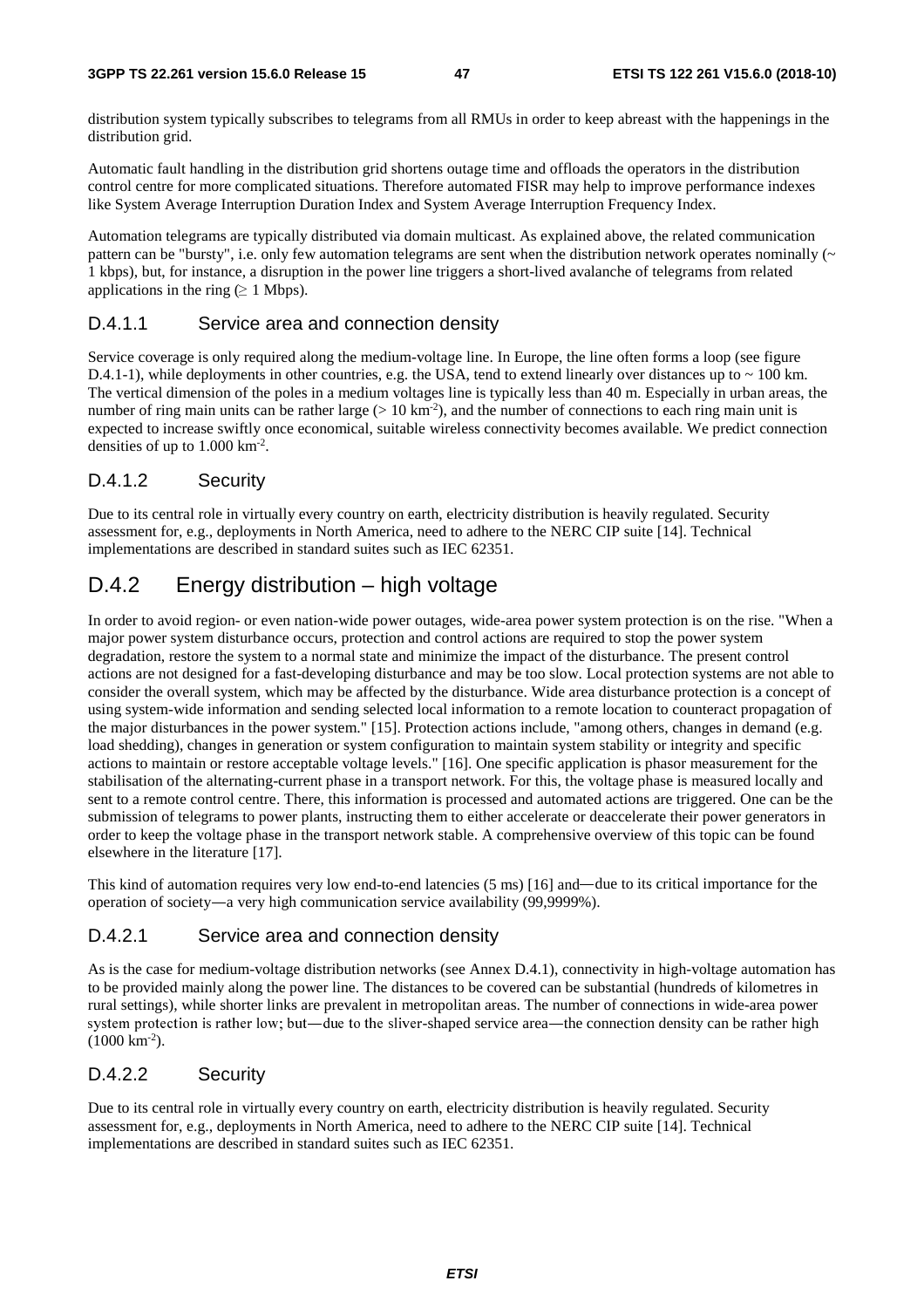## D.5 Intelligent transport systems – infrastructure backhaul

Intelligent Transport Systems (ITS) embrace a wide variety of communications-related applications that are intended to increase travel safety, minimize environmental impact, improve traffic management, and maximize the benefits of transportation to both commercial users and the general public. Over recent years, the emphasis in intelligent vehicle research has turned to co-operative systems in which the traffic participants (vehicles, bicycles, pedestrians, etc.) communicate with each other and/or with the infrastructure.

Cooperative ITS is the term used to describe technology that allows vehicles to become connected to each other, and to the infrastructure and other parts of the transport network. In addition to what drivers can immediately see around them, and what vehicle sensors can detect, all parts of the transport system will increasingly be able to share information to improve decision making. Thus, this technology can improve road safety through avoiding collisions, but also assist in reducing congestion and improving traffic flows, and reduce environmental impacts. Once the basic technology is in place as a platform, an array of applications can be developed.

Cooperative ITS can greatly increase the quality and reliability of information available about vehicles, their location and the road environment. In the future, cars will know the location of road works and the switching phases of traffic lights ahead, and they will be able to react accordingly. This will make for safer and more convenient travel and faster arrival at the destination. On-board driver assistance, coupled with two-way communication between vehicles and between cars and road infrastructure, can help drivers to better control their vehicle and hence have positive effects in terms of safety and traffic efficiency. An important role in this plays the so-called road-side units (RSUs). Vehicles can also function as sensors reporting weather and road conditions including incidents. In this way cars can be used as information sources for high-quality information services.

RSUs are connected to the traffic control centre for management and control purposes. They broadcast e.g. traffic light information (RSU  $\rightarrow$  vehicle) and traffic information from the traffic-control centre (TCC) via the RSU to the vehicles (TCC  $\rightarrow$  RSU  $\rightarrow$  vehicle); and collect vehicle probe data for the traffic control centre (vehicle  $\rightarrow$  RSU  $\rightarrow$  TCC). For reliable distribution of data, low-latency and high-capacity connections between RSUs (e.g. traffic lights, traffic signs, etc.) and the TCC is required. This type of application comes with rather tight end-to-end latency requirements for the communication service between RSU and TCC (10 ms) since relayed data needs to be processed in the TCC and, if needed, the results need to be forwarded to neighbouring RSUs. Also, the availability of the communication service has to be very high (99,9999%) in order to compete with existing wired technology and in order to justify the costly deployment and maintenance of RSUs. Furthermore, due to considerably large aggregation areas (see Annex D.5.1), considerable amounts of data need to be backhauled to the TCC (up to 10 Mbps per RSU).

### D.5.1 Service area and connection density

It is relatively hard to provide estimates for the service area dimension. One reason is that it depends on the placement of the base station relative to the RSUs. Also, the RSUs can, in principle, act as relay nodes for each other. The service area dimension stated in table 7.2.2-1 indicates the size of the typical data collection area of an RSU (2 km along a road), from which the minimum spacing of RSUs can be inferred. The connection density can be quite high in case data is relayed between RSUs, i.e. along the road (1000 km-2).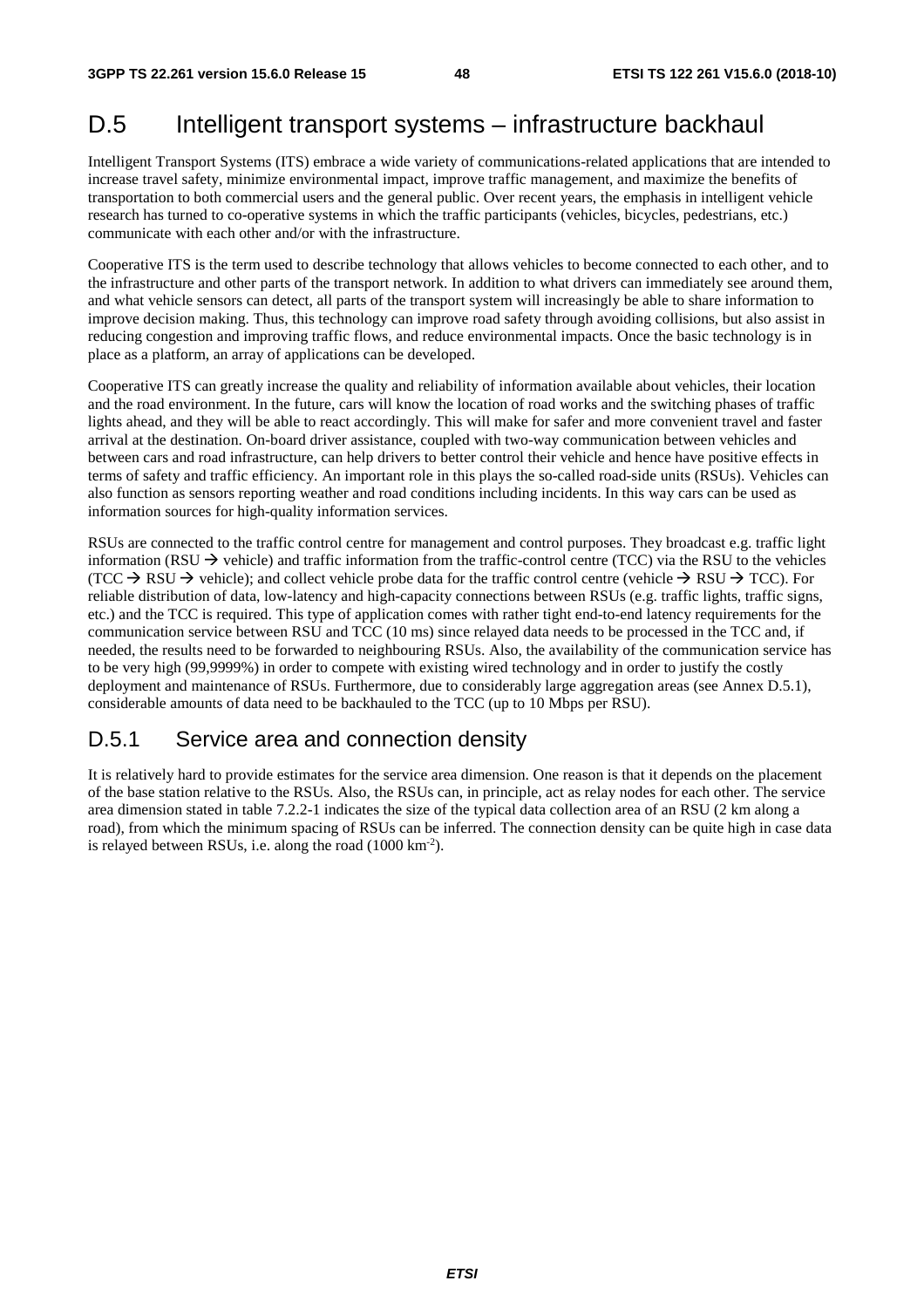## Annex E (informative): Higher-accuracy positioning use cases E.1 Mobile objects on factory floor

If a factory floor contains mobile objects such as forklifts or parts to be assembled moving along on suspension tracks, it is important to know their position in order to avoid collisions. The position needs to be acquired quickly within 500 ms, it might be longer for slow-moving objects. In any case, the position accuracy is very high (0,5 m). Furthermore, the higher-accuracy network positioning service requires a high availability (99,99%) but can survive with a missed measurement (survival time of 1 s).

The factory floor unit to be served is usually up to 500 x 500 x 30 m. It can be assumed that there are only few fastmoving objects (e.g. forklifts) but many slow-moving objects (parts to be assembled on suspension tracks) on the factory floor.

Often, the position is transmitted to neighbouring (mobile) objects and a control and monitoring centre.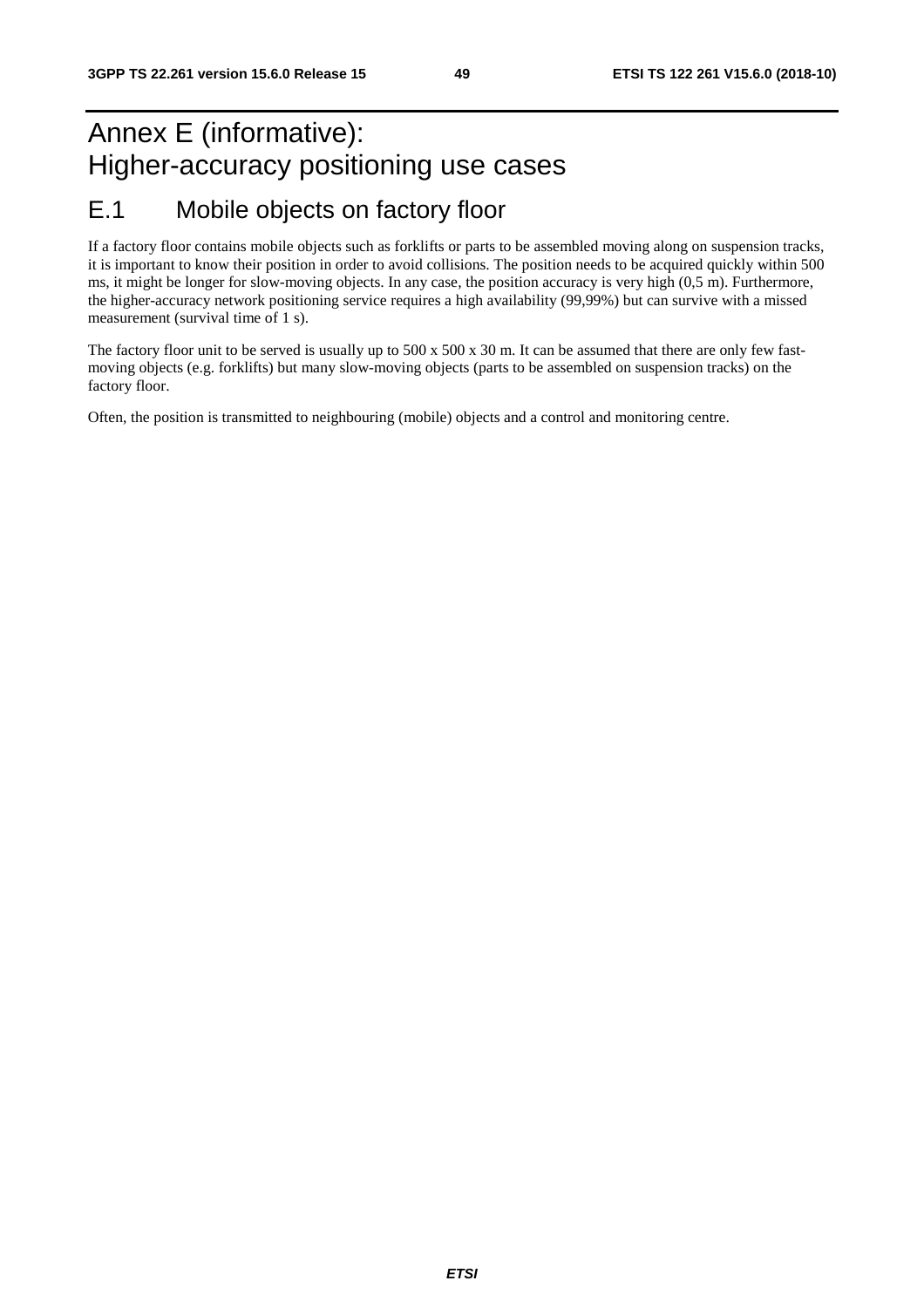## Annex F (informative): Change history

| <b>Change history</b> |                |             |           |     |                |                                                                                                                                                                                                                                                                                                                                                                                                                                                                                                                                                                                                                                                                           |                       |  |
|-----------------------|----------------|-------------|-----------|-----|----------------|---------------------------------------------------------------------------------------------------------------------------------------------------------------------------------------------------------------------------------------------------------------------------------------------------------------------------------------------------------------------------------------------------------------------------------------------------------------------------------------------------------------------------------------------------------------------------------------------------------------------------------------------------------------------------|-----------------------|--|
| Date                  | <b>Meeting</b> | <b>TDoc</b> | <b>CR</b> | Rev | <b>Cat</b>     | Subject/Comment                                                                                                                                                                                                                                                                                                                                                                                                                                                                                                                                                                                                                                                           | <b>New</b><br>version |  |
| 2016-12               | SA#75          | SP-170156   |           |     |                | Skeleton                                                                                                                                                                                                                                                                                                                                                                                                                                                                                                                                                                                                                                                                  | 0.1.0                 |  |
| 2017-03               | SA#75          | SP-170156   |           |     | $\blacksquare$ | Agreements in SA1#75: S1-162342, S1-162305, S1-162480, S1-<br>162345, S1-162481, S1-162471, S1-162313, S1-162347, S1-<br>162486, S1-162349, S1-162546, S1-162322, S1-162323, S1-<br>162450, S1-162547, S1-162548, S1-162549, S1-162492, S1-<br>162550, S1-162520, S1-162485, S1-162517, S1-162551, S1-<br>162505. And rapporteur's clean-up.                                                                                                                                                                                                                                                                                                                              | 0.1.1                 |  |
|                       |                |             |           |     |                | Agreements in SA1#76: S1-163412, S1-163445, S1-163446, S1-<br>163256, S1-163070, S1-163415, S1-163258, S1-163293, S1-<br>163260, S1-163416, S1-163296, S1-163264, S1-163265, S1-<br>163266, S1-163267, S1-163268, S1-163297, S1-163298, S1-<br>163417, S1-163418, S1-163299, S1-163274, S1-163275, S1-<br>163277, S1-163278, S1-163280, S1-163448, S1-163421, S1-<br>163029, S1-163112, S1-163285, S1-163286, S1-163287, S1-<br>163422, S1-163289, S1-163382, S1-163132, and rapporteur's clean-<br>up.                                                                                                                                                                   | 0.2.0                 |  |
| 2017-03               | SA#75          | SP-170156   |           |     | $\blacksquare$ | MCC Clean-up for presentation to SA for information                                                                                                                                                                                                                                                                                                                                                                                                                                                                                                                                                                                                                       | 1.0.0                 |  |
| 2017-03               | SA#75          | SP-170156   |           |     |                | Agreements in SA1#76bis: S1-170198, S1-170199, S1-170335, S1-<br>170201, S1-170008, S1-170207, S1-170106, S1-170338, S1-<br>170092, S1-170339, S1-170212, S1-170340, S1-170341, S1-<br>170014, S1-170217, S1-170218, S1-170219, S1-170131, S1-<br>170342, S1-170314, S1-170224, S1-170206, S1-170090, S1-<br>170225, S1-170226, S1-170343, S1-170228, S1-170229, S1-<br>170230, S1-170232, S1-170122, S1-170042, S1-170234, S1-<br>170345, S1-170364, S1-170236, S1-170347, S1-170220, S1-<br>170239, S1-170243, S1-170209, S1-170365, S1-170245, S1-<br>170048, and rapporteur's clean-up.                                                                               | 1.1.0                 |  |
| 2017-02               | SA1#77         |             |           |     |                | Agreements in SA1#77: S1-171400, S1-171401, S1-171430, S1-<br>171141, S1-171252, S1-171253, S1-171256, S1-171257, S1-<br>171258, S1-171143, S1-171259, S1-171431, S1-171149, S1-<br>171261, S1-171144, S1-171263, S1-171297, S1-171290, S1-<br>171266, S1-171154, S1-171267, S1-171268, S1-171269, S1-<br>171073, S1-171291, S1-171150, S1-171272, S1-171151, S1-<br>171152, S1-171273, S1-171188, S1-171153, S1-171155, S1-<br>171283, S1-171274, S1-171277, S1-171278, S1-171393, S1-<br>171399, S1-171156, S1-171060, S1-171069, S1-171180, S1-<br>171284, S1-171285, S1-171140, S1-171286, S1-171288, S1-<br>171398, S1-171292, S1-171435, and rapporteur's clean-up. | 1.2.0                 |  |
| 2017-03               | SA#75          | SP-170156   |           |     | $\blacksquare$ | Presentation for approval                                                                                                                                                                                                                                                                                                                                                                                                                                                                                                                                                                                                                                                 | 2.0.0                 |  |
| 2017-03               | SA#75          |             |           |     |                | Raised to v.15.0.0 following SA's approval                                                                                                                                                                                                                                                                                                                                                                                                                                                                                                                                                                                                                                | 15.0.0                |  |

| <b>Change history</b> |                     |                     |             |           |                |                 |     |                                                                                        |        |            |               |
|-----------------------|---------------------|---------------------|-------------|-----------|----------------|-----------------|-----|----------------------------------------------------------------------------------------|--------|------------|---------------|
| <b>TSG SA#</b>        | <b>SA Doc.</b>      | SA <sub>1</sub> Doc | <b>Spec</b> | <b>CR</b> | <b>Rev Rel</b> |                 | Cat | <b>Subject/Comment</b>                                                                 | Old    | <b>New</b> | WI            |
| <b>SP-76</b>          | SP-170443           | S1-172288           | 22.261      | 0017      | 3              | <b>Rel-15</b>   | B   | Addition of requirement on<br>charging for the tenant of the<br>slice                  | 15.0.0 | 15.1.0     | <b>SMARTE</b> |
| <b>SP-76</b>          | SP-170443           | S1-172286           | 22.261      | 0016      | 3              | <b>Rel-15</b>   | B   | Addition of requirement on<br>maintaining user experience<br>when UE performs handover | 15.0.0 | 15.1.0     | <b>SMARTE</b> |
| <b>SP-76</b>          | SP-170443 S1-172270 |                     | 22.261      | 0022      | 2              | $Rel-15$ $F$    |     | Alignment of network slicing<br>requirements                                           | 15.0.0 | 15.1.0     | <b>SMARTE</b> |
| <b>SP-76</b>          | SP-170443           | S1-172283           | 22.261      | 0011      | 3              | $Rel-15$ $F$    |     | Clarification on removal of<br>network function                                        | 15.0.0 | 15.1.0     | <b>SMARTE</b> |
| <b>SP-76</b>          | SP-170443 S1-172279 |                     | 22.261      | 0021      | 3              | <b>Rel-15 F</b> |     | Clarifications on network slicing                                                      | 15.0.0 | 15.1.0     | <b>SMARTE</b> |
| <b>SP-76</b>          | SP-170443           | S1-172257           | 22.261      | 0020      |                | <b>Rel-15 F</b> |     | Clean-up of requirements on<br>network slice scaling                                   | 15.0.0 | 15.1.0     | <b>SMARTE</b> |
| <b>SP-76</b>          | SP-170443 S1-172262 |                     | 22.261      | 0025      |                | <b>Rel-15</b>   | F   | Correction on '8 securtiy'                                                             | 15.0.0 | 15.1.0     | <b>SMARTE</b> |
| <b>SP-76</b>          | SP-170443           | S1-172012           | 22.261      | 0001      |                | $Rel-15$ F      |     | CR to 22.261 Correction of the<br>references for eV2X TS                               | 15.0.0 | 15.1.0     | <b>SMARTE</b> |
| <b>SP-76</b>          | SP-170443           | S1-172285           | 22.261      | 0015      | 4              | <b>Rel-15 F</b> |     | <b>Efficient User Plane</b>                                                            | 15.0.0 | 15.1.0     | <b>SMARTE</b> |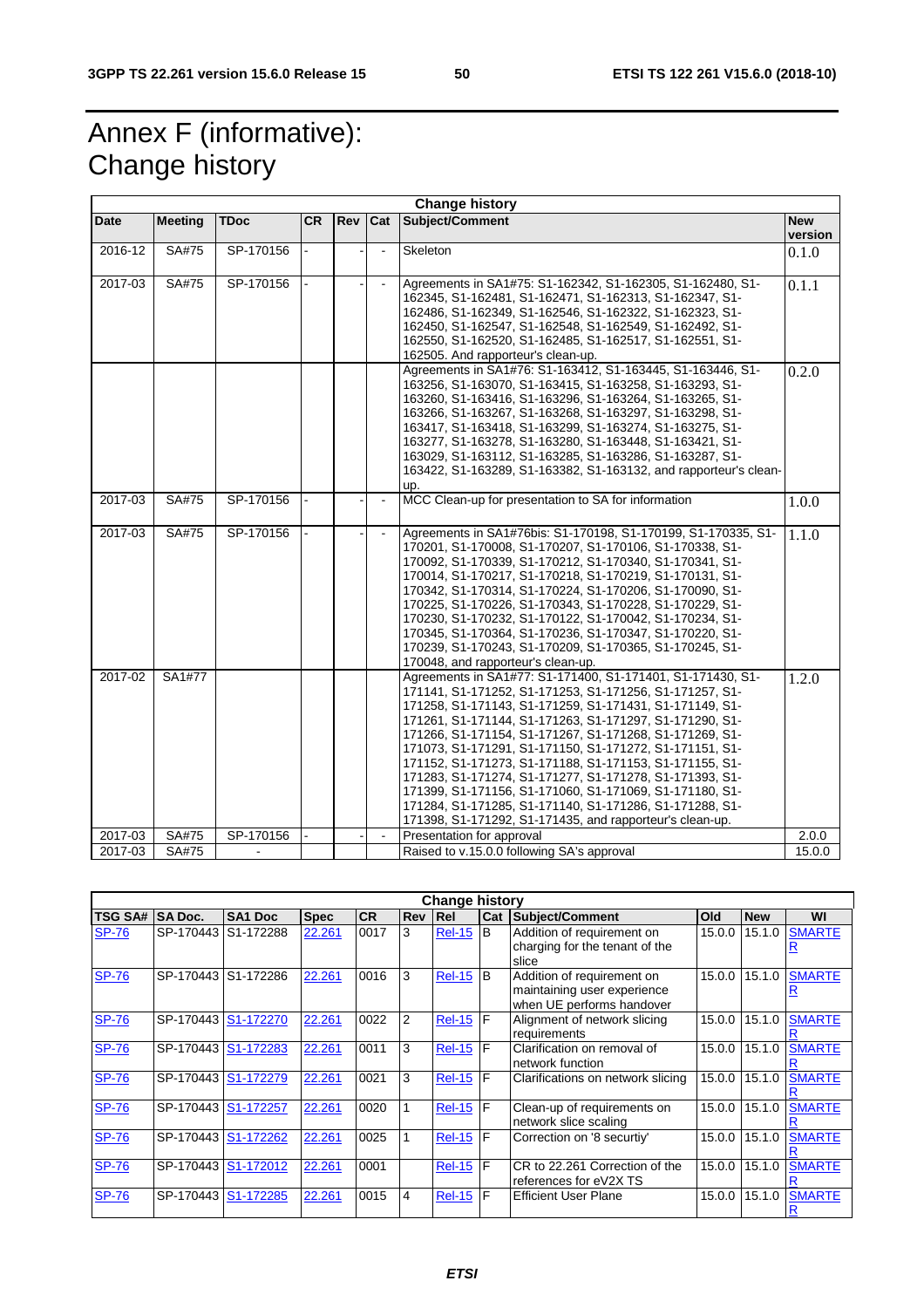| <b>SP-76</b> |                     | SP-170443 S1-172280    | 22.261 | 0012 | 3              | <b>Rel-15</b>       | $\mathsf{C}$          | Exposure of QoE capability                                                                                                                | 15.0.0        | 15.1.0        | <b>SMARTE</b>                |
|--------------|---------------------|------------------------|--------|------|----------------|---------------------|-----------------------|-------------------------------------------------------------------------------------------------------------------------------------------|---------------|---------------|------------------------------|
| <b>SP-76</b> | SP-170443           | S1-172256              | 22.261 | 0023 | 1              | <b>Rel-15</b>       | С                     | Maintaining a session whose<br>priority changes in real time                                                                              | 15.0.0        | 15.1.0        | <b>SMARTE</b>                |
| <b>SP-76</b> | SP-170443           | S <sub>1</sub> -172261 | 22.261 | 0027 | $\mathbf{1}$   | <b>Rel-15</b>       | B                     | parallel transfer of multiple<br>multicast/broadcast user<br>services to a UE                                                             | 15.0.0        | 15.1.0        | <b>SMARTE</b><br>R           |
| <b>SP-76</b> |                     | SP-170443 S1-172277    | 22.261 | 0002 | 3              | <b>Rel-15</b>       | F                     | Replacement of 5G-RAN with<br>NG-RAN                                                                                                      | 15.0.0        | 15.1.0        | <b>SMARTE</b>                |
| <b>SP-76</b> | SP-170443           | S1-172278              | 22.261 | 0006 | 2              | <b>Rel-15</b>       | F                     | Update service continuity<br>definition                                                                                                   | 15.0.0        | 15.1.0        | <b>SMARTE</b>                |
| <b>SP-76</b> | SP-170443           | S1-172404              | 22.261 | 0007 | 4              | <b>Rel-15</b>       | С                     | Updates to network slice<br>assignment in TS 22.261                                                                                       | 15.0.0        | 15.1.0        | <b>SMARTE</b>                |
| <b>SP-76</b> |                     | SP-170443 S1-172287    | 22.261 | 0031 | $\mathbf{1}$   | $Rel-15$            | F                     | Complete UE requirements on<br>secure platform aspects                                                                                    | 15.0.0 15.1.0 |               | <b>SMARTE</b><br>R           |
| <b>SP-77</b> |                     | SP-170692 S1-173472    | 22.261 | 0034 | $\mathbf{1}$   | $Rel-15$            | D                     | Critical communication cleanup                                                                                                            | 15.1.0        | 15.2.0        | <b>SMARTE</b><br>R           |
| <b>SP-77</b> |                     | SP-170692 S1-173458    | 22.261 | 0035 | 1              | <b>Rel-15</b>       | F                     | Correction on security<br>requirement for relayed data<br>protection                                                                      | 15.1.0 15.2.0 |               | <b>SMARTE</b><br>R           |
| <b>SP-77</b> | SP-170692 S1-173460 |                        | 22.261 | 0036 | 1              | $\overline{Rel-15}$ | F                     | Correction on regulatory<br>requirement for all access<br>technologies                                                                    | 15.1.0        | 15.2.0        | <b>SMARTE</b><br>R           |
| <b>SP-77</b> |                     | SP-170692 S1-173462    | 22.261 | 0037 | $\mathbf{1}$   | <b>Rel-15</b>       | F                     | Update eV2X TS number                                                                                                                     | 15.1.0        | 15.2.0        | SMARTE<br>R                  |
| $SP-77$      |                     | SP-170692 S1-173548    | 22.261 | 0040 | 5              | $Rel-15$            | C                     | Clarification on access control<br>requirement                                                                                            | 15.1.0        | 15.2.0        | <b>SMARTE</b>                |
| $SP-77$      |                     | SP-170692 S1-173545    | 22.261 | 0050 |                | $Rel-15$            | A                     | Critical communication cleanup                                                                                                            | 15.1.0        | 15.2.0        | <b>SMARTE</b><br>R           |
| $SP-78$      |                     | SP-170987 S1-174619    | 22.261 | 0062 | 6              | $Rel-15$            | $\overline{\text{c}}$ | Clarification of unified access<br>control requirements                                                                                   | 15.2.0        | 15.3.0        | <b>SMARTE</b><br>R           |
| SP-79        | SP-180129           | S1-180597              | 22.261 | 0078 | $\overline{2}$ | <b>Rel-15</b>       | $\overline{F}$        | Clarification of 5GC<br>requirements                                                                                                      | 15.3.0        | 15.4.0        | <b>SMARTE</b>                |
| $SP-79$      |                     | SP-180129 S1-180625    | 22.261 | 0070 | $\overline{4}$ | <b>Rel-15</b>       | F                     | Release 15 alignment on the<br><b>KPIs for URLLC</b>                                                                                      | 15.3.0 15.4.0 |               | <b>TEI15</b>                 |
| $SP-79$      |                     | SP-180130 S1-180495    | 22.261 | 0076 | 1              | <b>Rel-15</b>       | F                     | Alignment of normative and<br>descriptive clauses for Unified<br>Access Control regarding<br>operator defined Access<br><b>Identities</b> | 15.3.0 15.4.0 |               | <b>SMARTE</b><br>$\mathbf R$ |
| $SP-79$      |                     | SP-180130 S1-180526    | 22.261 | 0087 |                | <b>Rel-15</b>       | $\mathsf F$           | Clarification of access Identity in<br>unified access control                                                                             | 15.3.0        | 15.4.0        | <b>SMARTE</b>                |
| $SP-79$      |                     | SP-180130 S1-180528    | 22.261 | 0083 | 2              | <b>Rel-15</b>       | F                     | Clarification of Messaging in<br>Unified Access Control (UAC)                                                                             | 15.3.0 15.4.0 |               | <b>SMARTE</b>                |
| $SP-79$      | SP-180131           | S1-180193              | 22.261 | 0084 |                | <b>Rel-15</b>       | F                     | Clarification of latency<br>requirements                                                                                                  | 15.3.0        | 15.4.0        | <b>SMARTE</b>                |
| SP-79        | SP-180212 fromS1-   | 180610                 | 22.261 | 0054 | 9              | <b>Rel-15</b>       | $\overline{F}$        | Support legacy USIM in 5G                                                                                                                 | 15.3.0 15.4.0 |               | <b>SMARTE</b>                |
| SP-79        |                     |                        |        |      |                |                     |                       | MCC corrected " as specified in<br>TR 38.913" into "as described in<br>TR 38.913".                                                        | 15.3.0 15.4.0 |               |                              |
| <b>SP-80</b> | SP-180304           | S1-181361              | 22.261 | 0102 | $\mathbf{1}$   | <b>Rel-15</b>       | $\mathsf F$           | Clarifications on communication<br>service availability and reliability                                                                   | 15.4.0 15.5.0 |               | <b>SMARTE</b>                |
| <b>SP-80</b> | SP-180304           | S1-181388              | 22.261 | 0094 | 1              | <b>Rel-15</b>       | F                     | Positioning Part align with Rel-<br>15 5G NR Specification                                                                                | 15.4.0        | 15.5.0        | <b>SMARTE</b>                |
| <b>SP-80</b> | SP-180304           | S1-181394              | 22.261 | 0099 | $\mathbf{1}$   | <b>Rel-15</b>       | $\mathsf F$           | Release 15 alignment on the 5G<br>requirements                                                                                            | 15.4.0        | 15.5.0        | <b>SMARTE</b><br>R           |
| <b>SP-80</b> | SP-180304           | S1-181654              | 22.261 | 0100 | ς              | $Rel-15$            | $\mathsf F$           | Release 15 further alignment on<br>the URLLC KPIs                                                                                         | 15.4.0 15.5.0 |               | <b>SMARTE</b>                |
| $SP-80$      | SP-180610           |                        | 22.261 | 0091 | 7              | <b>Rel-15</b>       | F                     | 22.261 CR0091R7: Clarification<br>on secure storage and<br>processing of subscription                                                     | 15.4.0 15.5.0 |               | <b>SMARTE</b><br>R           |
| SP-81        |                     | SP-180752 S1-182044    | 22.261 | 0266 |                | $Rel-15$ $ F $      |                       | credentials<br>Alignment of Indirect                                                                                                      |               | 15.5.0 15.6.0 | <b>SMARTE</b>                |
| $SP-81$      |                     | SP-180752 S1-182661    | 22.261 | 0267 | 2              | <b>Rel-15</b>       | F                     | communication requirement<br>Clarification to Delay Tolerant                                                                              | 15.5.0 15.6.0 |               | R<br><b>SMARTE</b>           |
| SP-81        |                     | SP-180752 S1-182673    | 22.261 | 0287 | 2              | <b>Rel-15</b>       | F                     | Clarify the method of configuring<br>the UE to use Access Identity 1                                                                      | 15.5.0 15.6.0 |               | R<br><b>SMARTE</b><br>R      |
| SP-81        |                     | SP-180752 S1-182757    | 22.261 | 0288 | 3              | $Rel-15$ B          |                       | and Access Identity 2<br>Support for use of licensed and                                                                                  | 15.5.0 15.6.0 |               | <b>SMARTE</b>                |
| SP-81        |                     | SP-180754 S1-182437    | 22.261 | 0282 | 1              | Rel-15              | C                     | unlicensed bands<br>Addition of new Access category<br>for 'MO signalling on RRC level<br>resulting from other than paging'               | 15.5.0 15.6.0 |               | R<br><b>TEI15</b>            |